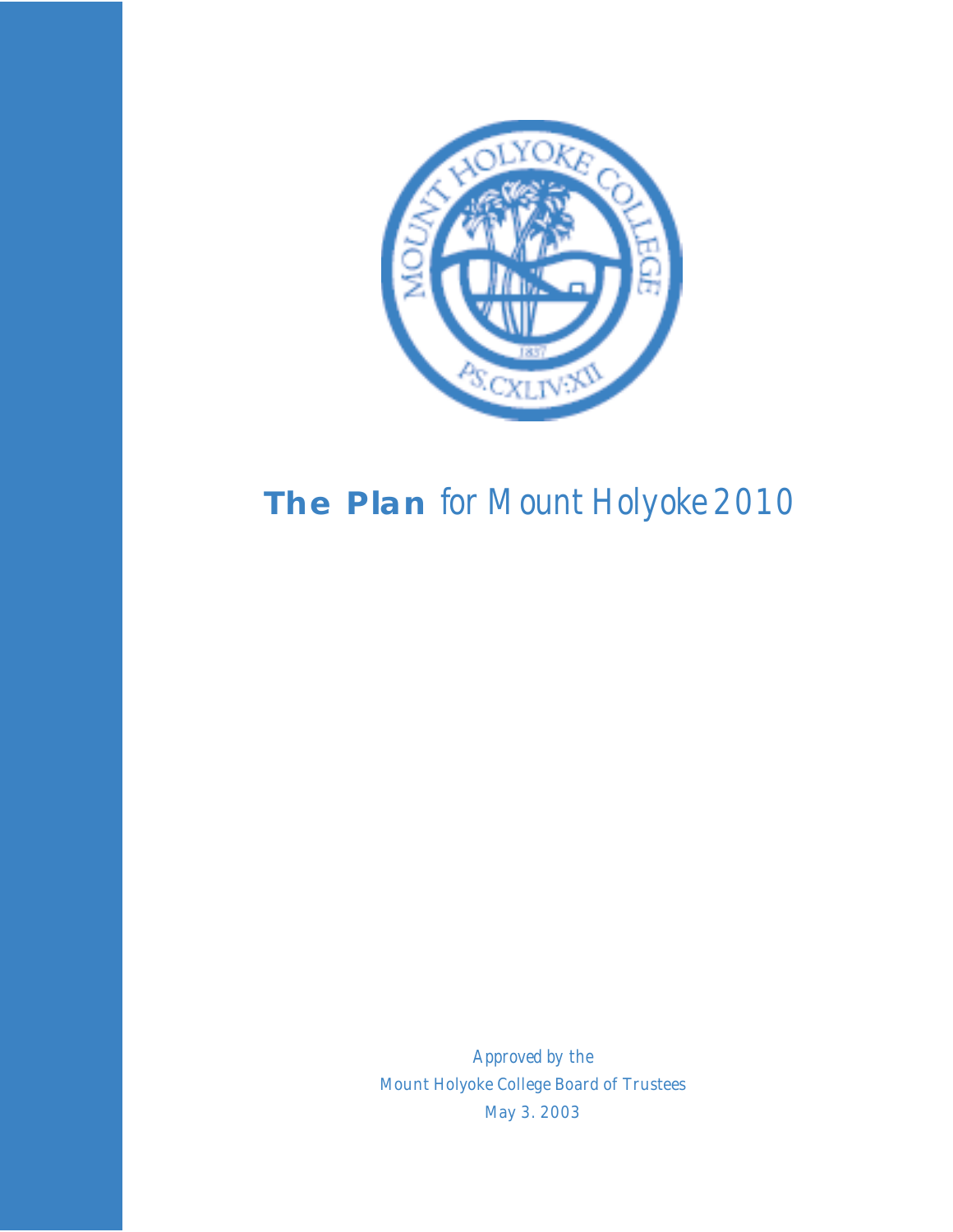## **Mount Holyoke College Mission Statement**

Mount Holyoke College reaffirms its commitment to educating a diverse residential community of women at the highest level of academic excellence and to fostering the alliance of liberal arts education with purposeful engagement in the world.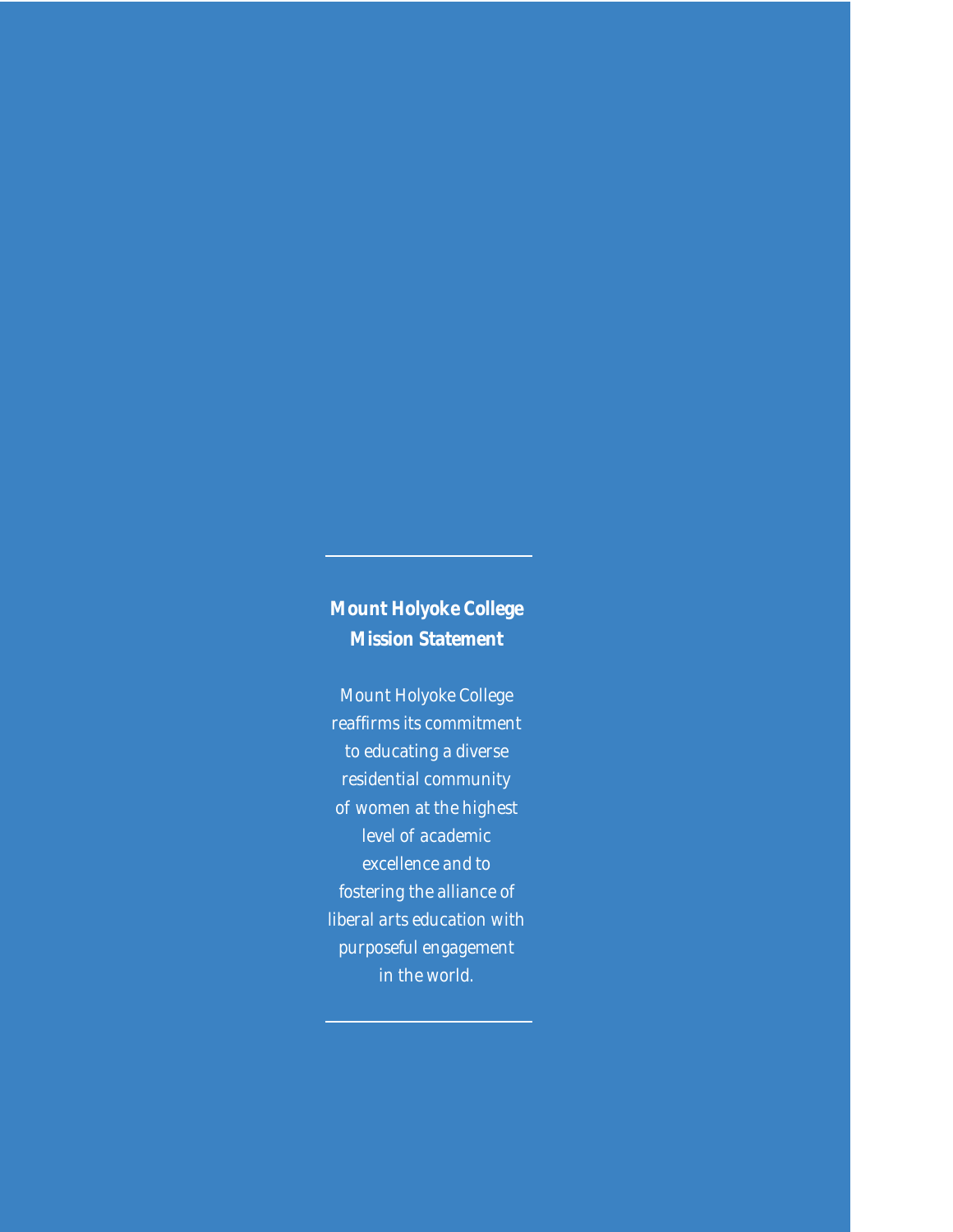## Table of Contents

| I.   |                                                 |                                                                                   |  |  |  |  |  |
|------|-------------------------------------------------|-----------------------------------------------------------------------------------|--|--|--|--|--|
| П.   | Connecting the Curricular and the Cocurricular: |                                                                                   |  |  |  |  |  |
| III. |                                                 |                                                                                   |  |  |  |  |  |
| IV.  |                                                 |                                                                                   |  |  |  |  |  |
| V.   | Linking to Communities beyond the Gate:         |                                                                                   |  |  |  |  |  |
| VI.  |                                                 |                                                                                   |  |  |  |  |  |
| VII. | <b>Building Mount Holyoke's Visibility:</b>     |                                                                                   |  |  |  |  |  |
|      |                                                 |                                                                                   |  |  |  |  |  |
|      |                                                 |                                                                                   |  |  |  |  |  |
|      |                                                 | APPENDIX A: Facilities Projects Undertaken during The Plan For Mount Holyoke 2003 |  |  |  |  |  |
|      |                                                 | APPENDIX B: Future Facilities Projects                                            |  |  |  |  |  |
|      | <b>APPENDIX C:</b>                              | Maintaining Financial Equilibrium                                                 |  |  |  |  |  |
|      | APPENDIX D:                                     | <b>Financial Projections</b>                                                      |  |  |  |  |  |
|      | <b>APPENDIX E:</b>                              | Student Enrollment: Progress and Challenges                                       |  |  |  |  |  |
|      | <b>APPENDIX F:</b>                              | <b>Assessment Checklist</b>                                                       |  |  |  |  |  |
|      | <b>APPENDIX G:</b>                              | List of Background Reports and Documents                                          |  |  |  |  |  |

**A synopsis of** *The Plan for Mount Holyoke 2010* **has been published separately.**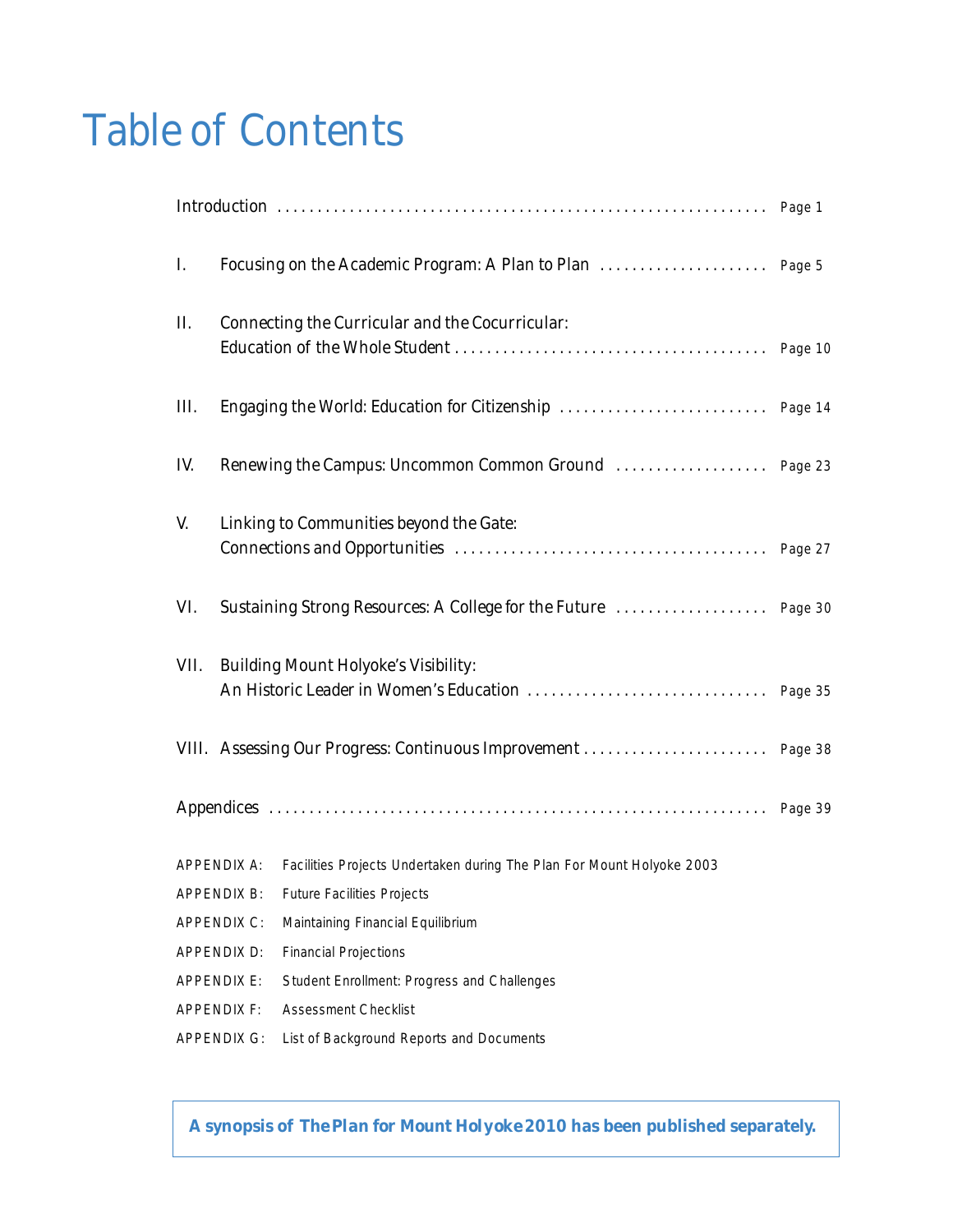*Do something—teach —have a plan live for some purpose.* 

—Mary Lyon<sup>1</sup>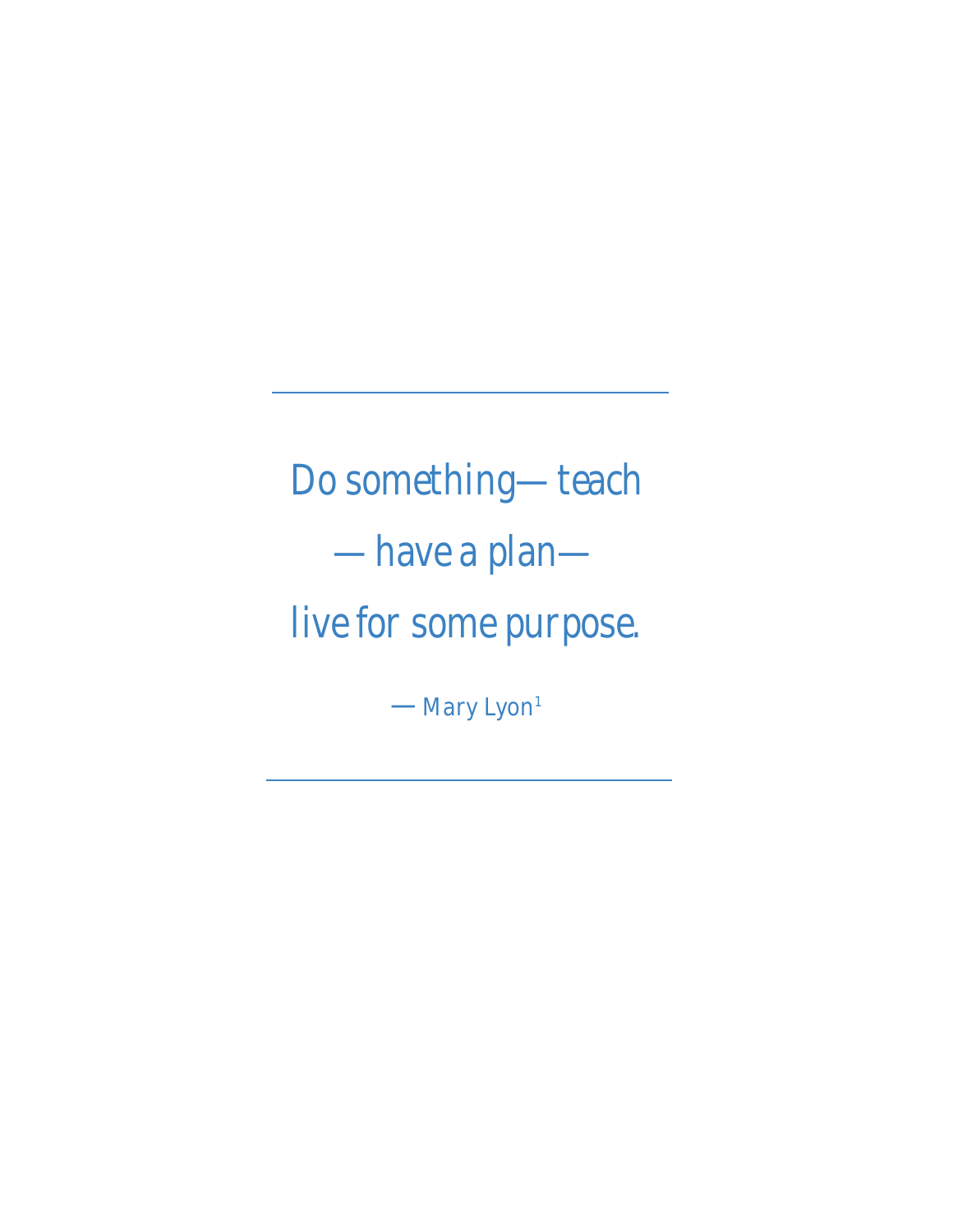## Introduction

This *Plan* builds on *The Plan for Mount Holyoke 2003*. That plan distilled a select group of ideas and priorities—goals for a six-year period—thereby providing a clear and measurable set of criteria by which to judge the institution's progress. The College is in a much stronger position in 2003 than it was in 1997. Institutional confidence is high; we are in the final year of a very successful campaign, thanks to the extraordinary generosity of donors, especially alumnae; and we have had four consecutive years of record-breaking numbers of applications. At the same time, Mount Holyoke continues to defy the dominant trends in higher education toward large, public, nonresidential, professional, urban, and coed. Our endowment remains much smaller than those of many peer institutions; the educational marketplace has become even more competitive; and the larger world is impinging on us in ways we could not have imagined six years ago. This *Plan* seeks to turn challenges into opportunities.

## **The Challenges of Globalization**

The forces of global economics and interconnectivity and the processes of international integration and disaggregation are changing the world. Global responses to many problems are needed, but few institutionalized structures to deal with such problems are in place. We live in an era where collective identities—nation, ethnicity, religion, gender—are called into question, but the quest for personal identity and meaning is stronger than ever.

How do we educate students in such a world? We believe that we should hold fast to our historic mission, seeing it as continuing inspiration to educate students for global citizenship. An important priority articulated in this *Plan* and infused throughout it is our concerted attention to building and enhancing the international dimensions of a Mount Holyoke education, an emphasis that finds its roots and inspiration in the very origins of the College and its history of "purposeful engagement in the world." Moreover, since we are experiencing only the latest and most intense round of a globalization process that has been going on for hundreds of years, we need to educate students about the historical contexts of today's realities. We should turn the challenges of globalization into opportunities to engage students in analysis of its multifaceted dimensions, including the internationalization of American experience and the connections between local and global issues and contexts. We should help them to understand a variety of cultures and societies over the course of time, to ponder the links among them, and to search for meaningful ways to respond and to interact across cultures.

Although we have rich resources for and deep interest in these objectives, we need to explore further the programs, alliances, and initiatives that will enable us to reimagine and reinvigorate the possibilities of liberal arts education in the twenty-first century. We need to turn the complexities of academic organization into opportunities, seeing them as places where the institution is growing toward more felicitous structures, of form attempting to follow function.

<sup>1</sup> In one of her daily talks to students, according to Beth Bradford Gilchrist, *The Life of Mary Lyon* (Boston: Houghton Mifflin Co.: 1910), p. 316.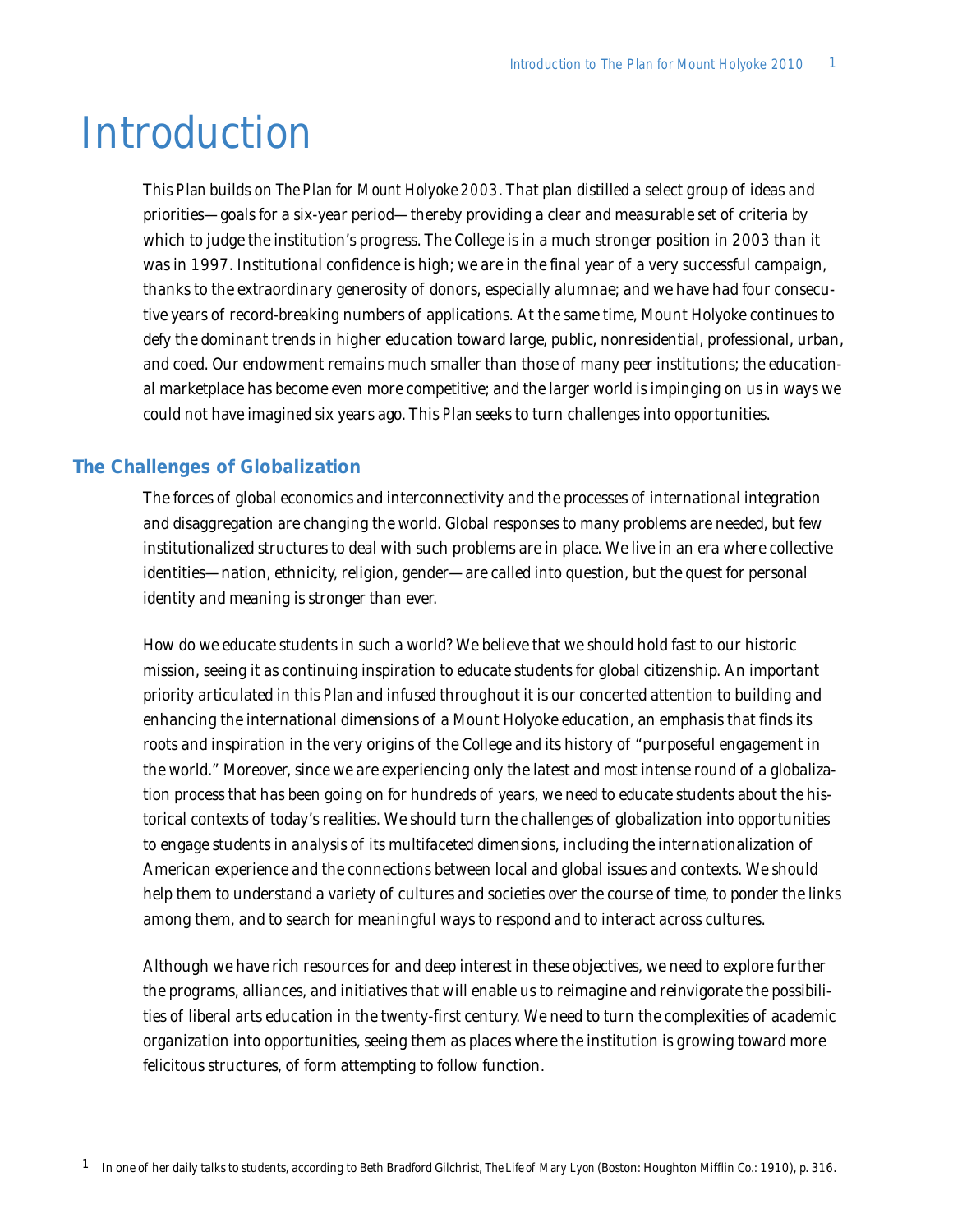## **The Challenges of Change**

The rapid advancement of knowledge, the emergence of important new fields, and the radical transformations brought on by technology and globalization demand from graduates ever greater abilities to adapt to changing work environments and to persist in the acquisition of knowledge and skills throughout a lifetime.

Let us prepare our graduates to negotiate such a world with confidence and competence. Students need to learn how to learn, to be analytical, to articulate arguments, to weigh evidence, to evaluate conflicting points of view, to bring in multidisciplinary perspectives, to hone aesthetic sensibility and creativity, to connect the theoretical and the empirical (the big ideas and what's happening on the ground), to respond to challenges not yet even identified. Indeed, the skills and habits of mind developed through a liberal arts education are more important than ever. Yet faculty should engage in conversation about educational goals and effectiveness with students, alumnae, and others outside the academy. And, within Mount Holyoke itself, we should be adaptable to change as well; we should move beyond the inefficiencies and atomization that fragment our efforts.

### **The Challenges of Meaning and Values**

An increasing emphasis on individual, material well-being over the last two decades has pushed aside ethical values and personal responsibility as important guideposts for how we lead our lives and has left a yearning for meaning beyond the material. While in the larger society, cynicism and apathy threaten to undermine concern for the social good, we continue to attract to Mount Holyoke students who want to make a positive difference in the world.

In response, we need to encourage this idealism and to keep faith in the humanizing dimensions of a liberal arts education: "The liberal arts are the arts of thought, perception, and judgment; the arts that foster humanity and civility of spirit; and it is these arts that Mount Holyoke College places at the center of its life."2 Indeed, it is often the existential and imaginative truths of great fiction or music or film or poetry that offer fresh, nuanced ways to know and savor the subtleties of human life. So, too, do we need to remain true to the sense of concern, responsibility, and purposefulness that guided this institution from the start. We need to reaffirm our commitment to the honor code that connects generations of Mount Holyoke women. We need to ask ourselves: Are we developing enlightened, compassionate, committed citizens and leaders? Does education at Mount Holyoke support the development of ethical judgment and a sense of responsibility for others?

## **The Challenge of Institutional Identity**

As a small, private, residential liberal arts college for women in a nonurban setting, Mount Holyoke goes against the dominant trends in higher education. But we are convinced that distinctiveness constitutes our strength. If we are, in some respects, a niche market, then let us make the most of it. Let us mine each facet of our identity for its incipient strength.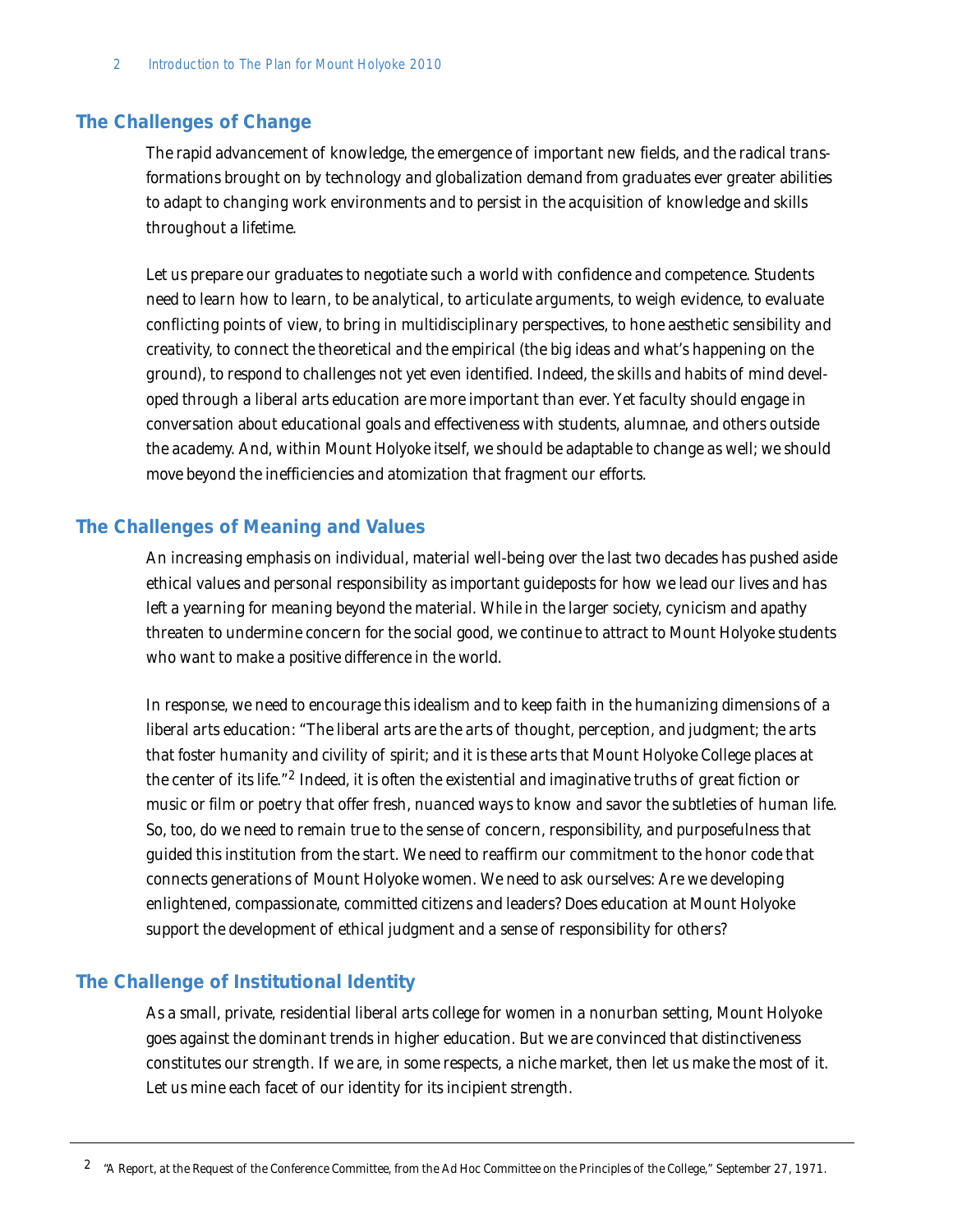*The Plan for Mount Holyoke 2003* taught us the extraordinary potential of marshaling the collective energies of faculty, students, staff, and alumnae in common cause. This new *Plan* envisions an ever more highly functioning institution; an institution self-consciously poised to take advantage of every opportunity; one that is more nimble, supple, and scrappy than the institutions with which we compete. It aspires to have Mount Holyoke become the most focused, relevant, exciting, state-of-theart liberal arts college in the country. It aims to enhance the College's position in the marketplace by strengthening the academic program; reinforcing key institutional strengths and values; building connections; improving the campus and facilities; strategically stewarding College resources; and aggressively cultivating institutional support and visibility.

### **Educating Uncommon Women for the Common Good**

In turning challenges into opportunities, this *Plan* draws deeply from a sense of history and continuity. It builds upon the historically resonant mission articulated in *The Plan for Mount Holyoke 2003*: *our commitment to educating a diverse residential community of women at the highest level of academic excellence and to fostering the alliance of liberal arts education with purposeful engagement in the world*. Here is a brief preview of what the *Plan* proposes about each essential component of our identity: academic excellence, the liberal arts, purposeful engagement, diverse community, residential learning, and women's education.

- *Academic Excellence* Mount Holyoke's living tradition of academic excellence is the heart of the *Plan*. We will privilege academic priorities, invest in the people and resources necessary for their realization, and rededicate ourselves to the highest standards of excellence. We will keep faculty ranks vital, strong, and renewed by increasing the number of tenure-track faculty, keeping salaries and benefits competitive with peer groups, strengthening faculty development, building intellectual community, and providing essential support. So, too, will we recruit and retain able, engaged, serious-minded students, encourage and support their educational aspirations, and provide substantial financial aid.
- *Liberal Arts* The liberal arts curriculum—"an education in what we are and have been, and in the worlds we inhabit and have created: the worlds of thought and art, the social and physical worlds"<sup>3</sup>—and a vibrant culture of strong teaching, research, and mentoring are the foundation of a Mount Holyoke education. This *Plan* asks the faculty to reflect self-critically upon the shape of the curriculum and its relationship to "outcomes," what students should know to live useful and meaningful lives in the twenty-first century. The *Plan* encourages the organic development of the academic enterprise around "desire lines" representing key institutional themes and keen faculty and student interest. Building upon a robust tradition of pedagogical creativity and cross-disciplinary endeavors, it encourages innovation and integration, complementarity and coordination.

3 "A Report, at the Request of the Conference Committee, from the Ad Hoc Committee on the Principles of the College," September 27, 1971, pp. 2-3.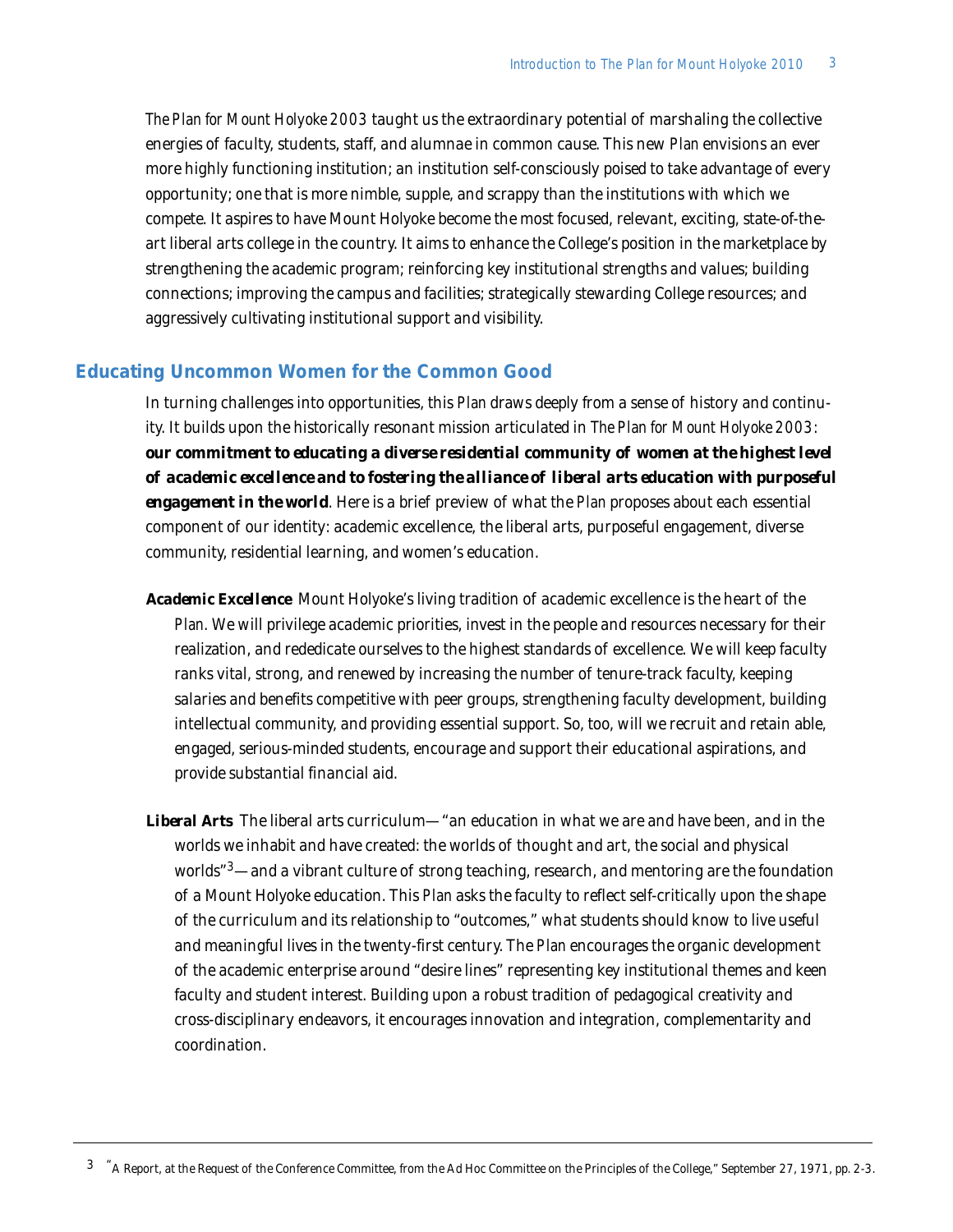- *Purposeful engagement in the world* is the passionate core of Mary Lyon's educational vision that has inspired generations of women and continues to inspire us today. We will redouble our efforts to emphasize the links between leadership and the liberal arts, diversity and community, environmental education and stewardship, technological and traditional information tools. We will strengthen connections between the curricular and the cocurricular, academic advising and career counseling, students and alumnae, the campus and the world. We will encourage students to be engaged citizens of our local communities and the larger world and propel them to "make a difference."
- **Diverse community** is the touchstone of Mount Holyoke's identity and will continue to be one of its highest aspirations in the twenty-first century. Diversity not only enhances the critical and moral education of Mount Holyoke students, but also represents our collective commitment to social justice, and to thinking deeply about issues of difference, pluralism, and community. We will seek out diversity as we build community. We will encourage students, faculty, and staff to talk about and across racial, ethnic, class, cultural, religious, sexual, and national differences, and we will internationalize the educational experience of all students to prepare them for citizenship and leadership in a complex, interconnected world.
- *Residential learning* shapes ineffably the legacy of Mount Holyoke College for generations of students, alumnae, faculty, and staff. While Mount Holyoke's campus regularly wins accolades as one of the most beautiful in the country, preserving and renewing our historic buildings and landscape will take commitment, vision, and sustained investment. In this *Plan*, we continue our program of campus enhancement, restoration, and renewal, recognizing how deeply a sense of space and place infuses the experience of living, learning, and working at this extraordinary college.
- *Women's education* is the great, unfinished agenda of the twenty-first century. As the world's longest-standing institution of higher education for women, we will take a leadership role in the worldwide education and advancement of all women. We will continue to admit a high percentage of international students, partner with colleges around the world, and hold international conferences on women's issues.

This *Plan* is aspirational rather than operational. It emphasizes integration, interdisciplinarity, innovation, and internationalization. It does not pretend to have the particulars worked out for the directions it proposes, nor will we be able to accomplish all that is imagined in just seven years. Rather, it puts forward a vision of what is possible if we have the savvy, will, and consensus to make it so. While the document raises some large questions about the curriculum and the way we organize ourselves that will take time for us to consider thoughtfully, it also suggests pragmatic actions we can undertake now to move us forward. This draft *Plan* asks a lot from us. The faculty will need to take the lead and grapple constructively and creatively with the challenges outlined in this document. Priorities will need to be continually evaluated, effectiveness regularly assessed, and implementation plans worked out by standing and ad hoc committees and administrative offices within the annual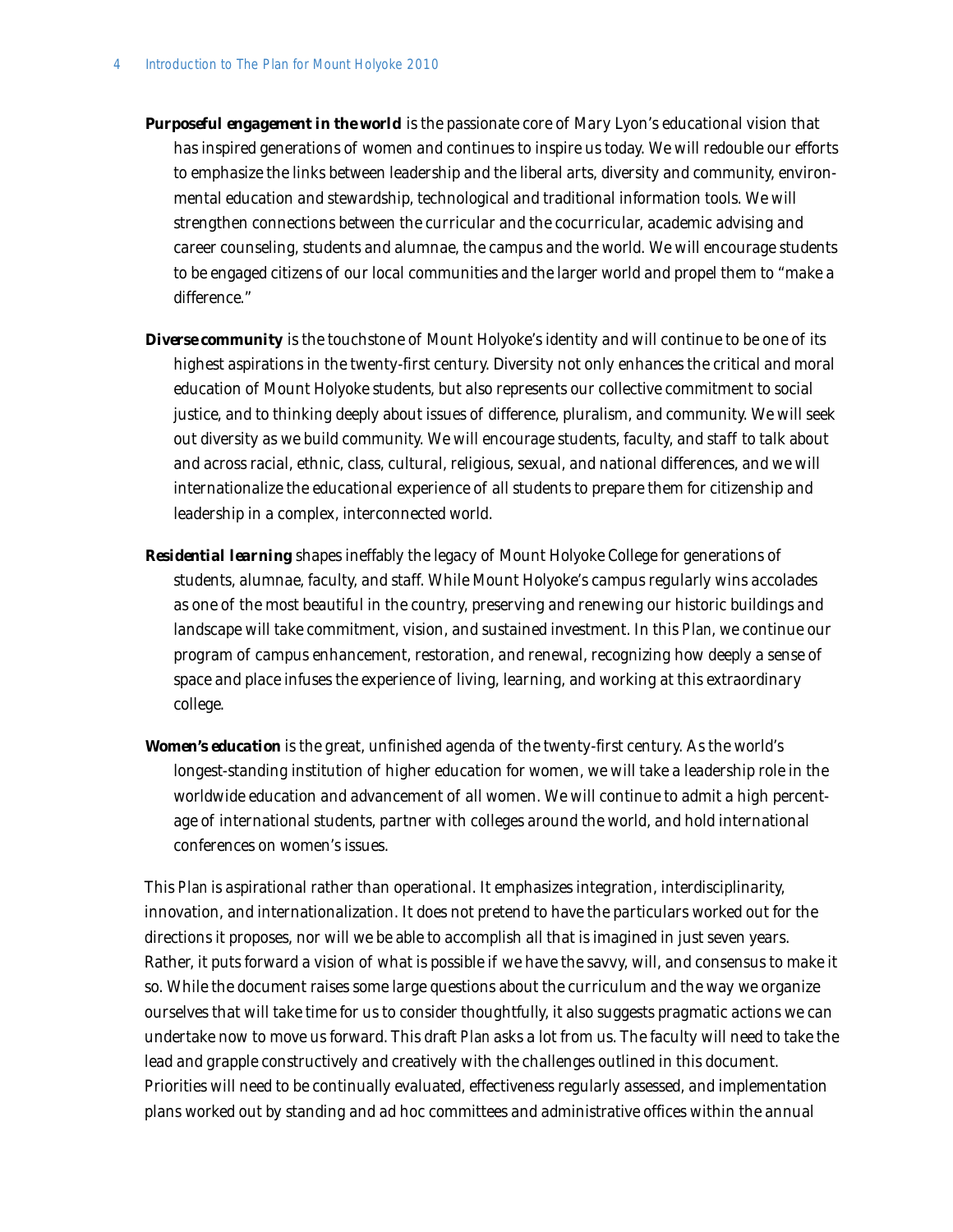planning and budgeting processes. Because an institution lives through the intellectual energy and imagination of its constituents, we will encourage the development of creative ideas and proposals to meet the goals of the *Plan*.

Given the state of the economy, we expect we will need to exert considerable control over expense growth in the early years of the *Plan*. But that doesn't mean that we can't move ahead constructively and imaginatively. In many ways, this is a plan to plan rather than a set of ideas for immediate implementation. Moreover, many of the improvements proposed in this *Plan* are not necessarily expensive: indeed, they largely involve focusing and coordinating our efforts. Our goal is to work smarter, to use our resources more wisely and strategically, to garner energy from collaborative efforts, and to seize opportunities to leverage our efforts and impact. Some ideas that will require investment, such as strengthening international outreach or improving the campus and facilities, also have the potential to attract significant external funding, especially in the latter years of the *Plan*, as we move into the next comprehensive campaign.

As we commit ourselves to even higher levels of excellence and relevance, to greater efficiencies and complementarity, to more creative pedagogy and savvier institutional planning and campus stewardship, our collective efforts on behalf of Mount Holyoke College will embody the extraordinary genius of this institution. As Mary Lyon said, "This institution is a great intellectual and moral machine and, if you will jump in, you may ride very fast."<sup>4</sup> This *Plan* is about how we can all jump in.

# I. Focusing on the Academic Program: A Plan to Plan

The quality of the College resides in the interplay among faculty, curriculum, and students. The excellence of that academic core is our deepest value. And, in order to maintain that excellence, we must be *perceived* as excellent as well; we must attend to our visibility and leadership in higher education and to our relevance and attractiveness to prospective students (see Section VII).

In our campus discussions, we found considerable support for the idea of taking the next several years to review the curriculum. Led by the Academic Priorities Committee (APC) and consulting widely with students and alumnae, the faculty would articulate the goals and desired outcomes of a Mount Holyoke education, evaluate whether our current curriculum and degree requirements facilitate those objectives, and determine what adjustments or improvements we should make. This is a plan to plan rather than a set of specific proposals for immediate implementation.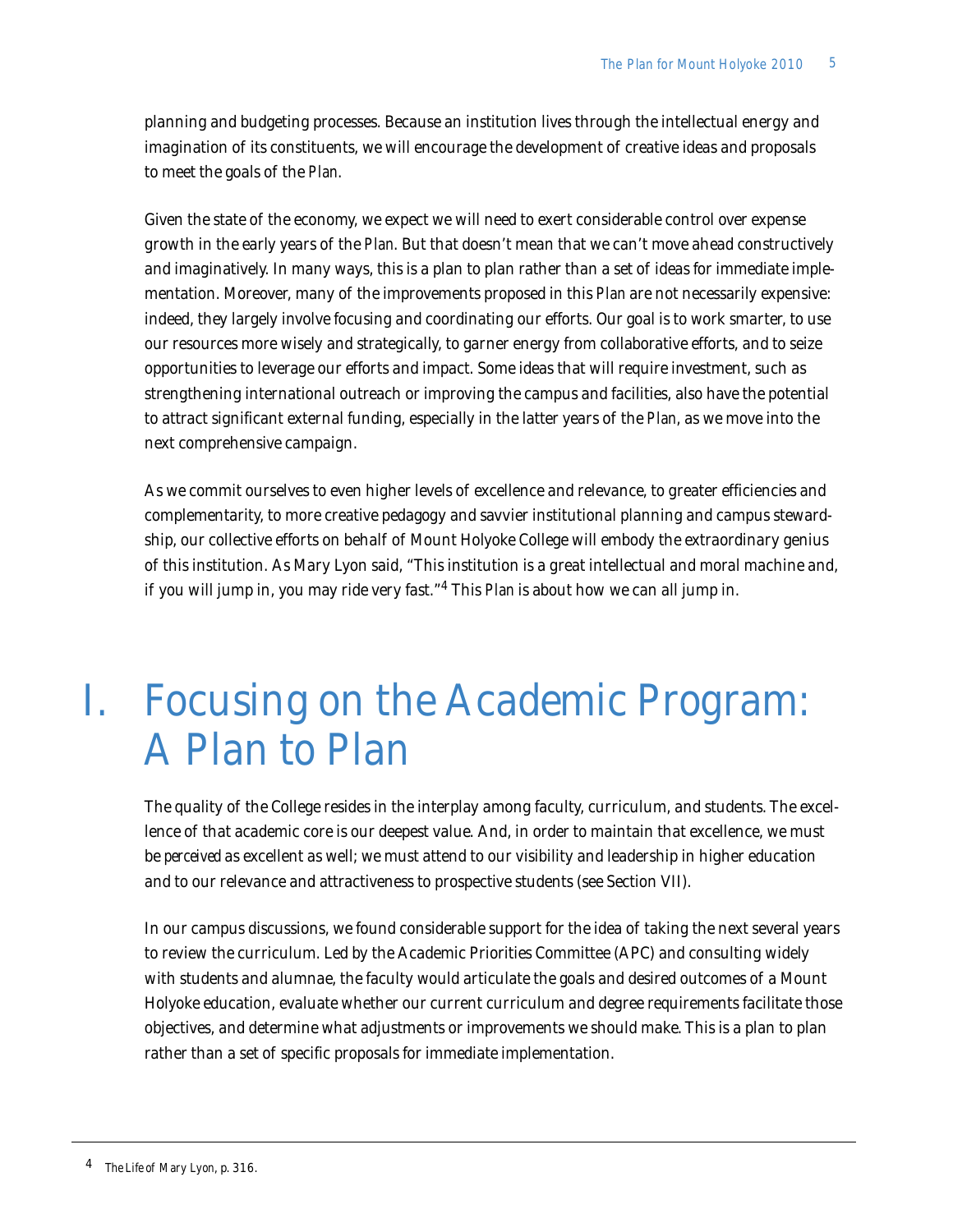As part of this self-study, we should assess what we do now, research what is happening in the disciplines and at other institutions, and open the conversation to alumnae and others from the world outside the campus. We should evaluate any proposed new programming with an eye to its fit with other institutional strengths, educational objectives, and potential student interest.

## **I. A. Reflecting on the Liberal Arts**

To stimulate reflection and contextualize our conversations, we propose a series of lectures by provocative thinkers, with follow-up discussions, workshops, seminars, and study groups, on liberal arts education, the changing nature of knowledge, and the issues facing educators today. The Weissman Center for Leadership began one such program in spring 2003 and will continue in 2003–2004, and the APC, working with the dean of faculty, might coordinate others. This venture is an exciting opportunity to raise the level of consciousness of the College community about the contexts and content of knowledge in the new century.

## **I. B. Internationalizing the Curriculum**

We found very strong support from all constituencies for the idea of making international education a major emphasis of the College (see III. A.). We urge the APC to work closely with the new director of global initiatives to help to achieve these goals. Some of the proposed actions related to this emphasis include the following:

- Encouraging all students to internationalize their educational experiences through study abroad, internships, research, volunteer or paid work, and cyberspace connections;
- Incorporating study away more integrally into the curriculum and developing ways for students to share publicly and with one another their study away experiences;
- Interjecting global perspectives into classes across the curriculum;
- Developing more interdisciplinary, comparative world studies courses;
- Integrating language study with other disciplines; reconsidering offering credit for self-instructional language acquisition; developing alternative pedagogies including intensive language immersion; and establishing a language proficiency expectation in more majors.

## **I. C. Evaluating Educational Goals and Curricular Requirements**

Requirements should serve students, should open options, and should be used sparingly. Many issues and concerns about the current curricular requirements were raised in the planning discussions, including:

• *Shared Vision of a Mount Holyoke Education* Can we articulate a shared vision of a Mount Holyoke education and specify learning outcomes that we agree are most important? How do we measure those outcomes?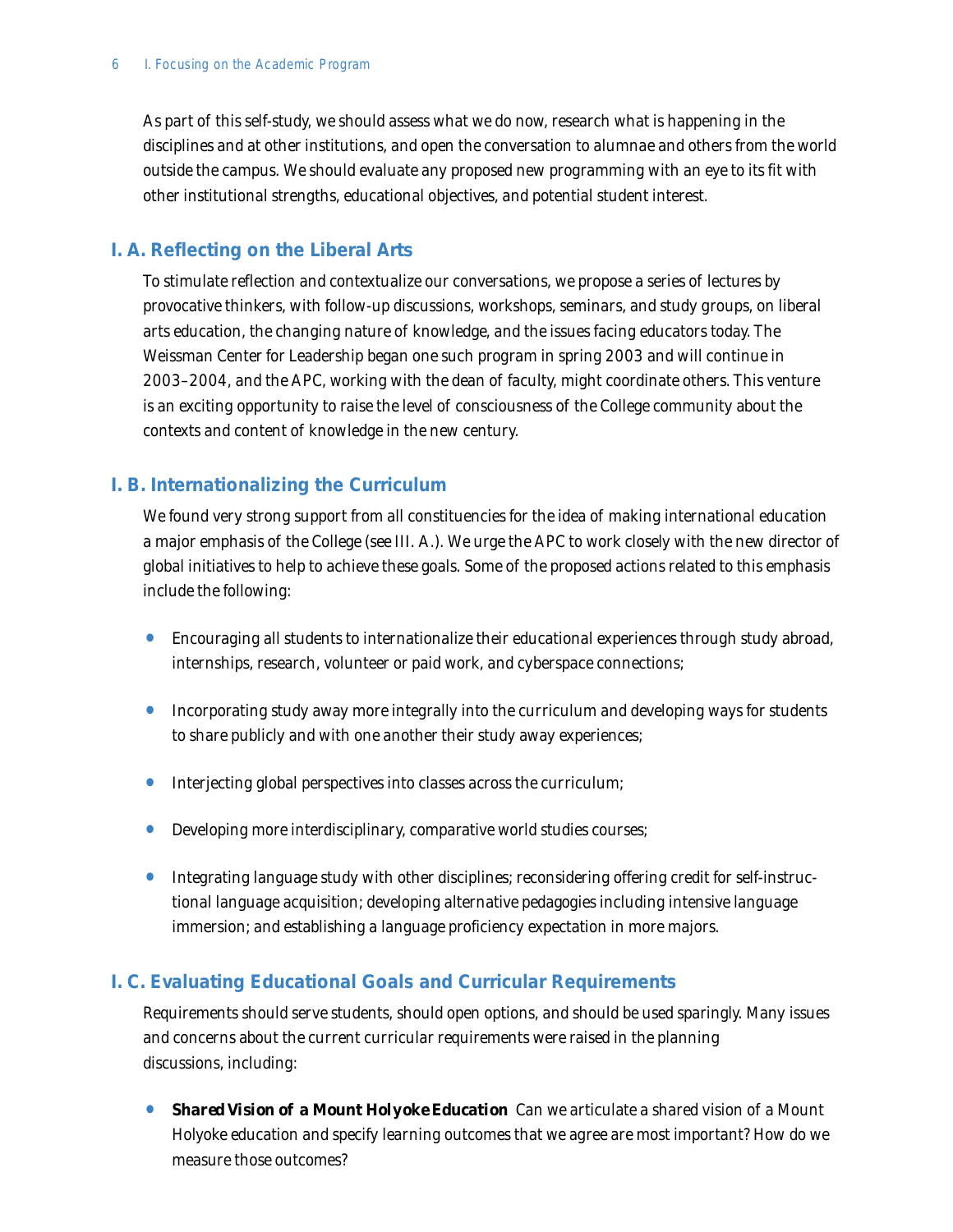- *Requirements* Reconsider whether distribution requirements should be supplemented or replaced by other ways to measure curricular effectiveness. Consider the role and effectiveness of the language requirement and the multicultural requirement; the possibility of an explicit arts requirement within the humanities distribution; the effectiveness of the science laboratory requirement and possible alternatives to the lecture/lab introductory science format; the role of the physical education requirement, including the granting of credit for varsity and club sports.
- **Skills or Literacies** Concepts such as leadership, ethical judgment, technological literacy, and writing/speaking proficiency are central to the College's mission; we should consider whether/ how these topics should be reflected in the academic program and integrated across the curriculum. Should we encourage internships and other practica by offering credit for these experiences?

### **I. D. Encouraging Coordination**

As a liberal arts college, we strive to maintain both a strong grounding in the major disciplines and vital interdisciplinary connections. Much has been accomplished under *The Plan for Mount Holyoke 2003* in more coordinated divisional and interdisciplinary planning, particularly in the sciences and the arts. Indeed, in our campus planning discussions, we found each of the divisional discussions a highly productive beginning in identifying issues of concern and opportunities to strengthen educational offerings.

Building upon those discussions, we have developed working papers that might serve as starting points for future discussions (a supplemental document forwarded to the APC; see Appendix G). At a minimum, we suggest that there be one coordinating meeting a semester to discuss scheduling and other practical matters. We believe cooperation will naturally develop and perhaps lessen the administrative burdens of running separate departments. Such groups could also stimulate shared discussion about faculty, staff, and curricular needs.

Our goal is to stimulate coordination that is both purposeful and serendipitous. We want to find ways do our work effectively and promote shared interests. The common ground for that coordination should be permeable and shifting, depending upon faculty interests.

### **I. E. Promoting Academic Adjacencies**

We believe the College is developing organically into clusters of emphasis around ideas—academic "desire lines"—representing keen faculty and student interest. We should encourage and facilitate this development. We ask the APC, working closely with the dean of faculty, to explore, wherever possible, more effective clustering, flexibility, and functionality. These clusters should both support the interests and needs of faculty and students and minimize the proliferation of small departments and programs that fragment the curriculum and multiply meetings, paperwork, and numbers of faculty doing administrative work.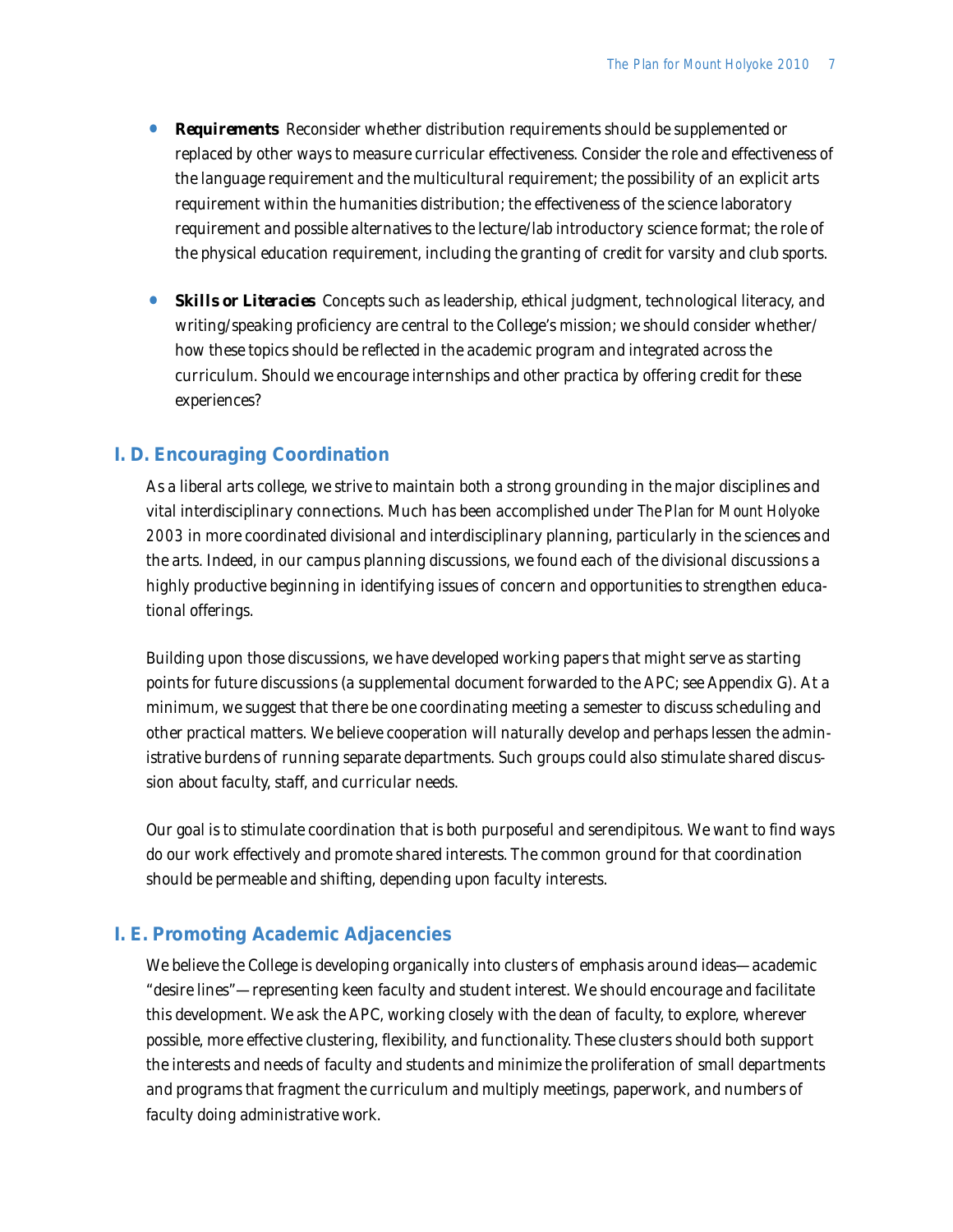This project should proceed in pragmatic and incremental steps. Not everything needs to be reorganized. No single pattern should be imposed. Rather, we should let academic "desire lines" guide us. We envision a mixture of traditional departments and clusters that bring together faculty from smaller units, especially those in newly emerging fields. We have begun to experiment with having single departments or programs administer more than one major or minor. We should encourage clustering compatible interdisciplinary programs to improve administrative and academic support and to capitalize on mutual interests and strengths. Because the intellectual vitality of the faculty is fundamental to the strength of the institution, an important goal in this undertaking should be to find academic structures that facilitate the interests and meet the needs of the talented faculty we want to retain and attract.

An area that seems ripe for rethinking is that of language and area studies broadly defined, and indeed, a group of language faculty recently convened for a January Term retreat. In keeping with this *Plan*'s major emphasis on highlighting and energizing our considerable international resources, we should consider strategies that would underscore the importance of languages and area studies to our curriculum, encourage them to work together, and link them in fruitful ways to international programming across the campus and curriculum. We recommend that the APC broaden its current review of language departments to consider the ways in which the languages and area studies might be better supported, integrated, and organized, and we encourage the language faculty to continue to meet and work together.

At the same time that we are building adjacencies, we also need to trim back low enrollment offerings, eliminate redundancies, and recognize opportunities to increase efficiencies and effectiveness.

## **I. F. Supporting the Faculty**

The quality and timeliness of what we offer students depends crucially on the intellectual vitality of our faculty. To ensure the academic excellence of the College, we must keep faculty ranks vital, strong, diverse, and renewed. We will maintain our current 10-to-1 student-to-faculty ratio, meaning that in any given semester, we can expect to have about 200 faculty FTEs present and teaching. Over the course of the *Plan*, we hope to have the number of long-term faculty grow modestly by ten to twelve FTEs with a corresponding decline in the number of visitors.<sup>5</sup> We will phase in this expansion if and when budget conditions permit. In addition to new positions, we anticipate a substantial number of retirements over the course of the *Plan* (at present, thirty-two faculty members are sixty or

<sup>5</sup> In 2003–2004, we will have 175 long-term faculty (tenured, tenure-track, and continuing lecturers), about a fifth (35) of whom can be expected to be on leave each year. Thus, in an average semester, we would have 140 long-term faculty and 60 visiting faculty in the classroom. The balance between long-term and visiting faculty is a delicate one—visiting faculty members bring new ideas and allow the College to respond rapidly to changing student interests and enrollment patterns. Because of the Five Colleges and the rich intellectual life associated with them, we can attract very capable visiting faculty. Nonetheless, our sense is that we currently have too few long-term faculty. In addition to teaching and research, the long-term faculty hire academic staff, run new initiatives, create curricula, manage departments and programs, stay in touch with alumnae, create and tend the academic program, do most of the advising, and, increasingly, help with admission and development.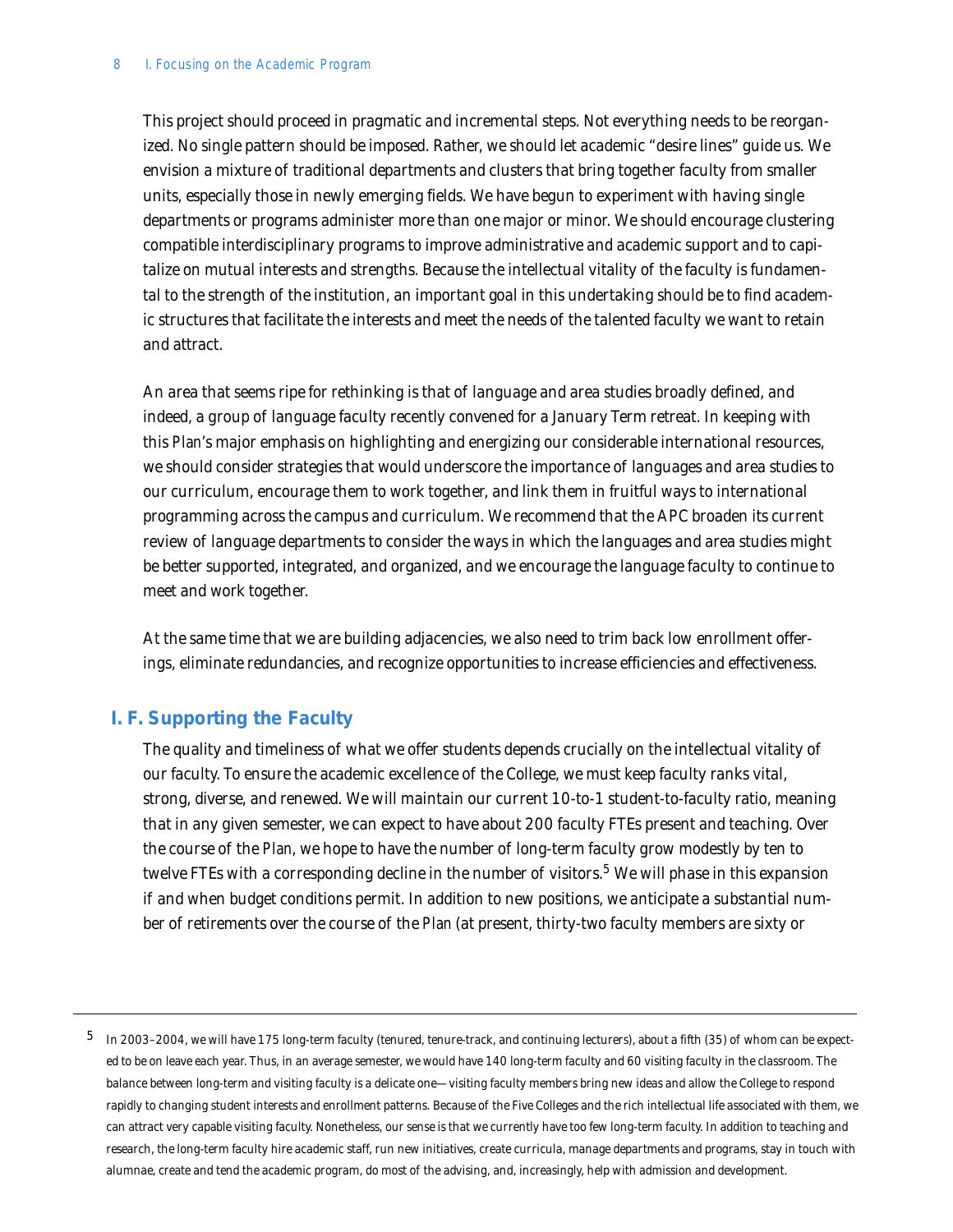older and more are in their fifties). We would like to implement a new retirement program that would keep senior faculty connected to the College for a period of time.

In adding faculty, we recommend that the APC and dean encourage departments and programs to attend to important changes in knowledge and in student interests. We should add faculty who can contribute broadly to the curriculum, bridge disciplines, and add to College strengths and emphases. An important concomitant task will be to clarify the search, appointment, support, and evaluation process for appointments that straddle more than one academic unit.

Every position potentially makes an enormous difference to our students, to the curriculum, and to the reputation of the College, and we need to continue to set our sights high and hire and retain excellent and diverse faculty. In the course of *The Plan for Mount Holyoke 2003*, we made significant gains in the competitiveness of faculty compensation, the adequacy of start-up funding, and the support of faculty work. These efforts must continue. Our goals are to have salaries and benefits competitive with peer groups, to strengthen support for teaching, research, and professional and curricular development, and to enhance grants and fellowships, including possible multiyear faculty grants. We also want to strengthen mentoring and orientation programs, pairing junior with senior faculty outside the department, and to reaffirm the importance of innovative teaching, service, and advising as well as research in faculty evaluation. So, too, do we need to continue to take every opportunity to showcase faculty work and to change our culture of understatement. Building on the success of the teaching and research awards, we propose consideration of a merit system.

## **I. G. Assessing Effectiveness**

An important part of thinking about the future is to assess what we do now. Our recent fifth-year interim report to the New England Association of Schools and Colleges, Inc. documents our progress and receives high praise from the commission for "the clear evidence that the institution has commendably achieved the goals of its Plan 2003" (letter, March 26, 2003). Our next reaccreditation study, in 2007, which will include a review by a body of external examiners, will provide a timely opportunity to do a thorough assessment and review of the goals of *The Plan for Mount Holyoke 2010* midway through its completion (see Appendix F for an Assessment Checklist). We urge that each new initiative started through this planning process build in explicit assessment measures.

This year the Weissman Center is undertaking an internal review (see III. B.), and the Center for Environmental Literacy (CEL) has also engaged in self-assessment and has developed a strategic plan for the future (see III. C.). We would like to see periodic assessment not only of new initiatives, but as a regular, integrated practice throughout the academic program. In addition to periodic external reviews, the yearly annual reports of departments and programs offer occasions for reflection and assessment. Because these reports are confidential, however, opportunities for dialogue across departments and with committees are lost. Building on the energy of the planning process, we suggest that these reports be reconceived so that a section could be shared with the APC and others as part of ongoing academic planning.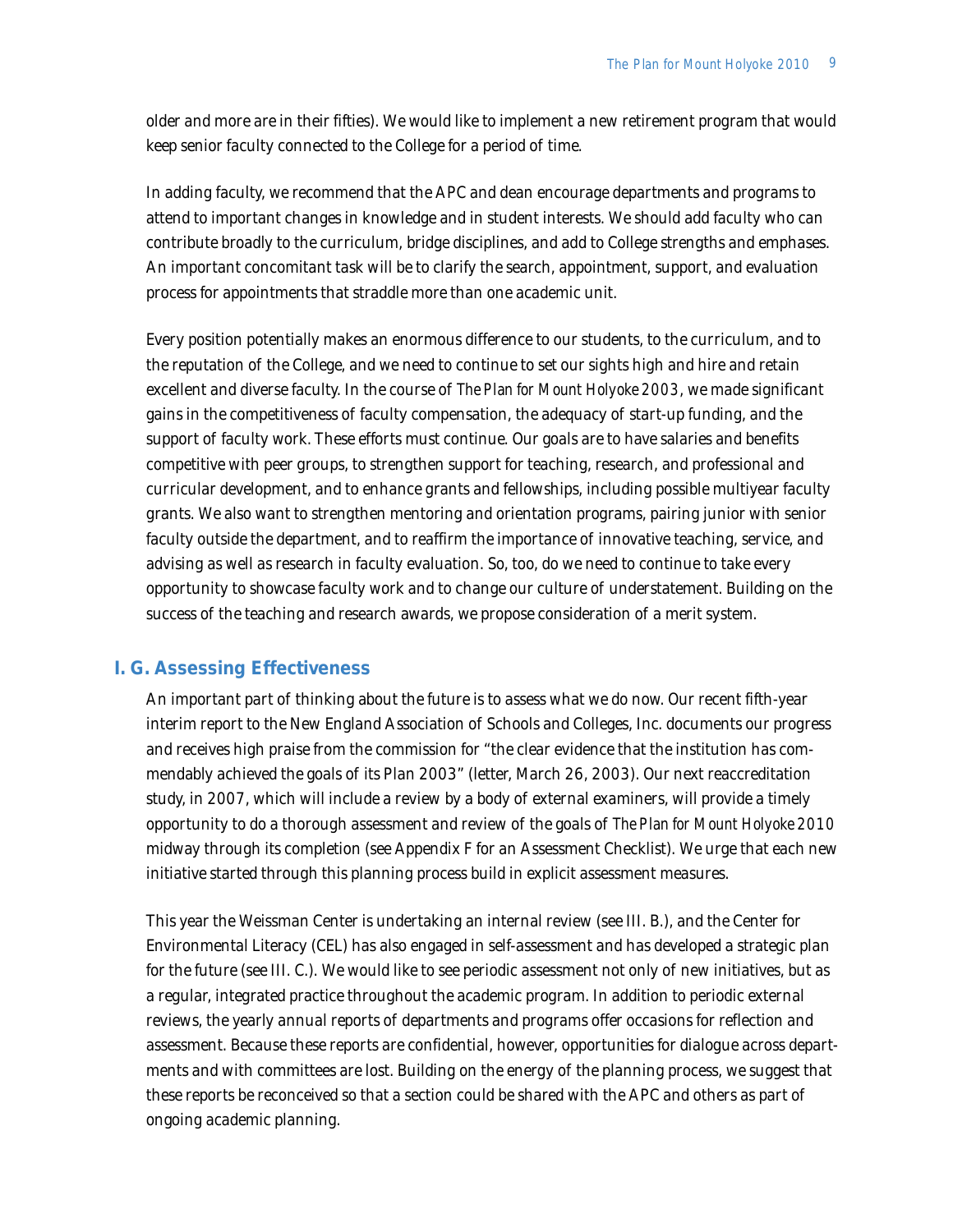Indeed, we propose that the APC systematically ask departments and programs to address particular issues as part of the institutional planning process. For example, they could be asked to identify issues they want to share, to articulate the principles underlying their curricular offerings, or to assess the effectiveness of the departmental curriculum from the perspective of majors and nonmajors.

## **I. H. Encouraging New Ideas: The 2010 Innovation Fund**

Because many good ideas worthy of development were put forward in planning discussions, we have instituted, even before this *Plan* takes final shape, semiannual rounds of competitions for funding from a new 2010 Innovation Fund, supported, in part, by a planning grant from the Mellon Foundation. The dean of faculty, dean of the College, and APC will invite groups of faculty, staff, and students to apply for seed funding to support retreats, released time, workshops, seminars, or other kinds of working groups. We welcome proposals for ideas that address goals set forward in this *Plan*. We particularly encourage proposals for (1) curricular innovation (such as a multidisciplinary course with a common global theme, a model for language study across the curriculum, a new model for introductory science, a shared social science core course); (2) interdisciplinary initiatives (such as comparative studies; architectural studies; journalism; visual, media, and communication studies; American ethnic studies) and (3) study away initiatives (such as a semester in Washington; a January Term trip in conjunction with a semester on-campus course).

Proposals that prove to be particularly productive and promising could apply for implementation funds. Of course, proposed new programming would need to be evaluated within the context of the total academic program and the needs and funding requirements of existing departments, programs, and initiatives. Implementation plans will require approval by appropriate committees and within the annual planning and budgeting processes. Assessment measures should be an integral part of planning.

## II. Connecting the Curricular and Cocurricular: Education of the Whole Student

Seeing education at Mount Holyoke College as a total, life-transforming experience, we want to maximize the opportunities for learning inside and outside the classroom. Recently the faculty approved a re-centering of the dean of the College position in a way that augments its academic responsibilities and encourages the dean to play a major role in stimulating and overseeing new curricular initiatives as well as encouraging curricular and cocurricular connections.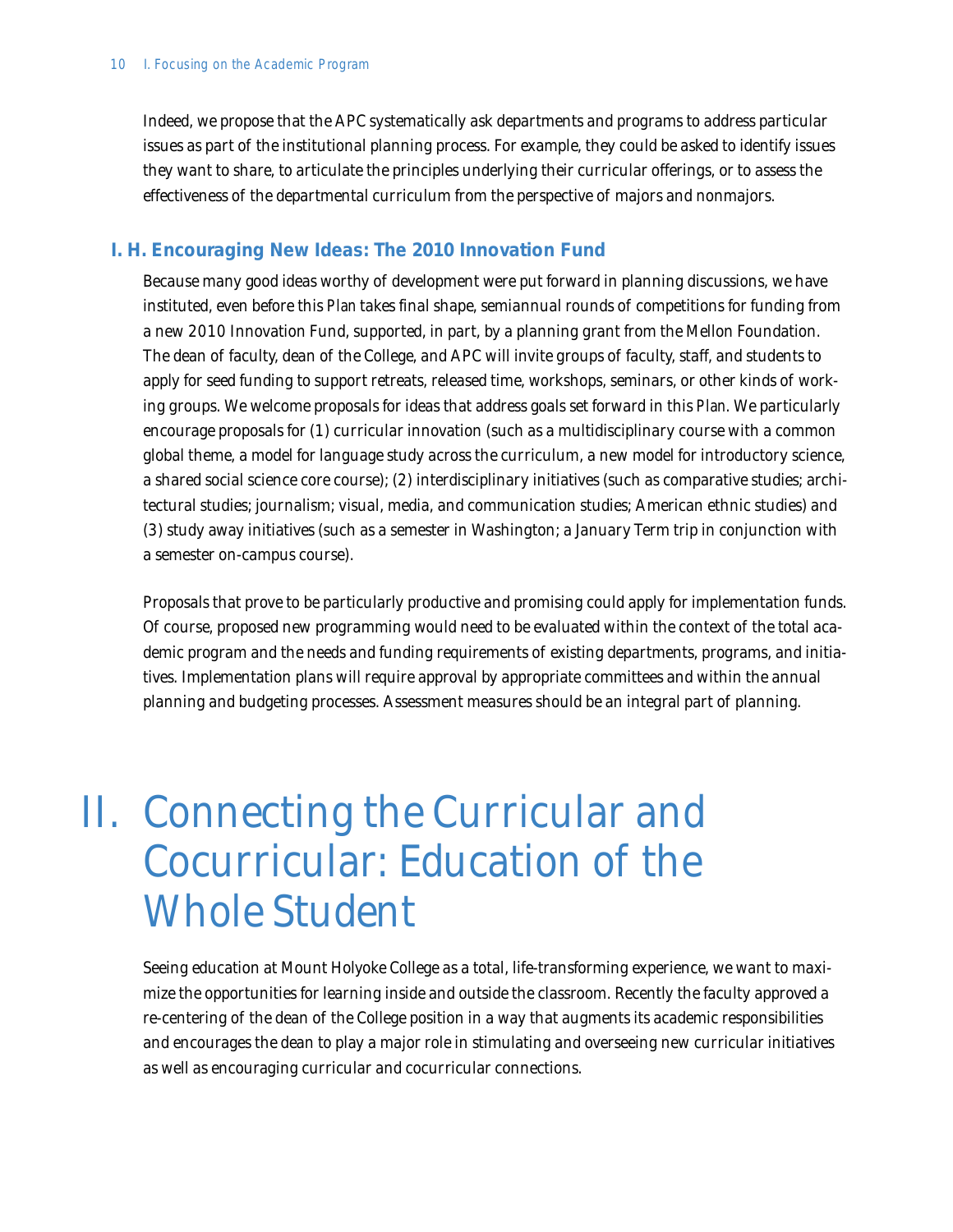## **II. A. Looking Developmentally at Students' Education**

During the planning discussions, many urged attention in both teaching and advising to the developmental stages of our students' educational programs. We ask the dean of the College and the APC to look particularly at these related suggestions:

• *Encourage reflection and interconnection at all stages of an undergraduate education.*

For first-year students, we should expand the number of first-year seminars and encourage more interconnected courses, common first-year experiences, and connections to institutional resources such as the Speaking, Arguing, and Writing Program (SAW) and Library, Information, and Technology Services (LITS). We should continue to stress the importance of advising relationships for students in their first two years, and to encourage students, starting in the sophomore year, to reflect on their educational experiences. We propose to make their education more intentional by helping them to set goals as they progress through their four years, perhaps in conjunction with the development of an electronic portfolio, currently being piloted by the Career Development Center (CDC). We should encourage each student to take a culminating capstone course or complete a senior final project, presentation, or performance at the end of her Mount Holyoke career.

- **Revitalize the honor code.** Give renewed attention to the importance of the honor code in both its academic and social dimensions and ensure that it infuses students' consciousness and behavior throughout their four years.
- *Augment educational value of January Term* with better planning, funding, and scheduling of both credit and noncredit educational opportunities. The January Term Subcommittee recommends that J-Term be "something different"—focusing for students on learning in ways that semester courses don't allow and for faculty on materials and methods they don't typically use. Possibilities include experiential courses (language immersion, lab-intensive science courses, community-based learning, an off-site course, a trip abroad); skills courses (leadership, speaking, arguing, writing, computer skills, applied disciplinary projects, self-defense, tax preparation, personal fitness, finance, investing); a senior "passport to reality series"; alumnae-taught workshops, activities, and courses. Make one-credit courses the norm and by early November distribute a detailed, engaging J-Term bulletin.
- *Supplement the liberal arts curriculum with "real world" experiences.* Advisers should prompt students to consider January Term courses, internships, study away experiences, and other such opportunities as they plan their academic programs. We should aim to increase the number of internships and their funding, particularly for international experiences. Partnering with the Alumnae Association, we should build upon on our rich alumnae connections in developing internship opportunities.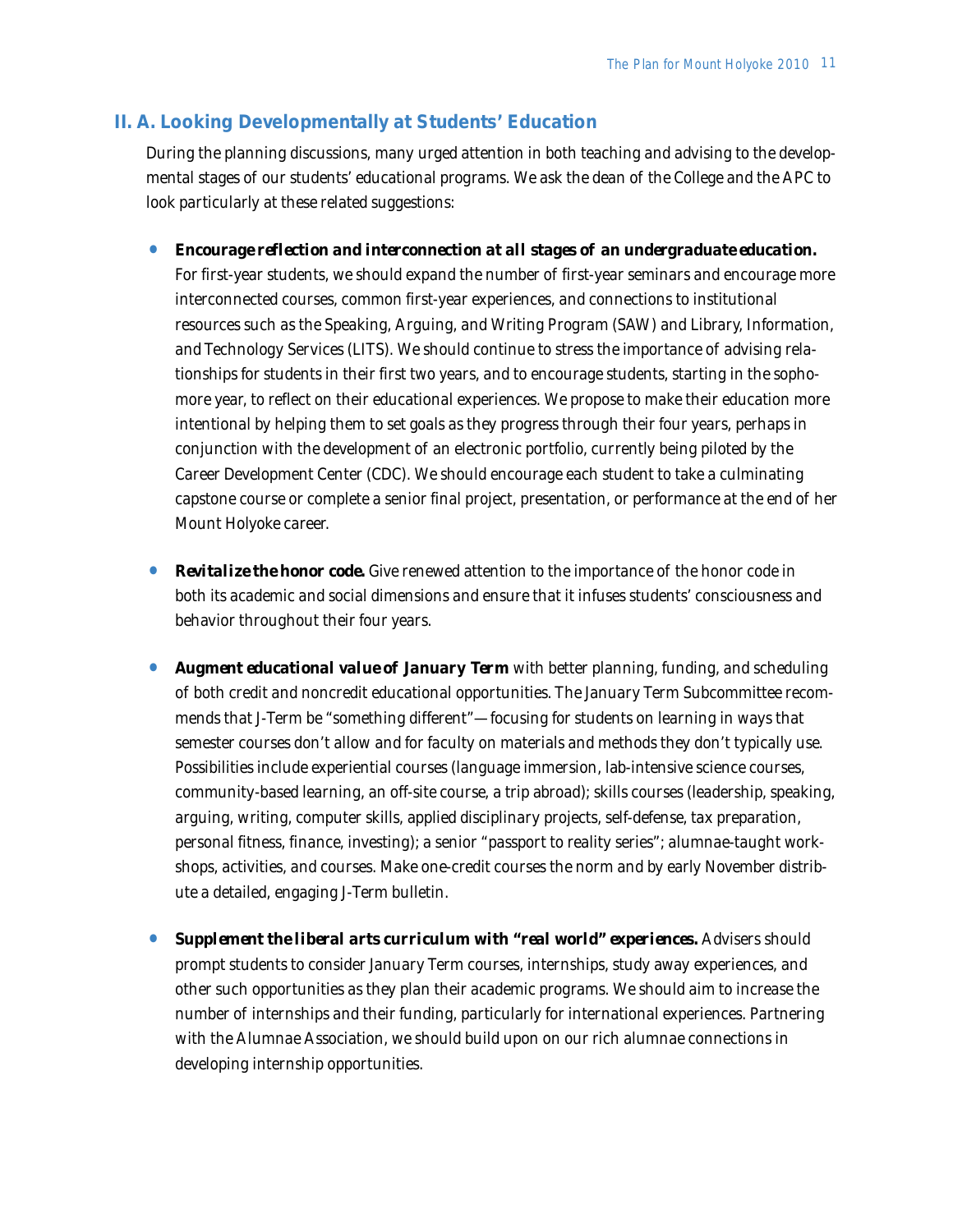**• Ensure student access to skill development opportunities.** The faculty should continue to use educational pedagogies that develop leadership and speaking, arguing, and writing skills and encourage students to seek out such curricular opportunities and to use the services of the Weissman Center for Leadership (see III. B.). We should create stronger interaction between departments and CDC counselors and ask all departments, working closely with the Alumnae Association and the CDC, to track the graduate school admission and employment choices of their graduates.

## **II. B. Strengthening Academic Advising**

We endorse the current practice of having continuing faculty members advise first-year students. The following measures would further improve academic advising:

- Complete the implementation of a new student information system—a valuable advising tool with interactive Web applications<sup>6</sup>;
- Strengthen orientation and support for faculty advisers and clarify core responsibilities;
- Consider student evaluation of advising;
- Find ways for first-year students to use upper-class academic advisers effectively;
- Give attention to ways to assist students who come to Mount Holyoke with a strong sense of direction as well as those who are uncertain of what they want to study;
- Make available to students timely information about future curricular offerings and faculty sabbatical schedules;
- Strengthen graduate school and preprofessional advising and its connections to advising generally and to the Office of the Dean of the College; draw professional alumnae into an advisory role; assist students in evaluating their goals and objectives for postgraduate education, identifying the most appropriate programs, and preparing for the rigors of admission tests and processes;
- Convene a task force with the Alumnae Association to develop an alumnae mentor program and to explore how students could profit most effectively from the worldwide network of clubs and AlumNet.

 $6$  The SIS should be fully implemented by fall 2004. The sequence of "go-live" dates is as follows: admission, summer 2003; registration and student records, spring 2004; student activities and student billing, summer 2004. For further information, see: *http://www.mtholyoke.edu/offices/reg/ sisproject/index.shtml.*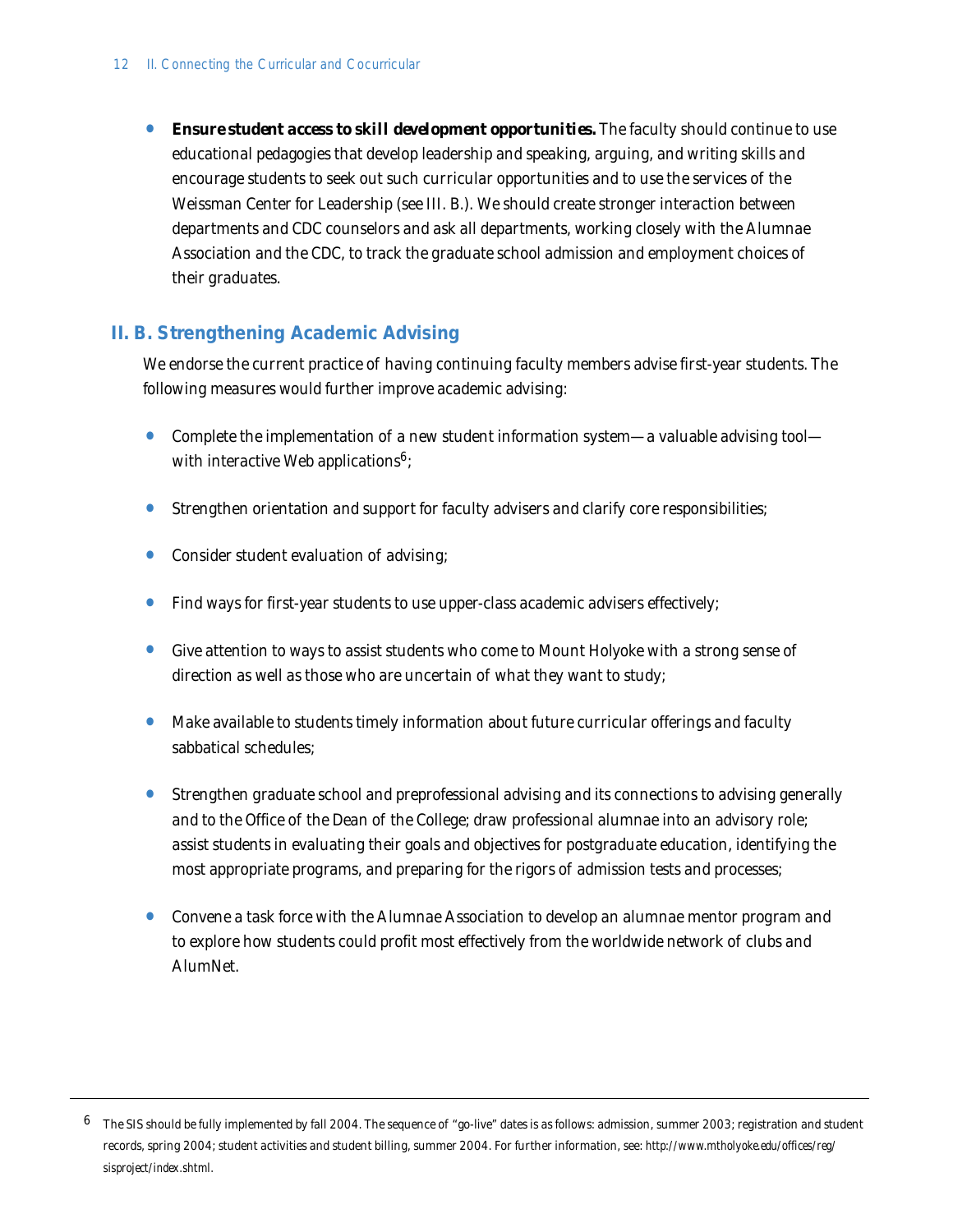## **II. C. Educating the Whole Person**

Educating the whole student has long been the legacy of Mount Holyoke College. Mary Lyon's own philosophy—strength of mind, body, and spirit—not only shaped the original mission of the institution but also continues to guide us today. By embracing the rich learning opportunities of our diverse residential community, we encourage the personal as well as intellectual growth of our students.

- **Residential Life** Create new residential space that supports more autonomous living, while creating common spaces that enhance the development of a sense of community. Construct a new residence hall and begin to renovate existing halls, giving particular attention to adding greater variety of living arrangements (see IV.).
- **The New Campus Center** Use the newly expanded and renovated Blanchard Campus Center to re-center and revitalize campus life. Create events that bring the campus community together socially and intellectually and attract students from other campuses.
- **Athletics** Recognizing the educational and developmental benefits of competitive sports participation, continue the emphasis of *The Plan for Mount Holyoke 2003* on developing more energized and competitive intercollegiate and club sport athletics programs. Support the goal of the Student Government Association (SGA) to make intramural athletics a more integral part of campus life. Continue to address facilities needs. Encourage greater attendance at sports events.
- **Health and Wellness** Recognizing how important a healthy lifestyle and a positive outlook are to successful academic and cocurricular experiences, encourage students to address the need for balanced lives. Provide access to high quality medical and counseling services and communitybased health education.
- **Community Service** Encourage greater interaction, easier access for students, clarification of responsibilities, and energized programming of off-campus experiential learning which currently is split among CDC, Eliot House, and the Community Based Learning (CBL) program (see III. B.).
- **Student Life beyond Mount Holyoke's Gates** Facilitate transportation initiatives that allow Mount Holyoke students to participate easily and practically in the abundant social, cultural, intellectual, and entertainment opportunities in the surrounding communities. Give attention to Five College connections and the development of relationships with Holyoke and Springfield (see V).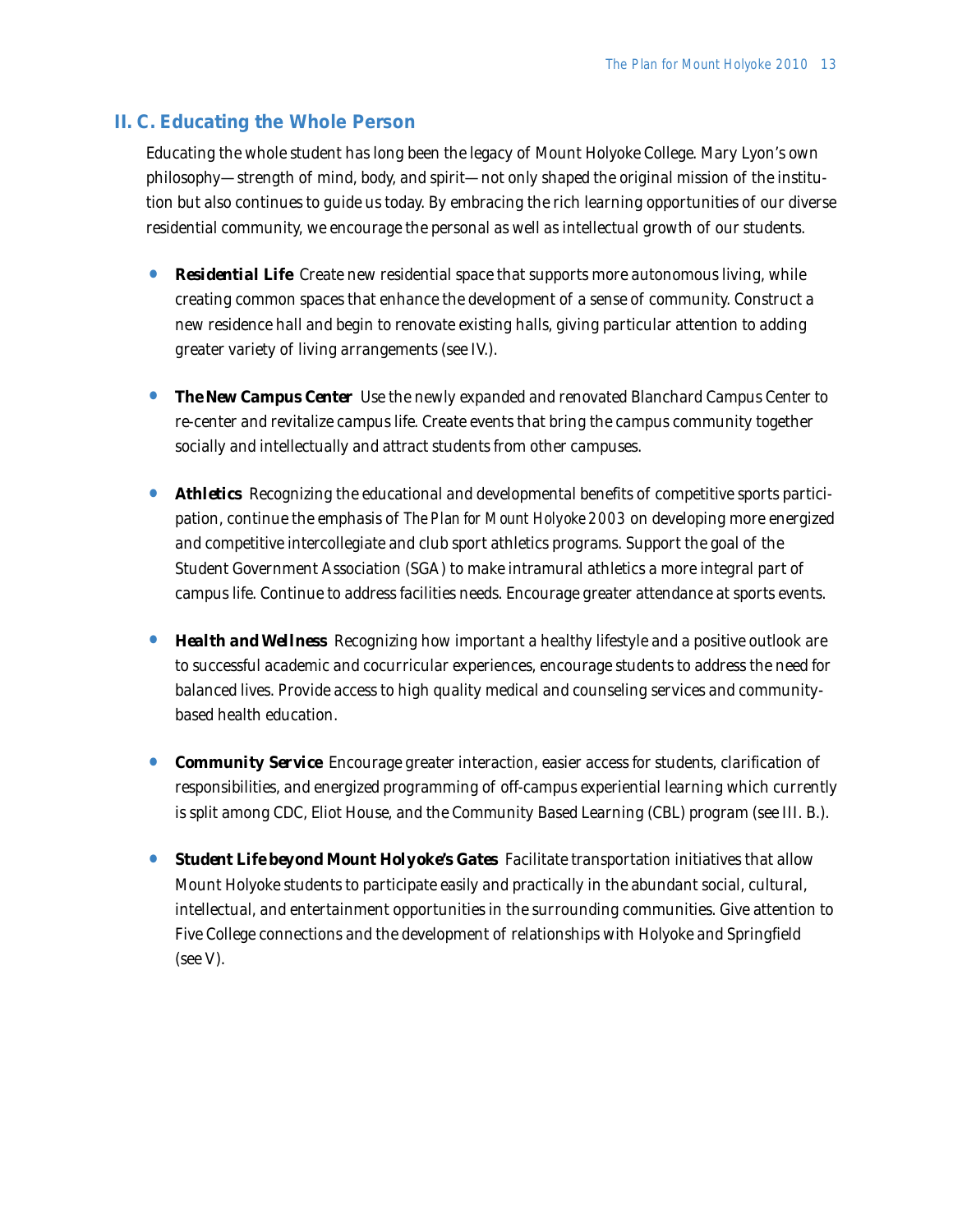## III. Engaging the World: Education for Citizenship

Mount Holyoke's values have remained remarkably consistent since the College's founding. In 1837, Mary Lyon launched a revolution that has yet to run its course. Her insight was that educated women as well as men were necessary for what she called the "great work of renovating a world." There is a palpable idealism in the bones of this institution that has been passed on from generation to generation: a distinctive vision of the transformative power of liberal arts education and the transformative power of women in the world. While many colleges support projects and programs on democracy, leadership, diversity, and community service, few have made these values as integral to their institutional ethos as Mount Holyoke has.

Under *The Plan for Mount Holyoke 2003*, the College committed itself to several initiatives that build on our existing strengths while helping us incorporate new knowledge and innovative pedagogies. The *Plan* renewed the College's commitment to academic excellence, curricular innovation, and the transforming power of women's leadership around the globe. It launched new signature programs and initiatives, including the Weissman Center for Leadership and the Center for Environmental Literacy, and dedicated the College to strengthening our long-standing legacy as a diverse and international community in which the liberal arts are powerfully linked to purposeful engagement in the world.

The following four emphases—(1) diverse community and global citizenship, (2) leadership and the liberal arts, (3) environmental education and stewardship, and (4) technological savvy and integrated services—have emerged as important foci of the College. They overlap, encompassing all sectors of the academic program, and potentially enrich one another, a convergence we should encourage.

## **III. A. Diverse Community and Global Citizenship**

Mount Holyoke College has a strong tradition of diversity within the College community as well as a long-standing commitment to international understanding and engagement. These commitments inform both the way we operate as a community—how we treat each other, build shared understandings, and imagine our work for the future—and how Mount Holyoke reaches beyond the gates, from local community outreach programs to a renewed commitment to women's education around the globe.

We seek to connect citizenship with leadership, to build community through engagement with difference, and to examine critically how our local context and relationships at Mount Holyoke intersect with wider national and global relationships. Our students live together in an intimate residential community more diverse than any most of them have ever lived in before. Drawing from the domestic and international diversity of our community to enrich the academic program, our residential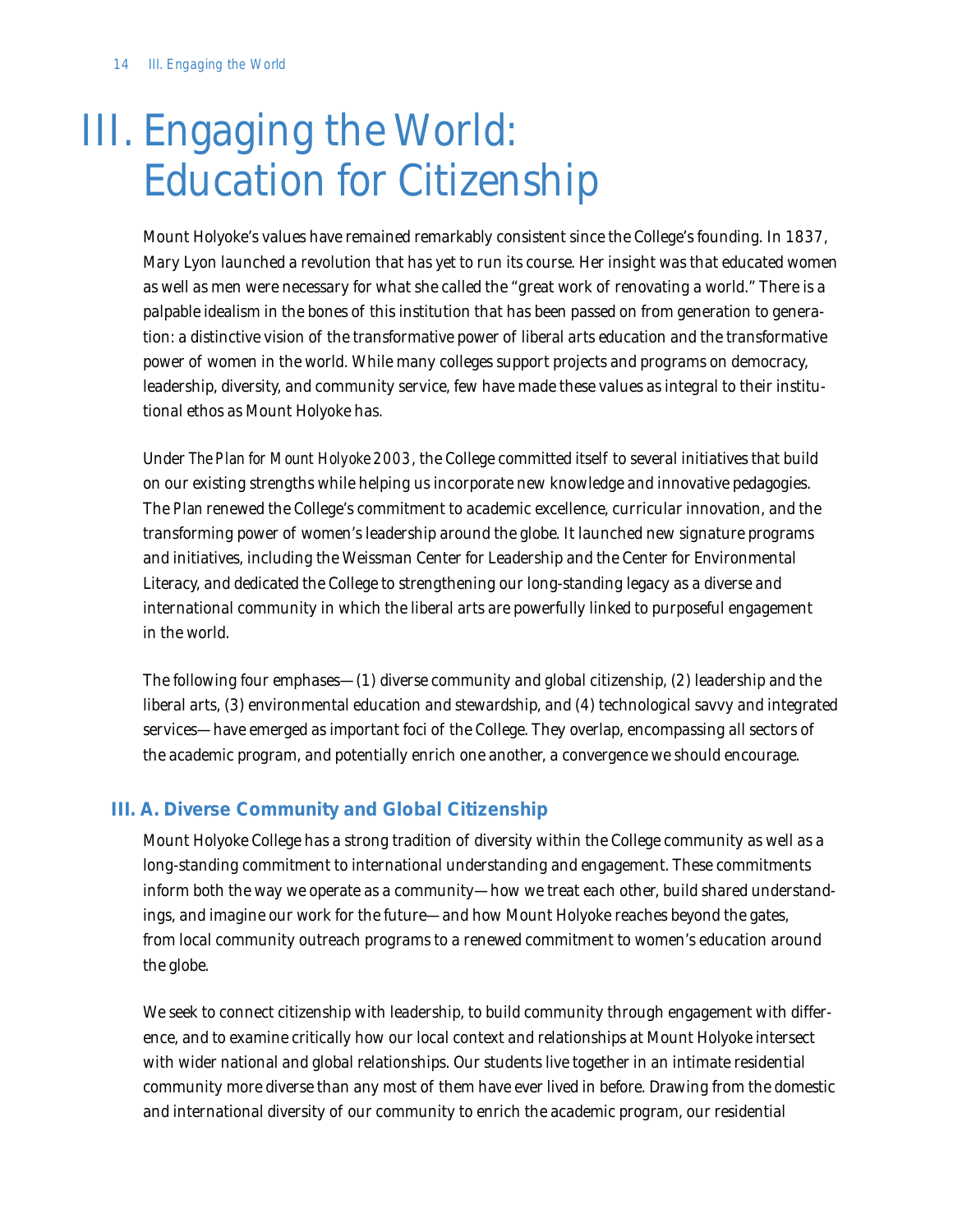culture, and community life, we hope to deepen our shared commitment to mutual understanding and social justice here and abroad.

## *III. A. 1. Diverse Community*

As we think about globalization, we should also consider the internationalization of American experience—past, present, and future—and the worlds within our national borders and local communities. "We need to engage global concerns from the vantage of ourselves and learn to live a world in common. To do so, we need to understand more deeply and richly who we are, in all our multiple dimensions."<sup>7</sup> In valuing diverse community we recognize that difference and community are inextricably linked: we are different and we are the same. Our students need to learn that getting to know others who are different—by virtue of race, ethnicity, class, culture, religion, gender, accessibility, sexual orientation, age, national identity, and other characteristics—is a valuable path to wisdom and self-understanding.

To build on our legacy as a diverse and inclusive environment, we will continue to address issues that may hinder the full participation of all members of the Mount Holyoke community in College life.

Our goals are:

- To implement (where appropriate) the recommendations of the Mellon-funded study, "Creating a Climate of Achievement for All Students," to support opportunities for faculty to discuss pedagogical strategies for working with diverse learners, and to facilitate conversation across difference, continuing and expanding the Intergroup Dialogue Project;
- To advance economic diversity by maintaining our commitment to substantial financial aid for domestic and international students;
- To promote religious and cultural pluralism by supporting the vibrant religious and spiritual life of the campus community, active clubs and cultural groups, and campus-wide programming that increases awareness and respect for difference and celebrates our diverse community;
- To promote accessibility by continuing to improve our buildings and grounds (a full ADA audit of our campus will be complete in the academic year 2002–2003) and including disability as a salient part of an inclusive and diverse community;
- Across all these dimensions, continue efforts toward an even more diverse student body, staff, and faculty.

<sup>7</sup> Edgar F. Beckham, "Diversity at the Crossroads: Mapping Our Work in the Years Ahead." Presented October 27, 2002 at AAC&U's "Diversity and Learning: Education for a World Lived in Common" conference.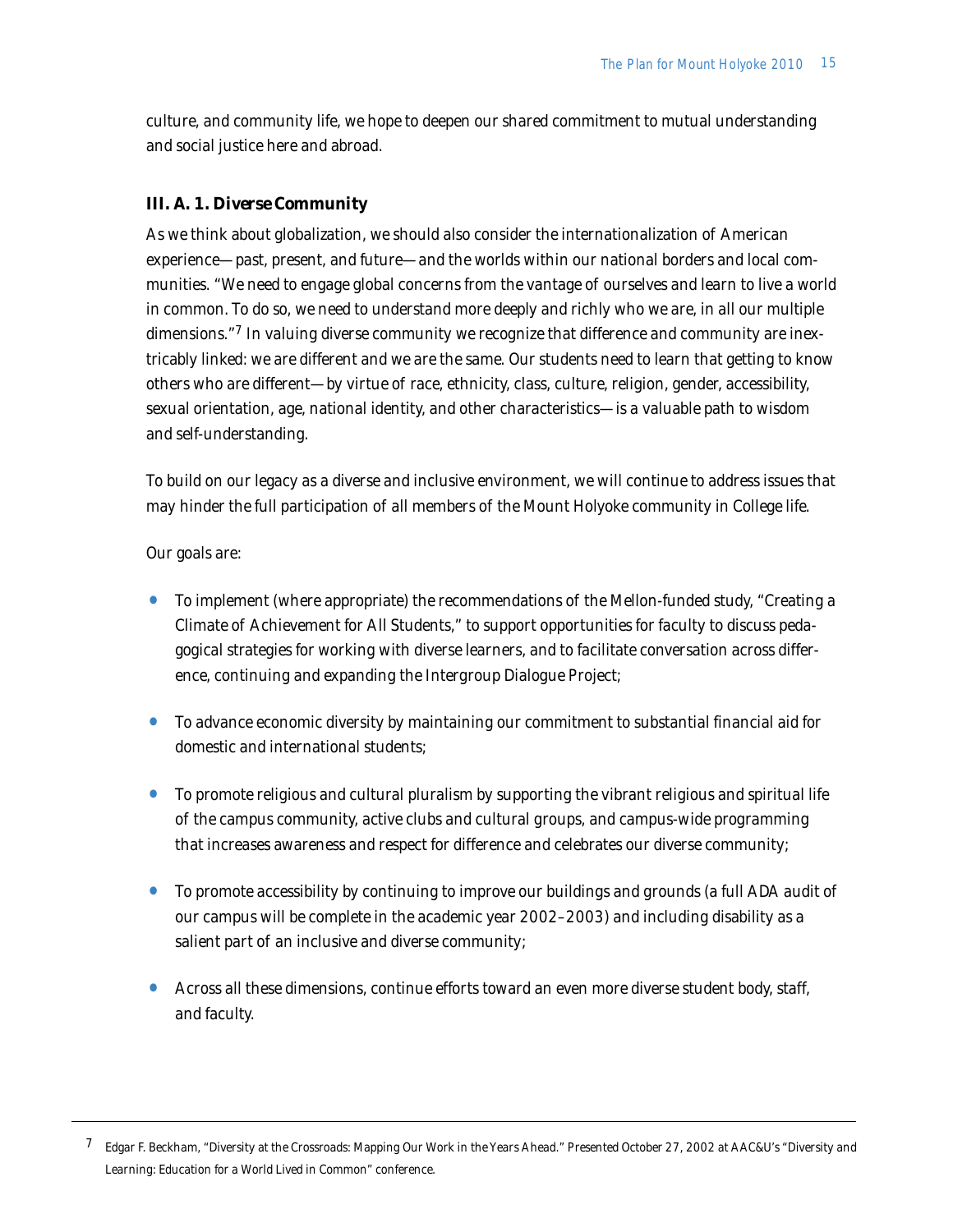## *III. A. 2. Global Citizenship*

Building on our ongoing commitment to diversity at the local level, we will enhance our connection to issues of diversity in a global context. The College has a rich array of programs with an international dimension, the highest percentage of international students of any major liberal arts college in the United States, and a long history of international connections and engagement. This important strength has not been highlighted, coordinated, or developed sufficiently. Since being identified as a priority in *The Plan for Mount Holyoke 2003*, "internationalization" has been an area of continuing dialogue and planning with two follow-up committees: the Task Force on International Initiatives and the Faculty Internationalization Seminar. Building on this work, we seek to make Mount Holyoke a distinctively international college.

A first step toward focusing and enhancing our international efforts was taken in 2002, when we initiated a search for a faculty director of global initiatives. The director and an advisory committee, the International Board, will be charged with coordination and oversight of international programming and new initiatives.

- In conjunction with the APC, the director and board should explore ways to "internationalize" the formal academic program while also supporting student efforts to internationalize their educational experiences through study abroad, internships, research, volunteer or paid work, and cyberspace (see I. B.). More concretely, they should work to integrate study away into the academic curriculum more effectively, to experiment with alternative models, to develop new exchange agreements with foreign universities, to use our extensive alumnae base and faculty connections to help build more international internships and connections for our students, and to encourage community-based learning initiatives that link the local and the global. A major challenge in realizing these objectives is finding ways to make study abroad affordable for students and for the College. We must be entrepreneurial, strategic, and savvy in garnering and maximizing resources.
- Working with others, the director and board should work to recruit new international students and overseas American students even more effectively than we do now, explore ways to integrate the contributions and perspectives of international students more productively and seamlessly into the curriculum, and provide better support for international student groups on campus. A persistent challenge in this endeavor is the high financial aid needs of our international student population as a whole.
- With the dean of faculty, the director and board should develop relationships with institutions abroad that include two-way faculty and staff exchanges and international research opportunities for students, not only in countries where the College has strong historical connections but in other less-familiar sites as well. So, too, might they establish a "distant experts program" whereby a network of faculty at both national and international institutions could be available to our students through Internet connections.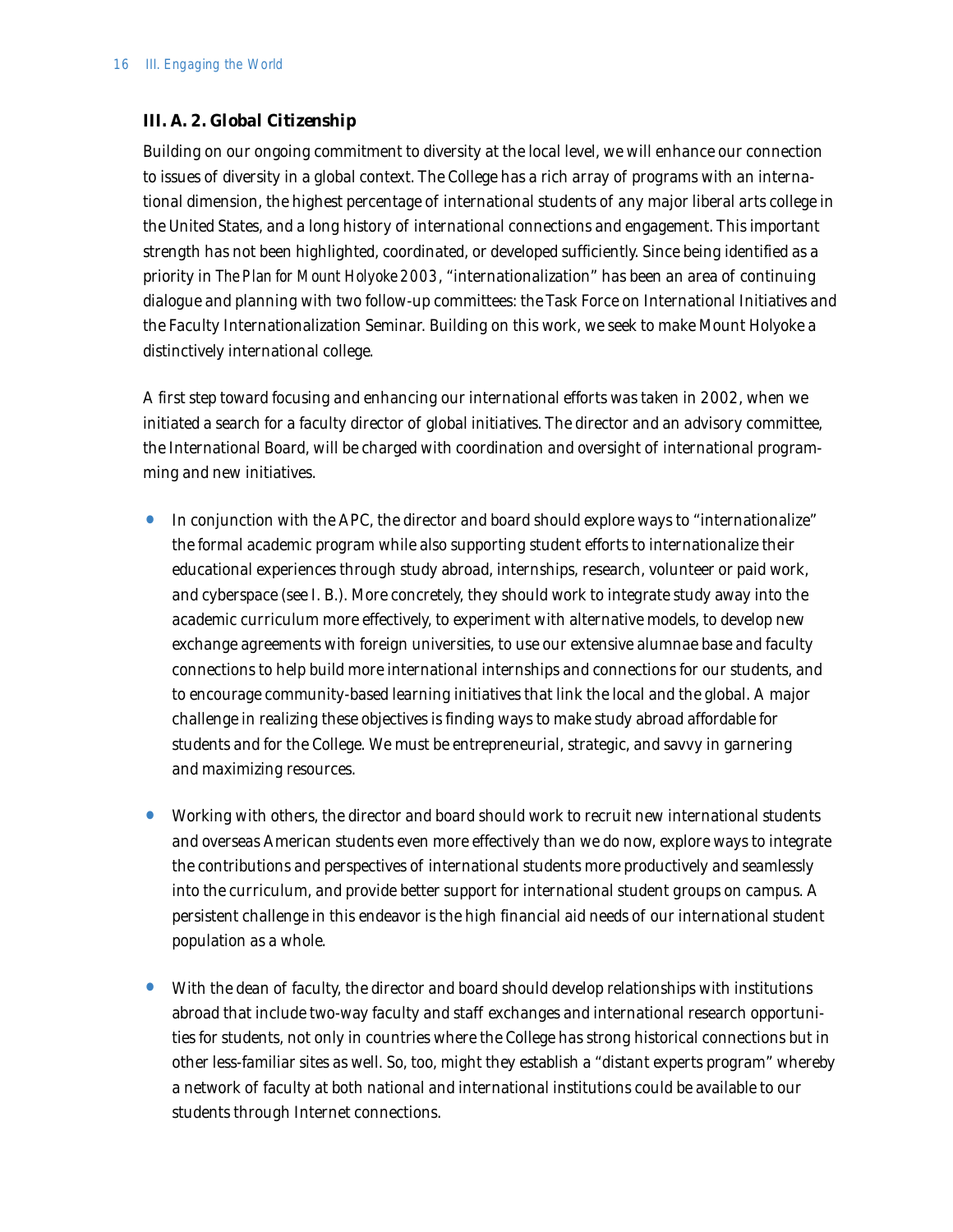As a second step in connecting global and local citizenship, we propose seeking faculty support and external funding for a Global Studies Institute to coordinate and energize the campus's international offices and functions and to showcase Mount Holyoke's commitment to global awareness and diverse community. Ideally it would eventually be housed in Porter Hall and work closely with the Weissman Center. The institute would borrow some features from research institutes at Ivy League institutions with specialized programming, including faculty fellowships and student scholarships for selected research and pedagogical projects. The institute could also, working with others, organize and coordinate major conferences and colloquia. It might have some "institute" appointments for visiting faculty, postdocs, students, and foreign fellows. Mount Holyoke faculty would probably retain their departmental home while being affiliated with the institute. We can imagine many ways in which such a Global Studies Institute could become a vital part of campus life: as a locus for international programming and resources as well as a stimulus (working in conjunction with CBL [see III. B.] and other programs) for outreach to local communities, concerns, and issues.

### **III. B. Leadership and the Liberal Arts**

At Mount Holyoke, leadership and the liberal arts are integrally interlinked. An education firmly grounded in the liberal arts helps to develop rhetorical, critical, and analytical skills; respect for difference, ambiguity, and complexity; and the reflective and ethical habits of mind that are essential to effective leadership. Students' idealism and the intellectual rigor that inform the life of the campus support a vibrant climate for developing leadership. In our conversations about curricular reform in the next few years, we encourage departments and programs to address and enhance leadership development opportunities.

A very successful initiative now four years old, the Weissman Center for Leadership seeks to make connections between ideas developed in the liberal arts curriculum and purposeful engagement in the world. To make clear that the center promotes a different kind of leadership, we recommend that the center's full name be expanded to "The Weissman Center for Leadership *and the Liberal Arts*." This title will clearly distinguish it from narrower conceptions of leadership, build on our traditional strengths, and enable us to showcase the connections between academic excellence and purposeful engagement that are at the heart of the College's and the center's work.

The Weissman Center's internal review has identified the following major "desire lines" for the consolidation and expansion of its programs:

• *Coordinated Public Programs and Classes* Maintain and build the strong track record of the center in vitalizing campus discourse by serving as a locus for coordinated, interdisciplinary, theme-focused lecture series, classroom links, and related programming and events. Contribute to the self-study of the curriculum by sponsoring occasional symposia on the future of higher education in the liberal arts (see I. A.).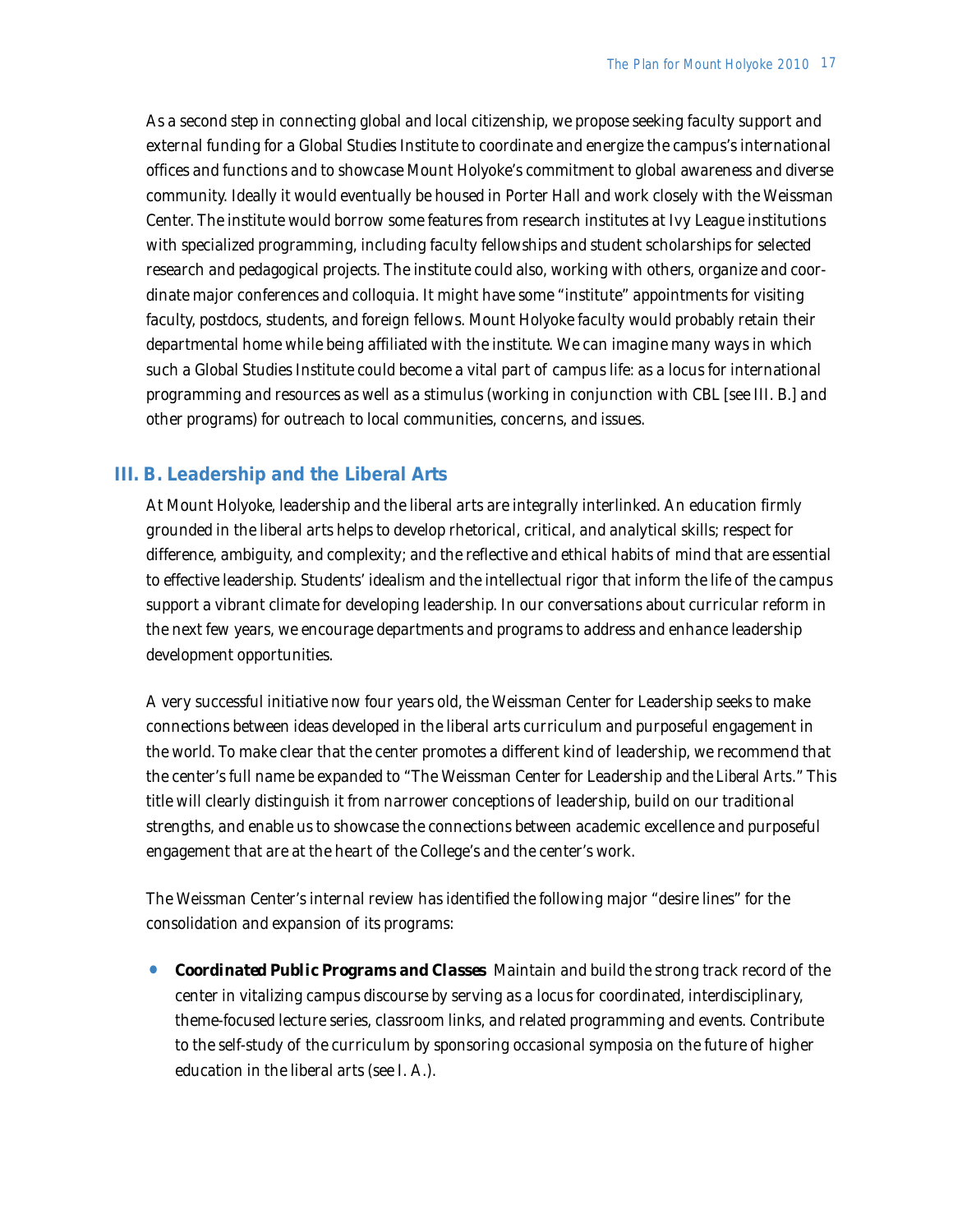- *Faculty and Curricular Development* Identify faculty desires for curricular and pedagogical development by sponsoring faculty seminars (such as those held on faculty writing, architecture and public space, and visual studies). Offer again the highly successful faculty seminar for recently hired tenure-track faculty.
- *Speaking, Arguing, and Writing Program* Further develop the student peer-mentoring program and strengthen faculty relations with SAW. Continue to find creative ways (such as faculty seminars and workshops) to keep the faculty thinking about speaking, writing, and argument and how to teach them effectively.
- *Community-Based Learning (CBL), Case Method, and Other Pedagogical Programs* Consider linking CBL to the proposed Global Studies Institute (see III. A. 2). Develop international, January Term, and summer CBL courses or extensions of courses. Build ongoing partnerships with community-based and service organizations and reopen discussions about sharing resources and outreach programs with the Community Service Program (see III. C.). Building upon the successful case study methods across the curriculum project, develop pedagogies that make "real world" links to classroom instruction.
- **Student Leadership and Skills Development** Continue successful experiments with January Term leadership and skills courses. Sustain support for the debate team and debate programs that connect our students with local schools and communities. Continue annually a "Women and Public Life" weekend that connects students with highly successful women in an informal gathering. Sponsor a forum on women in business that will bring together students and alumnae business leaders. Support the Office of Student Programs in creating a more articulated set of opportunities to learn the practical skills of leadership development. Consider a leader-inresidence program, drawing especially from our alumnae.
- **Student Engagement in Planning** Work with the center's Student Advisory Board to encourage more student engagement with public events and programs and more student-initiated public events linked to the theme of the semester. Initiate a competitive and collaborative fund for student initiatives that exemplify the goals of the center.
- **Girls' and Women's Leadership Outreach Programs** Building on the successful Take the Lead leadership program for high school girls who want to make a difference in the world, explore the development of an affiliated summer leadership institute for adults, particularly alumnae.
- *Global and Local Contexts* Feature programming that highlights both local and global contexts of learning and engagement, and work with the new director of global initiatives to help incubate the development of a Global Studies Institute to complement and coordinate international programming on campus (see I. B.). Consider developing a biennial international gathering (based on the Pontigny model) to bring scholars, artists, and activists to campus for seminars, public events, and interactions with students and faculty. Tie this event to existing and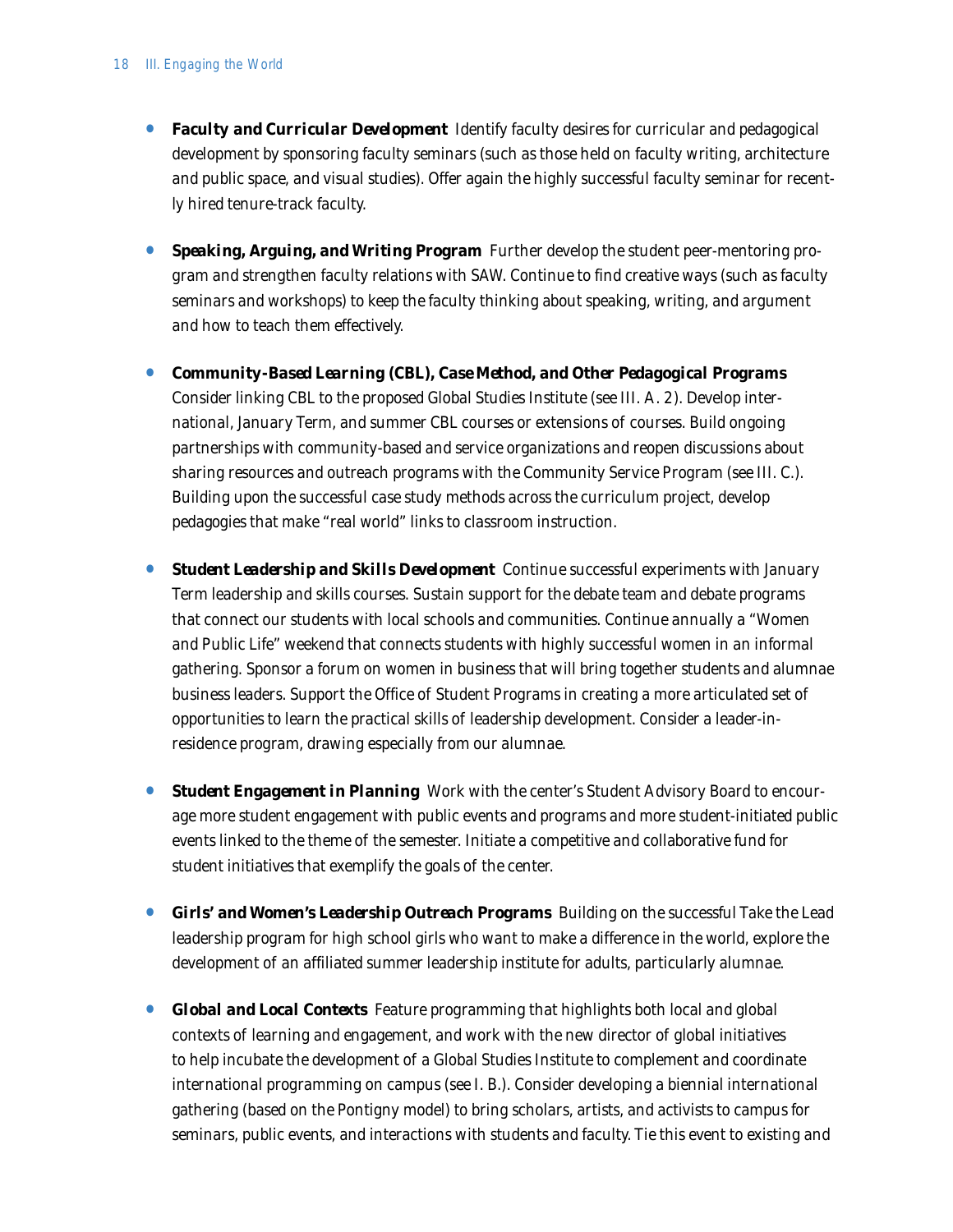emerging curricular programs that foster public intellectual engagement in the world. Work in conjunction with interested faculty and the Five College Women's Studies Research Center to highlight women's issues and women's leadership and emphasize the College's role as a leader in the worldwide education of women.

### **III. C. Environmental Education and Stewardship**

*The Plan for Mount Holyoke 2003* proposed that the College should become "the center of excellence for environmental education and literacy in the Pioneer Valley." We believe that with the considerable progress we have made in developing not only environmental literacy but also sustainable campus practices, we can, during the period of this *Plan*, accelerate our progress toward the systematic practice of environmental stewardship, providing an excellent example of synergy between curricular and administrative efforts and a clear focus on cost-effective applications of environmentally responsible principles.

#### *III. C. 1. The Center for Environmental Literacy*

The Center for Environmental Literacy (CEL) was established to integrate environmental literacy across the curriculum and to develop the intellectual and physical infrastructure for the campus to function as an effective laboratory for landscape ecology. In their recent strategic plan for the CEL, the director and advisory board proposed that the CEL's core mission should be environmental education and curriculum development and support for academic departments, programs, and students. Its goals are as follows:

- Develop a broader and richer set of curricular materials and opportunities using the ecological assets of our campus and the surrounding region for a range of disciplines across the College. Partner with departments and programs across the disciplines in specific curricular initiatives involving the campus landscape and surrounding region. For instance, the CEL has already embarked on an effort to develop our campus as a natural laboratory for the study of landscape ecology. A related project, under development, is a GIS (Geographical Information Systems) map charting the historical layers of campus planning and landscape design. Yet another is a biodiversity inventory of the campus and surrounding community.
- Develop an inventory of student-centered, place-based environmental research and internship opportunities that encourages students to work on local and global environmental issues in independent study, thesis projects, and summer research.
- Develop cocurricular programs that provide students with an introduction to principles of environmental sustainability and hold great potential for developing an informed and motivated environmental citizenry.
- Continue to work in a productive and synergistic way with the Weissman Center and with international initiatives to offer public programming and classroom links that highlight and explore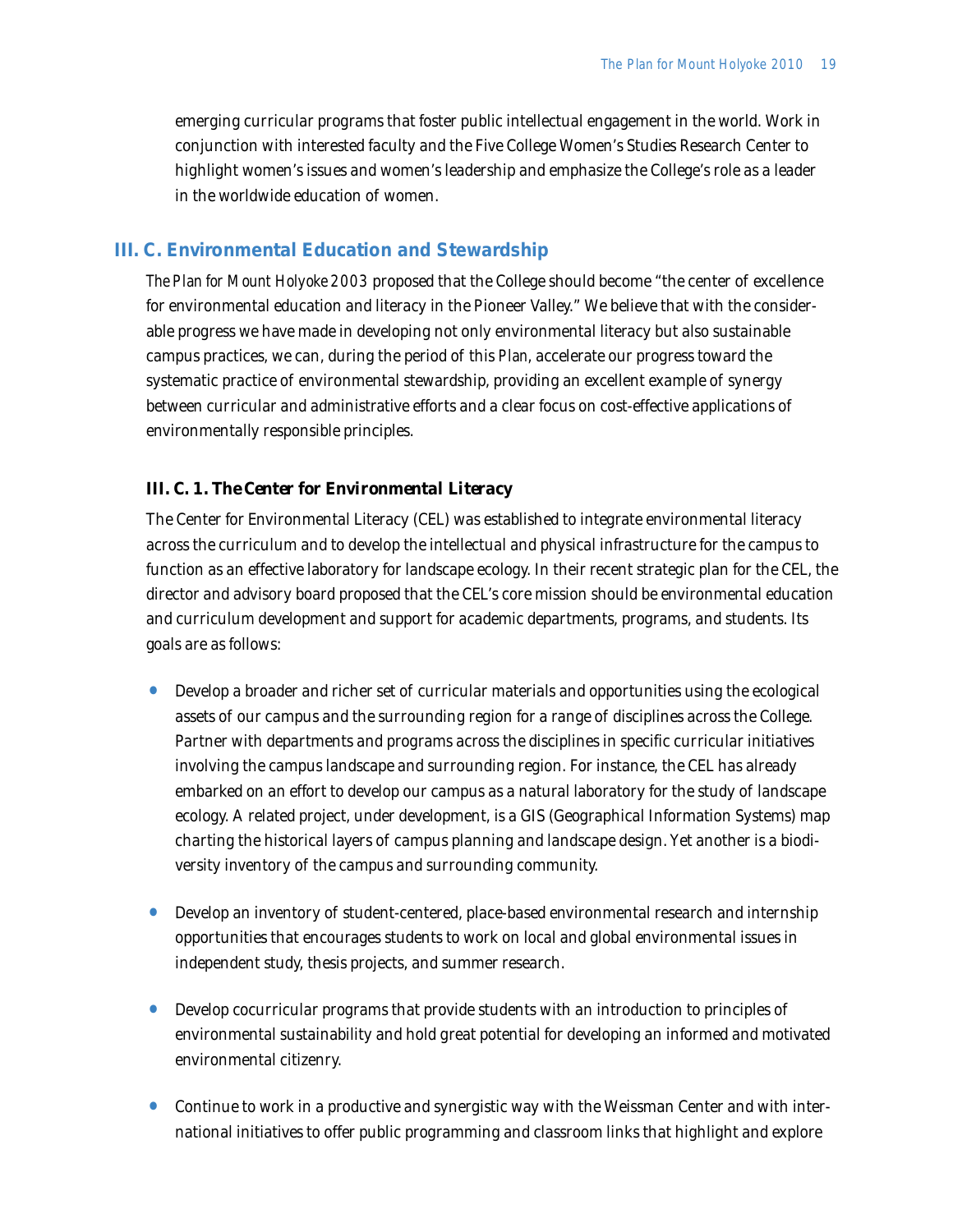important policy issues regarding local and global environmental matters. Incubate and support new ideas to extend environmental education and consciousness across the disciplines and into the education of every student.

### *III. C. 2. Stewardship of the Campus*

The CEL has worked in an advisory and complementary way with the College's administrative departments and has been an important catalyst in raising awareness about opportunities for improved environmental stewardship. This role will continue. As we embark on the development of an Environmental Management System, which will provide more structure, clearer priority setting, and systematic evaluation of our environmental stewardship, oversight responsibilities for campus stewardship will reside in the Financial and Administrative Services Division.

While much good work has begun in stewarding the campuses resources, there is more to do. In 2000, the College became a signatory to the Talloires Declaration, which identifies broad goals for environmental stewardship. Our primary goal—to move toward sustainability through responsible stewardship of the land—is being met through the practice of "green" building design and construction; promoting energy conservation; practicing environmentally sensitive grounds standards; managing hazardous materials use and disposition effectively; continuing and expanding recycling efforts; seeking opportunities to extend conservation efforts to new areas; and incorporating environmental stewardship and sustainable practices into the fabric of all campus planning and operations.

Environmental stewardship initiatives that will be undertaken during the next decade include:

- Exploring ways to become more self-sufficient in energy production through cogeneration;
- Strengthening our stewardship of Stony Brook and the lakes by improving water quality, correcting water runoff problems, improving access for teaching and recreation, and reducing invasive plant species;
- Opening up key vistas and providing access to ecologically sensitive areas in ways that avoid damaging habitats.

Environmental stewardship is an integral part of campus master planning, discussed in IV. below.

## **III. D. Technological Savvy and Integrated Services**

In *The Plan for Mount Holyoke 2003*, we highlighted information technology as a powerful educational tool and transformative force in the modern world. Its importance has only grown since that time. In order to function as effective global citizens, our graduates will be required to move, think, and act in a world that requires facility with both technological and traditional information tools.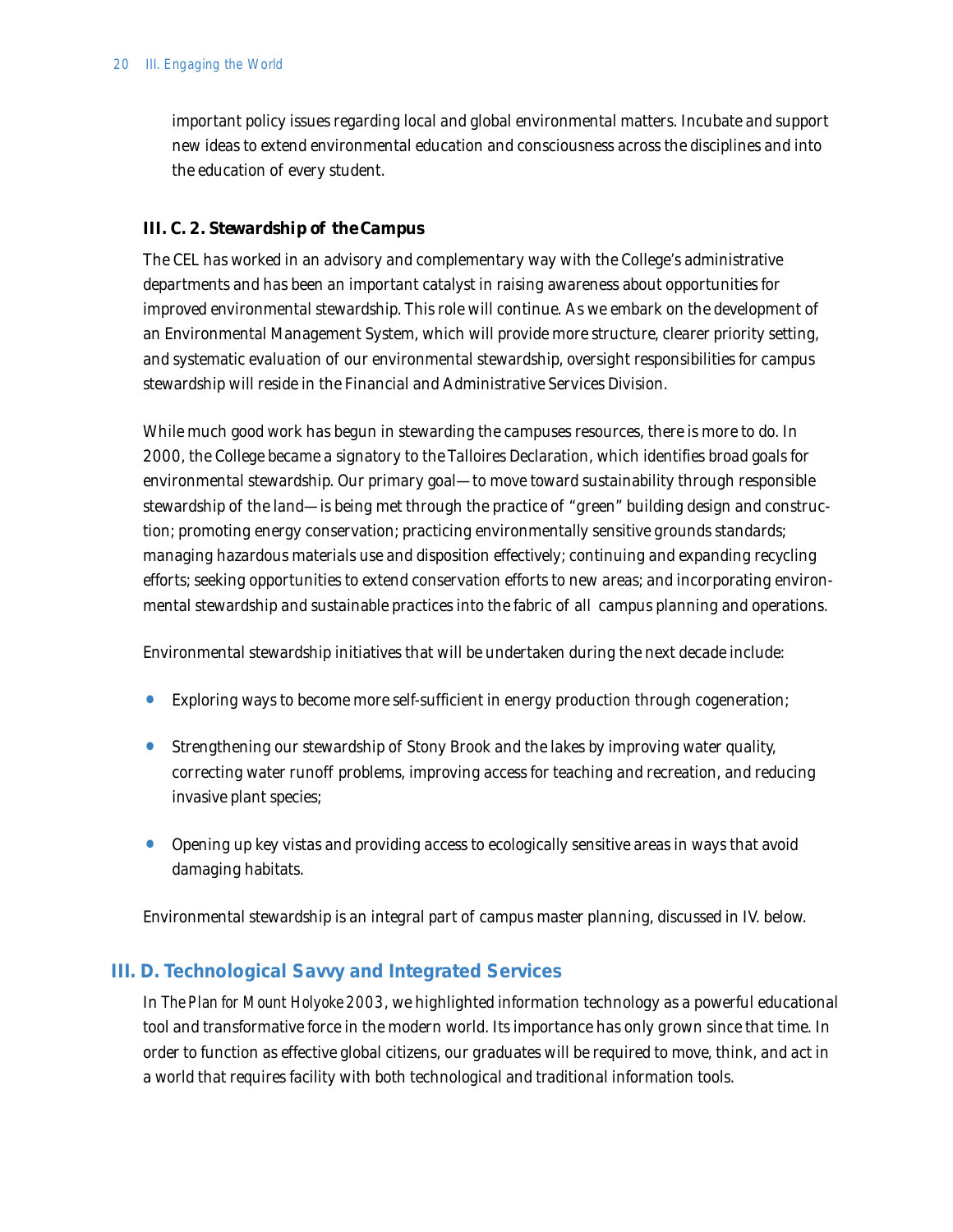## *III. D. 1. Technology across the Curriculum*

We are committed to developing in all students a high degree of technological savvy. We will infuse technology across the curriculum and integrate technology into the everyday lives of students. In classes ranging from French to biology, and engineering to international relations, students will get hands-on exposure to technological tools.

### We will:

- Provide ongoing opportunities for students to learn about, explore, and develop expandable technology skills.
- Pilot, starting in 2003–2004, a Technology Mentor program modeled on the Speaking and Writing mentorship program.
- Encourage faculty to infuse information literacy across the curriculum and provide appropriate support for faculty research and course development.
- Recognize that introducing technology into courses is a form of professional activity and that digital media have created new opportunities for scholarship and research.

## *III. D. 2. Strengthening Library, Information, and Technology Services*

Mount Holyoke, as a recognized national leader in integrating library and information technology services, offers unique advantages in technology-infused pedagogy and services. The extent to which these services are incorporated by faculty and staff is the core measure of our success. We also have flexibility that larger institutions cannot enjoy. We will use this nimbleness to our advantage and challenge ourselves to provide the finest technological, user-centered, integrated information and research environment to be found among peer colleges.

Library, Information, and Technology Services (LITS), like other "centers" on campus, should serve as a nexus for the delivery of service and support, but the real strength of this investment lies outside of LITS and within the academic and administrative departments on campus. LITS will help harness and funnel this strength into rich, sustainable learning environments and administrative systems.

We endorse the recommendations of the Technology Task Force, which in September 2000 examined how higher education is changing as a result of technology. Our specific goals are:

**Collections** With the significant changes in publishing, digital content, and scholarly communications, reevaluate collection strategies. Integrate print, multimedia, digital, and image collections as full participants in the College's information environment. Balance traditional on-theshelf local collections with a digital format, off-campus, or on-demand arrangement. Use the shared collections of the Five Colleges to leverage our research resources.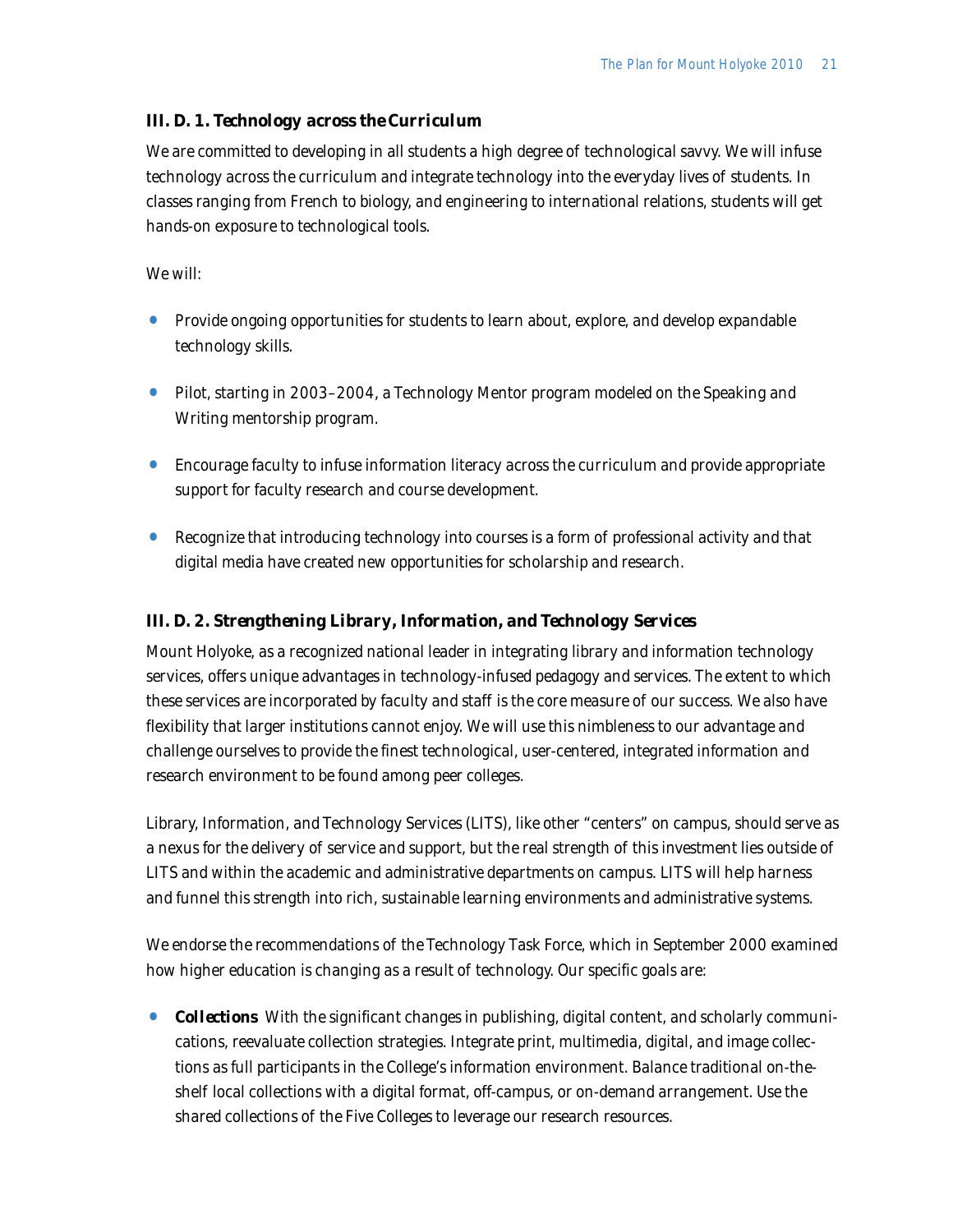- **Facilities** Attend to computer labs and add wireless zones, especially in residence halls. Undertake a comprehensive study to examine current space and look to reconfigure spaces to support the shifting patterns in learner behavior, including more collaborative work, teaching, and study space. Create space that supports flexibility and a variety of activities and research needs. Minimize spatial obstacles to using the multitude of services in the LITS organization. Design facilities to serve as a central place for research and academic support beyond the classroom.
- *Web and Infrastructure* Given the growing importance of the Web as a communication, marketing, and publishing tool, strengthen the College's Web presence and move to a broadbased system to support administrative, research, and courseware efforts. Place a high priority on infrastructure planning and replacement. Expand the network in a timely fashion, including appropriate use of wireless technology.
- *Services and Staff* Examine existing services with discrimination in light of physical and virtual resources. Create a virtual presence that is as inviting and conducive to learning as the physical environment. Provide appropriate ongoing development and support of LITS staff.
- *Administrative Support* Work expeditiously to install the new student information system and to develop capacity for student portfolios, online advising, course management, and evaluation. Pursue ongoing improvements and upgrades in administrative support systems. Critically evaluate the "best of breed strategy" for Mount Holyoke systems.
- **Collaboration** Continue to collaborate with the Five Colleges and other regional and national organizations to increase buying power, share common resources, and learn from each other's work. Strengthen connections with other areas on campus such as SAW and the Weissman Center. Use technology to expand learning experiences from the local to the global.
- *Attend to Emerging Issues,* such as:
	- Intellectual property rights in the context of the explosion of digital information, the ease of Web publishing, and the proliferation of course modules and electronic discussions
	- Modes of scholarly communications and the changing role of traditional refereed journal publishing
	- Digital preservation, archiving, and digital library development
	- Metadata standards for ongoing interoperability, security, and accessibility across systems and information formats
	- Internet II as a force for collaboration among institutions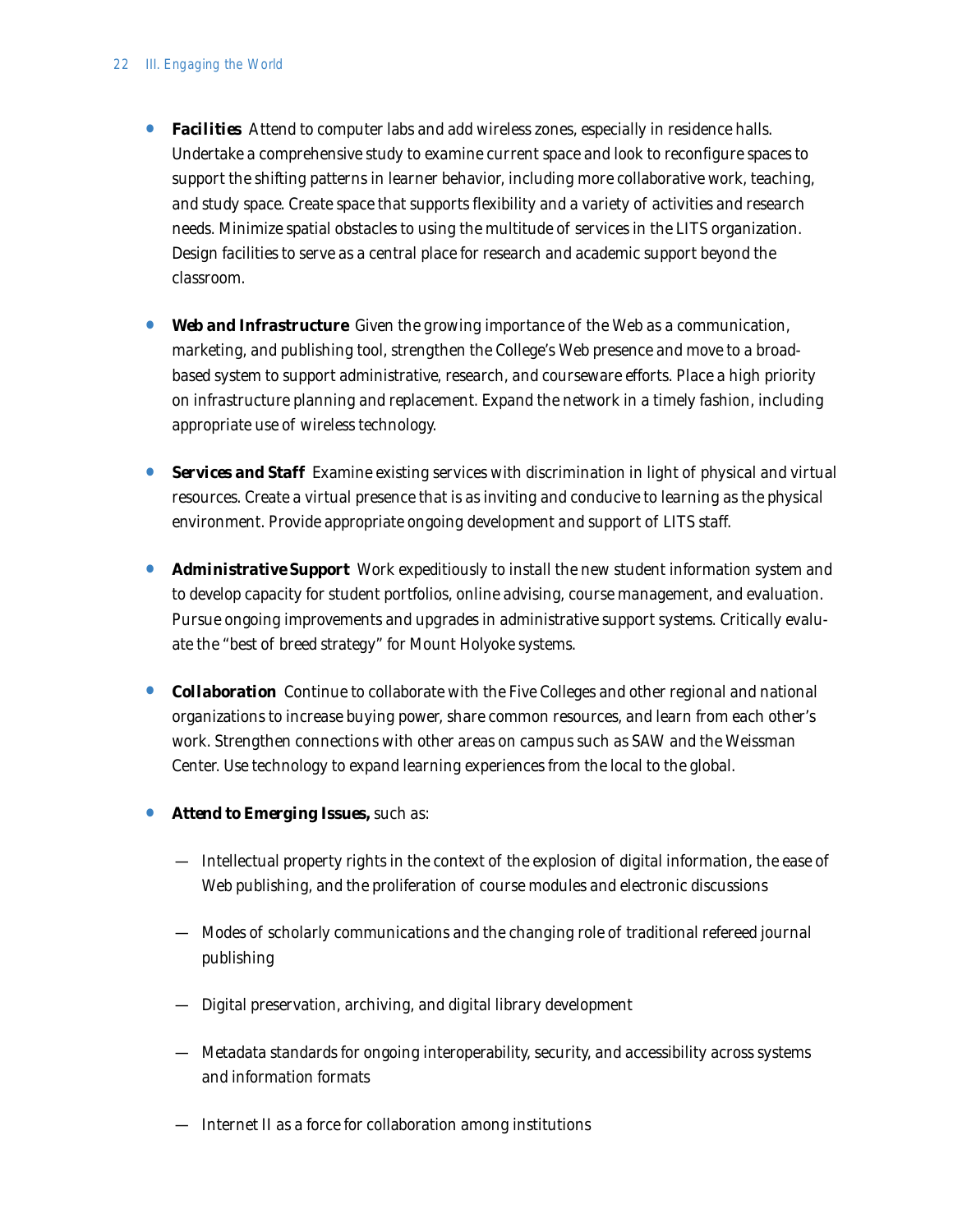# IV. Renewing the Campus: Uncommon Common Ground

Virginia Woolf famously argued that, for their intellect and creative talents to flourish, women needed rooms of their own. A century earlier, Mary Lyon set out to provide young women of rural New England with a place of their own, a school whose "stone and brick and mortar speak a language which vibrates through my very soul."<sup>8</sup> More than at many colleges, a sense of place is central to Mount Holyoke's identity and to its students' and alumnae's enduring feelings of attachment; indeed, a place gave the College its name.

Since the adoption of *The Plan for Mount Holyoke 2003* in 1997, the College has embarked on one of the most ambitious building and renovation programs in its history. (See Appendix A for a description of projects.) Our aim has been to modernize outdated facilities; to provide new and improved classroom, laboratory, performance, exhibition, and gathering spaces; and to unify some of the disparate elements of the campus, focusing first on our academic buildings.

Three guiding principles govern our construction and renovation plan. First, we will continue to work closely with the Board of Trustees in shaping the programmatic and financial planning for our facilities needs. We will continue to rely on the Board for support, expertise, and approval of plans going forward. Second, we will promote adjacencies among academic departments and programs that reflect the rich interdisciplinarity of the twenty-first-century liberal arts curriculum. Third, we will work to create a more energized and visible sense of community, providing more interior and exterior gathering places and opening once dark and enclosed spaces to the surrounding landscape, to bring more light, transparency, and vitality to the campus and its buildings in all seasons.

## **IV. A. Proposed Building and Renovation Projects**

Our ability to continue to implement needs and goals identified through campus and facilities master planning is, of course, dependent upon available funding. Some improvements can be handled through operating reserves developed as part of the annual operating budgets, but larger projects require either bond funding or capital gifts.

## *IV. A. 1. Classrooms and Deferred Maintenance and Modernization*

Each year through the capital budget process we will continue the program we began several years ago of systematically upgrading and renovating classrooms. And we will address the most critical of our deferred maintenance and modernization needs, including cosmetic improvements in the residence halls, using the database that was developed initially during the facilities audit done in February of 2001 and is regularly updated.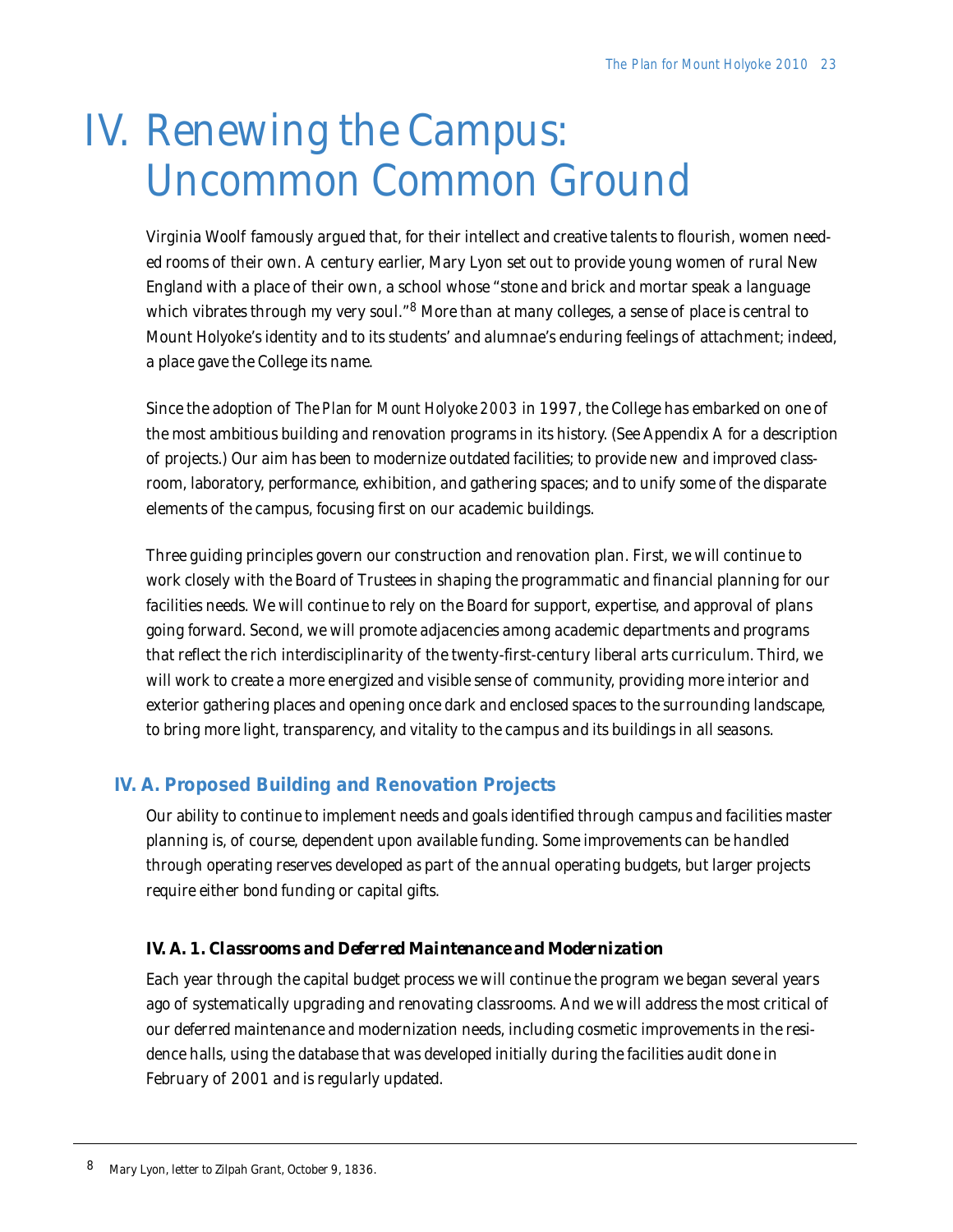### *IV. A. 2. Student Residential Housing*

Highest on our priority list for the period through 2010 is to begin systematically addressing student residential housing needs. Of the eleven buildings on campus with maintenance or modernization needs of \$1.5 million or more, nine are residence halls. In order to address this significant backlog we propose, as a first priority, construction of a new residence hall to offer more housing options for students, to provide the swing space necessary to permit renovation of existing residence halls, and to permit Porter Hall to become a wholly academic building. The new residence hall will offer a variety of housing options, including suites or apartments for upper-class students, and will be open to all classes. A possible location is the corner of College and Morgan Streets, set back from College Street in line with, and in a style compatible with, the neighboring buildings on the south end of campus.

Once a new residence hall is in place, we will begin renovations of our existing residence halls as resources permit. We need to renovate and modernize our residence halls, broadening the range of housing options, replacing very old mechanical systems, and adding environmentally sound airconditioning, which will have the added benefit of providing more options for revenue-producing summer activities on campus. Building on the successes of Prospect, Wilder, and Blanchard, we will continue to expand the variety of the dining program, extend its hours of service, and enhance its social opportunities.

Undertaking this project will require sufficient budget solvency to permit the taking on of new taxexempt borrowing. While, if necessary, we can continue to nurse along our residence halls with piecemeal attention, the need for major work is real and pressing and cannot be deferred indefinitely. We must restore and maintain these important physical assets, and we must also attend to our competitive position with other colleges and universities, many of whom offer much greater variety of student housing arrangements and amenities.

Our tentative timetable is as follows:

- FY2004: Work on planning for the residence hall modernization program and conceptual planning for the new residence hall.
- FY2005 and 2006: Hire architect and begin design and construction process.
- FY2007: Seek tax-exempt bond funding and complete construction process.
- FY2008: Start taking existing residence halls off-line to do major renovations as resources permit, beginning with Porter Hall.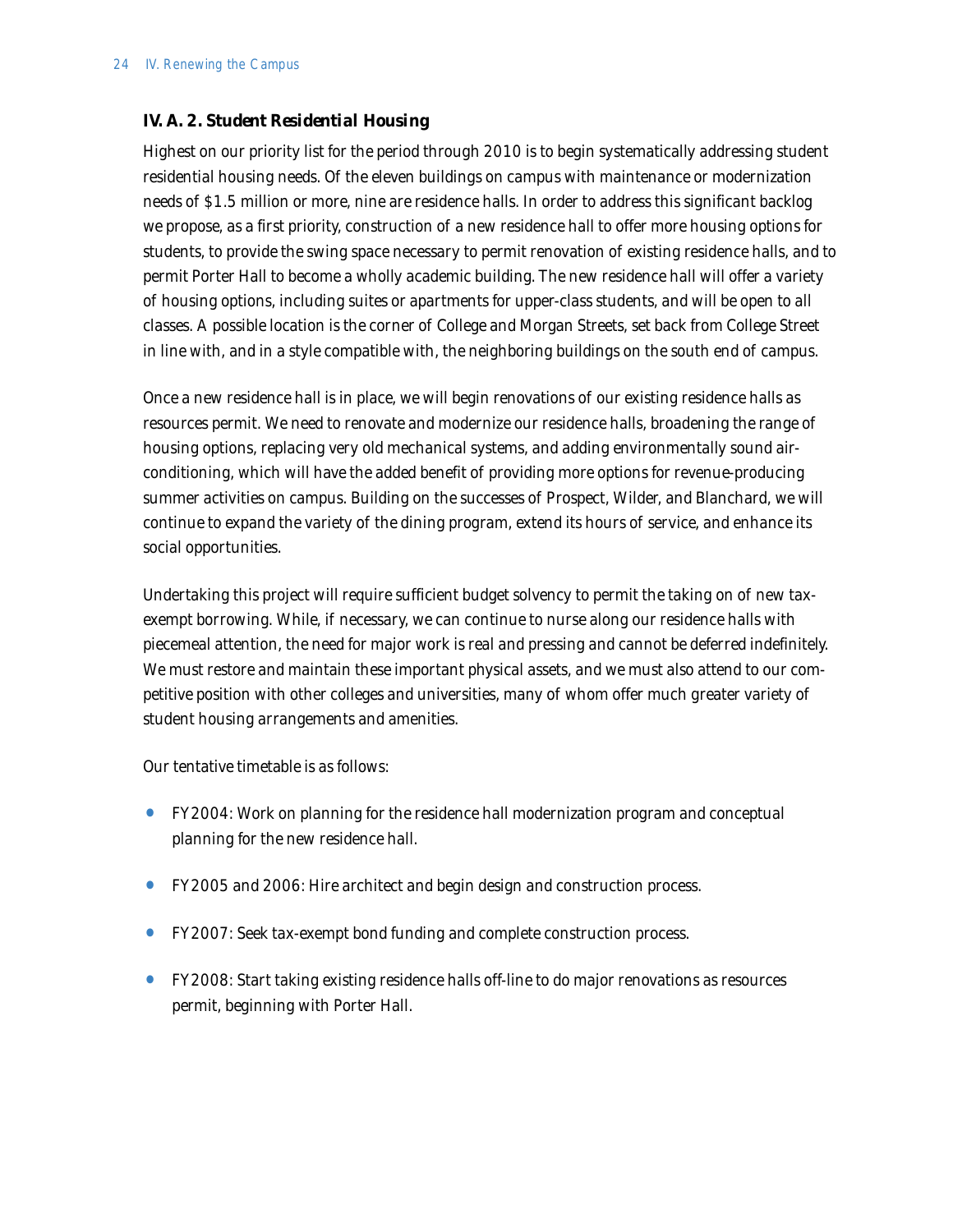#### *IV. A. 3. Academic Facilities Needs*

While the main focus of this period will be student residential housing, we do have academic space needs. Major projects such as expanded space for dance and theatre arts and renovations of Clapp and Reese must await consideration as possible projects in the next comprehensive fundraising campaign (see Appendix B). In the shorter term, we would like to enhance connections among the faculty by moving all faculty offices onto the main campus, which will mean relocating the sociologists and anthropologists from Merrill House. An analysis by the Campus Space Committee concluded that the College needs 15–20 additional offices in order to realize this goal and to relieve the overcrowding in the Ciruti Center. Our preferred solution is to convert Porter Hall entirely into academic space to support these needs once the new residence hall is completed.

The Weissman Center is appropriately located at the heart of the campus in Porter Hall. It is a hub of interdisciplinary discourse, bringing campus and external constituents in conversation. We can imagine the Center for Environmental Literacy and the newly proposed Global Studies Institute, plus perhaps a common space for interdisciplinary programs, functioning very effectively in Porter as well, encouraging further dialogue and cross-fertilization. The remainder of the building would provide additional faculty office space. Once additional office space becomes available in Porter, Ciruti should be reconfigured to provide adequate room for the functions that remain in that building.

A frequent refrain in our planning discussions was the faculty's concern that they have too few opportunities and venues for informal meetings, conversations, meals, and chance encounters. Several possible solutions were proposed, including creating a faculty lounge or informal meeting spaces in Ciruti, Porter, Shattuck, and Blanchard. The recently opened café in Williston Library has become a popular gathering place and the reopening of Blanchard in the fall of 2003 will provide additional opportunities for faculty, as well as student, interaction. We recommend further study of these options and experimentation with more regular informal social gatherings for the faculty.

#### *IV. A. 4. LITS Improvements*

LITS plays an integral role in the support of the academic mission as well as in the administrative functions of the College. As new service and support models evolve, we need to rethink the use of the space that houses these services. We must redesign the space to reflect the changing nature of information access and the human and technological systems that support that access. There is a pressing need for collaborative work spaces, expanded labs, and more intuitively understandable service points for users. This work will begin in summer of 2003 and be completed as resources permit.

The campus computing infrastructure has expanded dramatically in the last 15 years, with fiberoptic cable to and within all academic, administrative, and residential buildings. The explosive demand for increased Internet capacity (bandwidth) and the cost of providing it are enormous challenges. The most promising solution is the recent decision of the Five Colleges to support the development of fiber-optic infrastructure linking the campuses, a project to be approved in 2003 and scheduled for completion in 2005.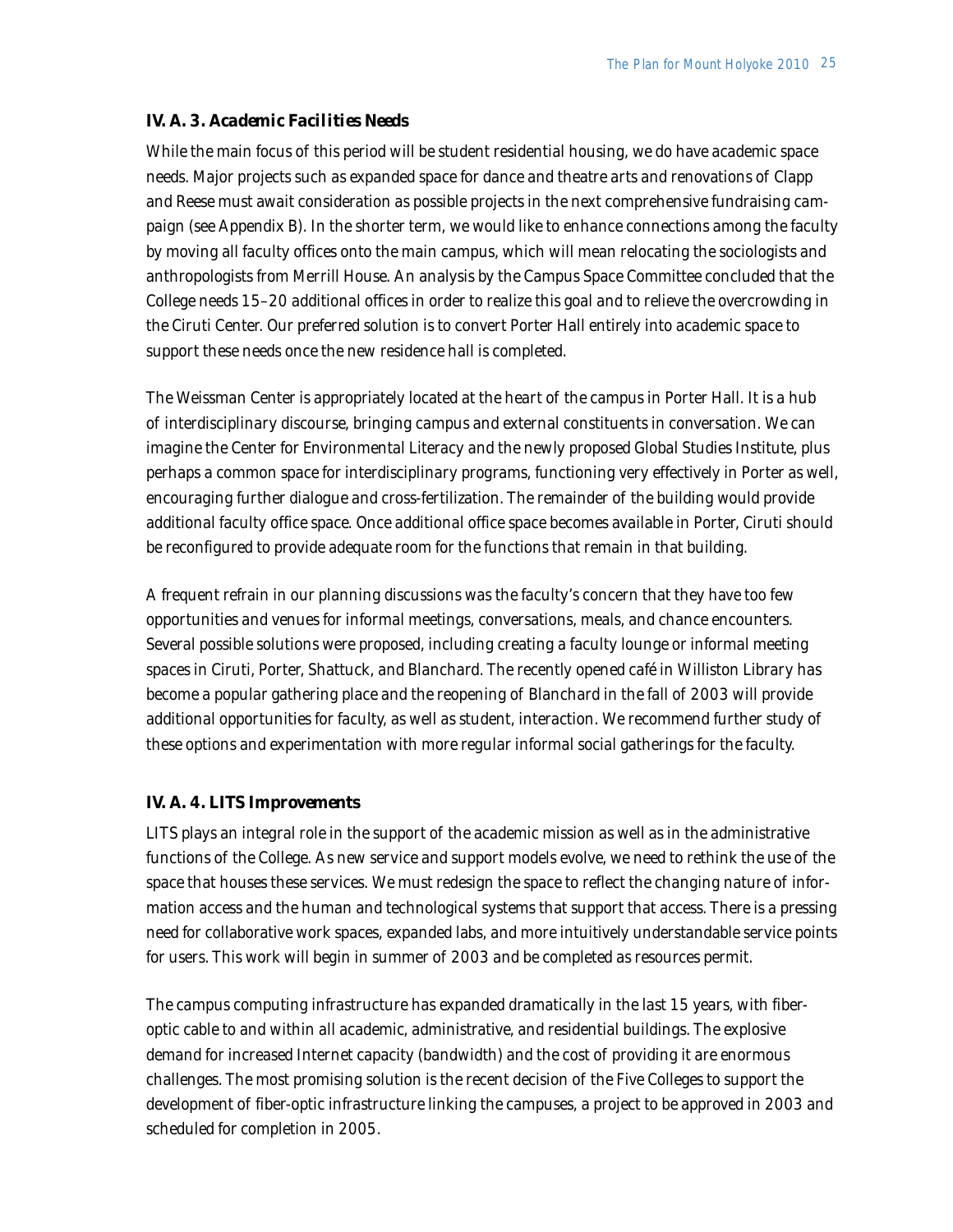## **IV. B. Campus Landscapes and Common Grounds**

As with our facilities planning, related guiding principles inform our efforts to restore and enhance the campus landscape. First, we seek to use landscape in a more deliberate fashion to enhance the vibrancy of the campus. Second, we seek to integrate the campus into the educational mission of the College by increasing the opportunities for students and faculty to use the campus and the surrounding environs as a living laboratory. Finally, we commit ourselves to sound environmental stewardship, by adopting sustainable land use policies and protecting the diverse habitats on our 800-acre campus (see III. C.).

In 1999, the College commissioned the Parsons Consulting Group to do a preliminary study of the strategic master planning issues and options facing the campus in the coming decades. Parsons identified a series of concerns and opportunities, many of which continue to guide our landscape master planning efforts as we develop *The Plan for Mount Holyoke 2010.*<sup>9</sup>

In 2000, the College named a Campus Master Planning Committee and commissioned Carol R. Johnson Associates to prepare a landscape master planning study. Out of this study, the College developed the following goals in its landscape planning and stewardship:

- Strengthen the vitality of the campus by providing outdoor gathering spaces for informal and programmed activities, including outdoor dining options adjoining Blanchard and Lower Lake, and more creative uses of the campus for winter recreation, including skating and cross-country skiing.
- Provide a clearer and more welcoming entry into and circulation through the campus by redirecting gateways and roads, enhancing pedestrian convenience and safety, and relocating most parking to the campus periphery.
- Identify and support opportunities to use the campus, a designated botanic garden, as a living laboratory for landscape ecology and sustainable development. Encourage faculty and students, in cooperation with the CEL, to develop curricular and research projects in conjunction with our landscape master-planning efforts (see III. C.).

<sup>&</sup>lt;sup>9</sup> First, Parsons noted what surveys of prospective students and other observers had already suggested: Despite the College's lovely natural setting and graceful old buildings, the campus often seemed dark, isolated, lonely—the landscape did little to promote social congregation and exchange. Parsons's diagnosis was, in essence, that the College had lost some of the vibrancy and openness it once clearly demonstrated. He urged a renewed commitment to historically conscious landscape planning that would revitalize and reconnect the now disparate sectors of the campus. As long ago as 1928, Ralph Adams Cram and Arthur Shurtleff recommended creating better-defined and more usable courtyards among buildings, removing decrepit trees and restoring the overgrown brook shore and lakesides, and keeping vehicles out of central campus. Though the Depression prevented implementation of most of the Cram-Shurtleff plan, these improvements, now as then, promise to make the campus at once more harmonious and more vitally functional.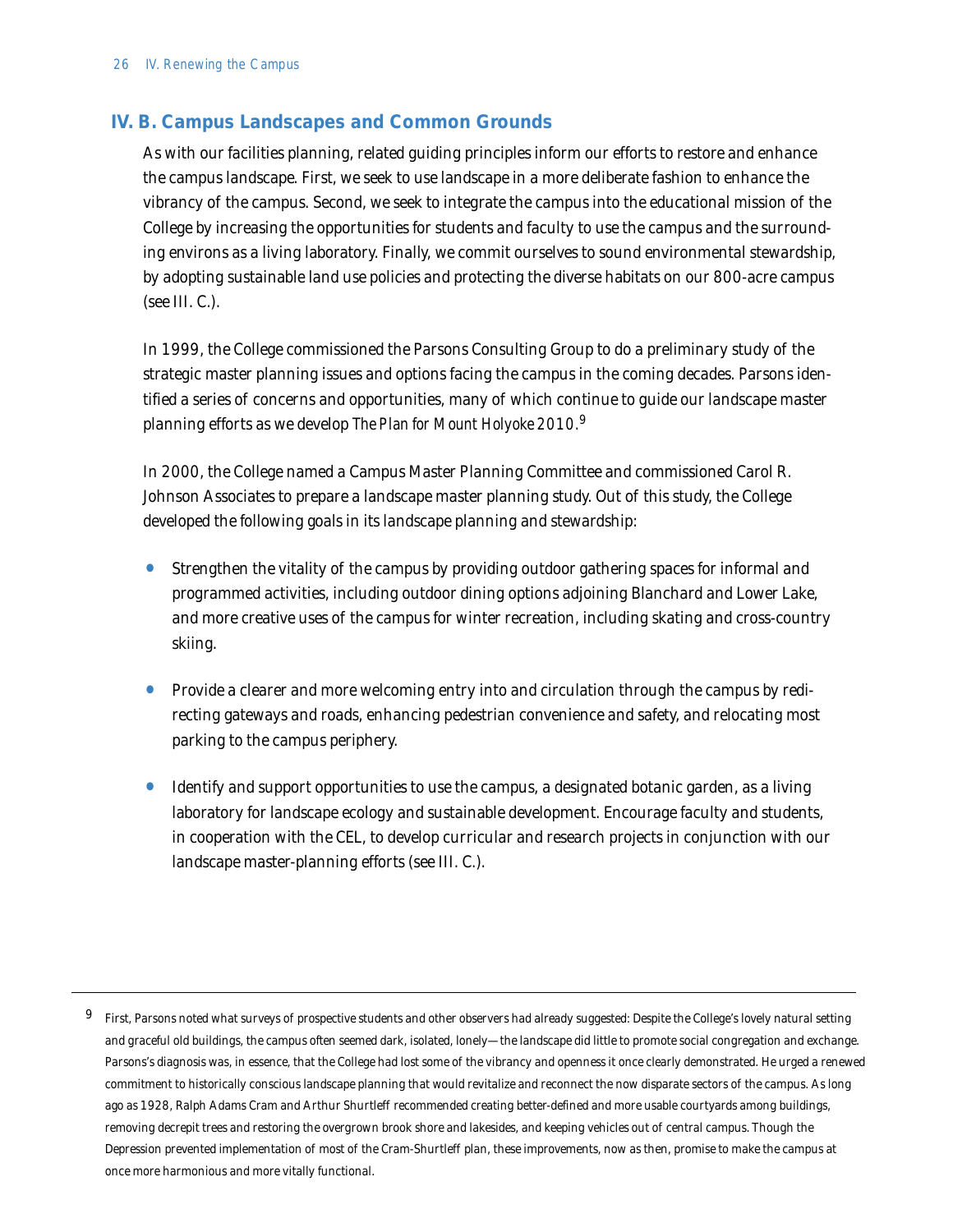- Preserve and enhance our natural and built campus resources by restoring and protecting sensitive ecological areas; inventorying campus species and habitats while removing invasive plants; and incorporating sustainable design principles into campus maintenance practices and all future construction and renovation projects.
- Make visitors feel welcome by completing a way-finding system, including maps, signage for public places, a self-guided tour, and kiosks. Redo building signage according to a new standard to make it visible. Improve Five College bus sites.

We envision a series of related landscape improvements that will be developed as resources permit over the next several years. Many of these could be gift opportunities funded before, during, or after the next comprehensive campaign. A list of these projects is included in Appendix B.

#### *IV. C. Longer Term Vision*

Our vision for continuing improvements of campus facilities extends well beyond the time frame of 2010 (see Appendix B for proposed construction projects that are likely priorities for the longer term and candidates for consideration in a facilities portion of a new comprehensive campaign). Of course, with significant gift funding, any of these projects could be moved forward in time. We anticipate beginning the quiet phase of the next campaign in 2007.

## V. Linking to Communities beyond the Gate: Connections and Opportunities

Recognizing that we are an integral part of South Hadley, the Five Colleges, the region, and the larger world, vitalize connections to resources and communities beyond the campus.

## **V. A. Strengthening Five Colleges, Inc.**

A tremendous asset is our 30-plus-year association in Five Colleges, Inc. It is the single most important way that we overcome the limitations of our small size and location. It enriches the intellectual life of faculty and students alike. The consortium enables many layers of cooperation and connection in the academic and administrative realms. Under *The Plan for Mount Holyoke 2003*, we made significant progress in helping to develop new cooperative academic programs such as the Crossroads in the Study of the Americas and the Asian/Pacific/American Studies Certificate. The Five Colleges came together to develop the first shared library storage facility in higher education. Other notable consortial efforts include emphasis on cooperative technology development and our new five-year dual-degree programs, a joint initiative of Mount Holyoke College and the University of Massachusetts.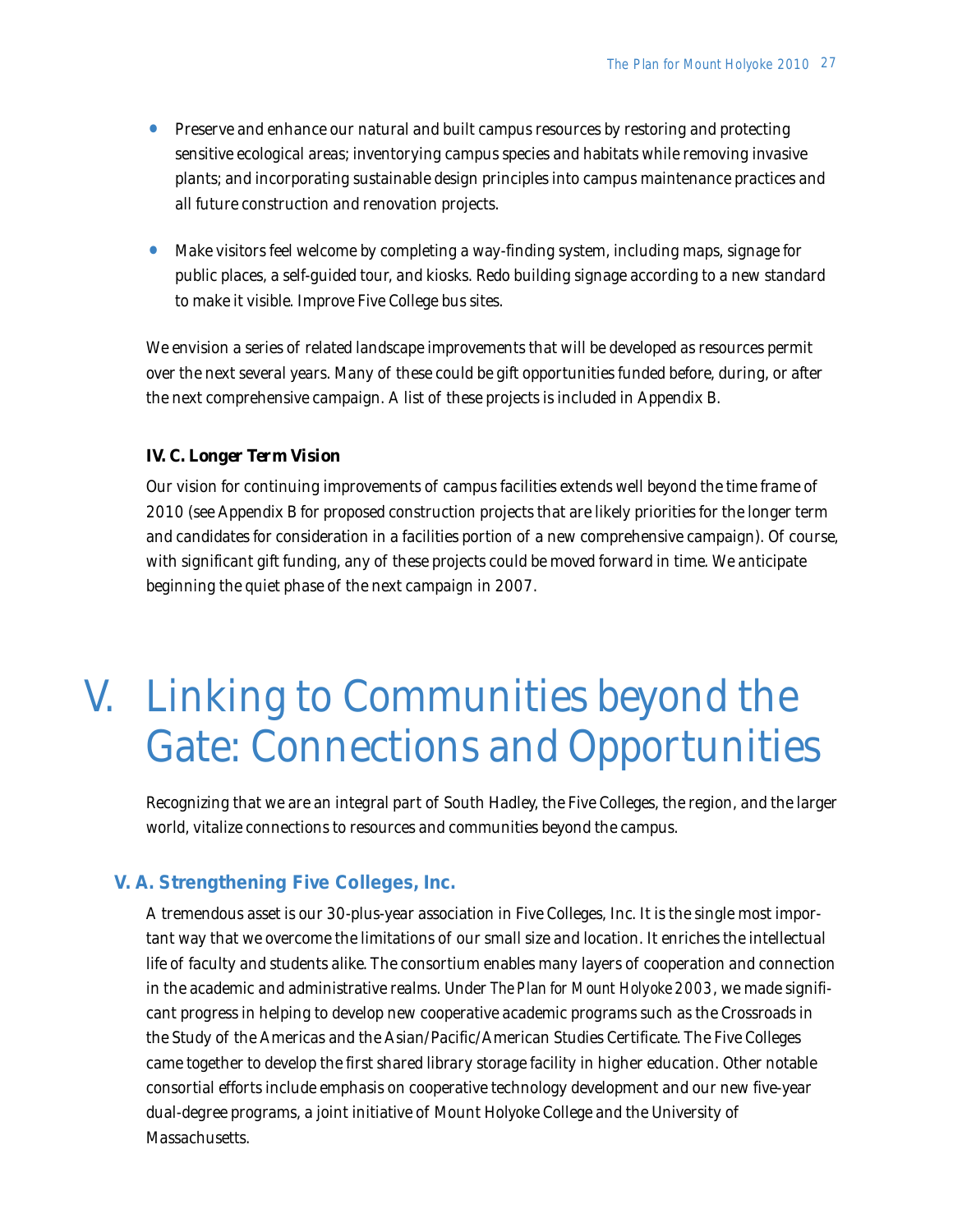While these are steps in the right direction, we need to aspire higher in realizing the potential of Mount Holyoke's membership in the consortium. Special emphases of this planning period will include the following:

- *Curriculum and Faculty* Work with the other institutions to coordinate, where possible, curricular initiatives, course offerings (such as heavily sequenced courses in the sciences, arts, and languages), and faculty replacement. With the help of the Mellon-funded bridge-to-retirement grant, encourage long-range cooperative planning, hiring, and coordination among faculty and departments across the Five Colleges. Building on the pilot programs recently started, i.e., our five-year dual degrees in engineering and public health, maximize the educational advantages of combined resources not available at any single institution. Support interdisciplinary efforts such as the Crossroads in the Study of the Americas, the Asian/Pacific/American Studies Certificate, architectural studies, ethnomusicology and world music, film studies, and the Center for the Study of World Languages. Consider introducing Five College majors and work to ease difficulties (notably, scheduling and registration) that inhibit student cross-registration.
- *Cocurriculum* Make Five Colleges work better for our students by using the consortium to foster a sense of a larger student community in the valley. Work to make Mount Holyoke a desirable destination for Five College students.
- *Technology* Build technological links such as the interactive classroom and fiber-optic connectivity that, combined with geographical proximity, make the Five Colleges such an enriched educational environment.
- *Transportation* Give renewed attention to PVTA services, assuring that Mount Holyoke is not disadvantaged. Consider supplemental connectors to the other colleges. Promote development of the bike path between South Hadley and Amherst. For the longer term, explore more radical solutions such as a new bridge or car ferry.

## **V. B. Strengthening Ties to the Local Community**

- Explore ways to bring more faculty and staff to South Hadley, including continuing attention to the mortgage program and the availability of housing, land, and high-quality childcare.
- Together with community and school leaders, explore how the College and the town can work together for their mutual benefit. Consider the establishment of a Community Partnership Committee to develop appropriate strategies and build upon the many efforts to build town and regional partnerships, including meeting regularly with civic, business, and school leaders; continuing many long-standing programs, opportunities, and activities the College offers to the community; and developing new opportunities such as administrative fellowships for students to work in local governmental offices.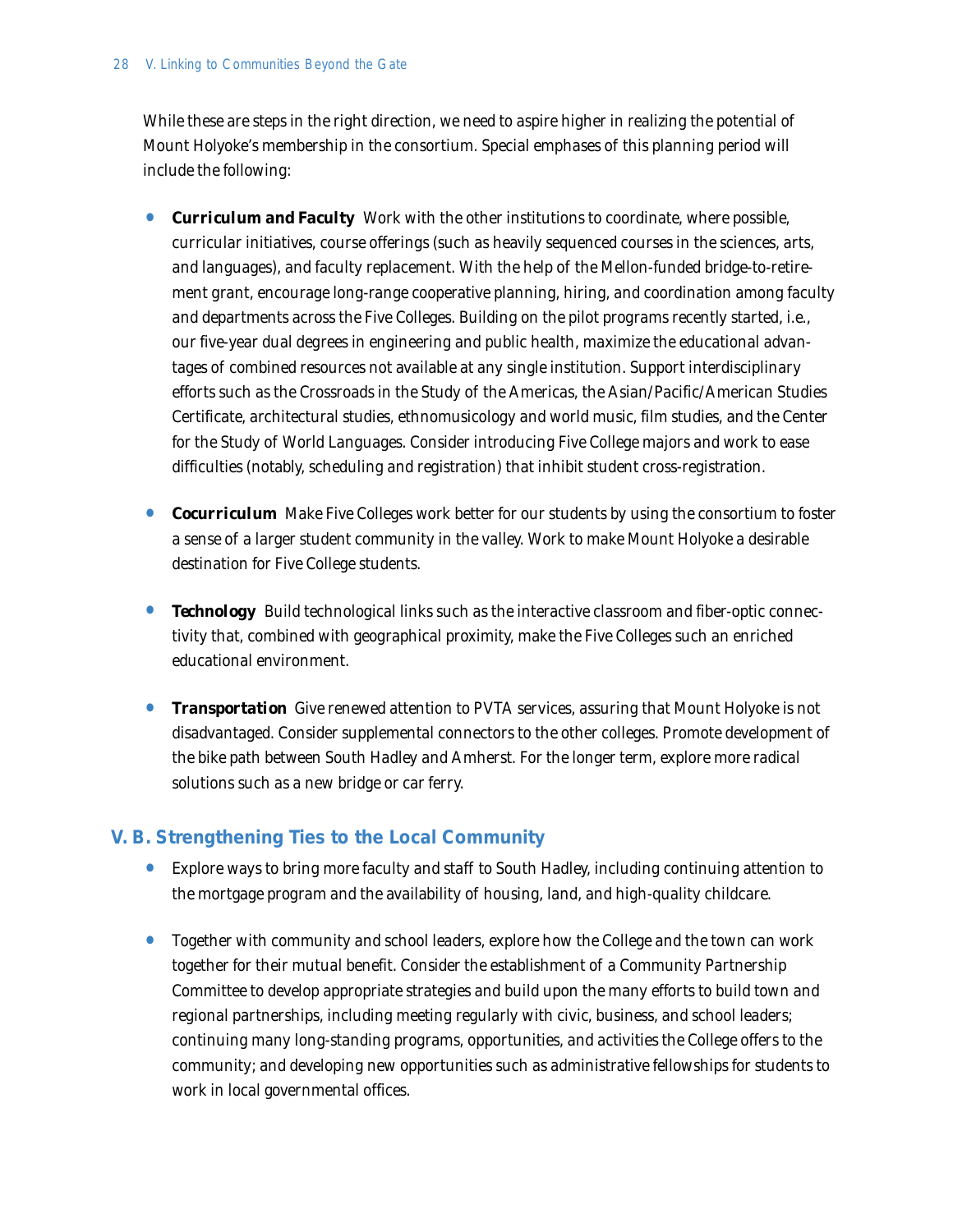• Build upon the many services and learning opportunities within local communities, including the CBL, the Community Service Volunteer Program, the Annual Day of Giving, and Second\*Saturday. Work with the town and The Orchards Golf Club to plan for the 2004 U.S. Women's Open, a golf tournament that will bring national attention and thousands of visitors to South Hadley.

### **V. C. Strengthening Ties to Alumnae, Parents, and Friends**

Alumnae are, quite literally, the embodiment of a Mount Holyoke education and play a critical role in the life and support of the College. An important goal of this *Plan* is to engage alumnae ever more fully in the life and work of Mount Holyoke and to maximize the opportunities for alumnae and the Alumnae Association to partner with faculty, staff, and students in enriching the educational experience and connecting the College to the world. Working with the Alumnae Association under a new joint agreement to form the highest and best partnership in support of the College, we will strive toward the following goals:

- Create opportunities for alumnae to connect to the academic and cocurricular programs of the College and to interact with students and faculty in substantial ways, including serving as mentors and career advisers to students and participating in programming of January Term, the Weissman Center for Leadership, the Center for Environmental Literacy, the Mount Holyoke College Art Museum, and other appropriate venues.
- Encourage the Alumnae Association to maintain and improve the alumnae class and club affiliations, which help to connect our more than 30,000 alumnae around the world. Continue to invite faculty and others from the campus to speak at local and regional club functions.
- Work with the appropriate volunteer leaders to assist in bringing the best and brightest students to Mount Holyoke.
- Communicate campus activities through the Web site and welcome alumnae to the campus.
- Continue to cultivate and motivate alumnae to support the financial goals of the College, including the Alumnae Annual Fund and the continued need for capital giving after the current campaign.
- Work on creative ways to show the College's appreciation for the important work of alumnae as a volunteer force for admissions, career development, and fundraising and other activities. Showcase the achievement of outstanding alumnae more prominently.
- In light of the emphasis on a world vision, take advantage of the global connections many alumnae can provide.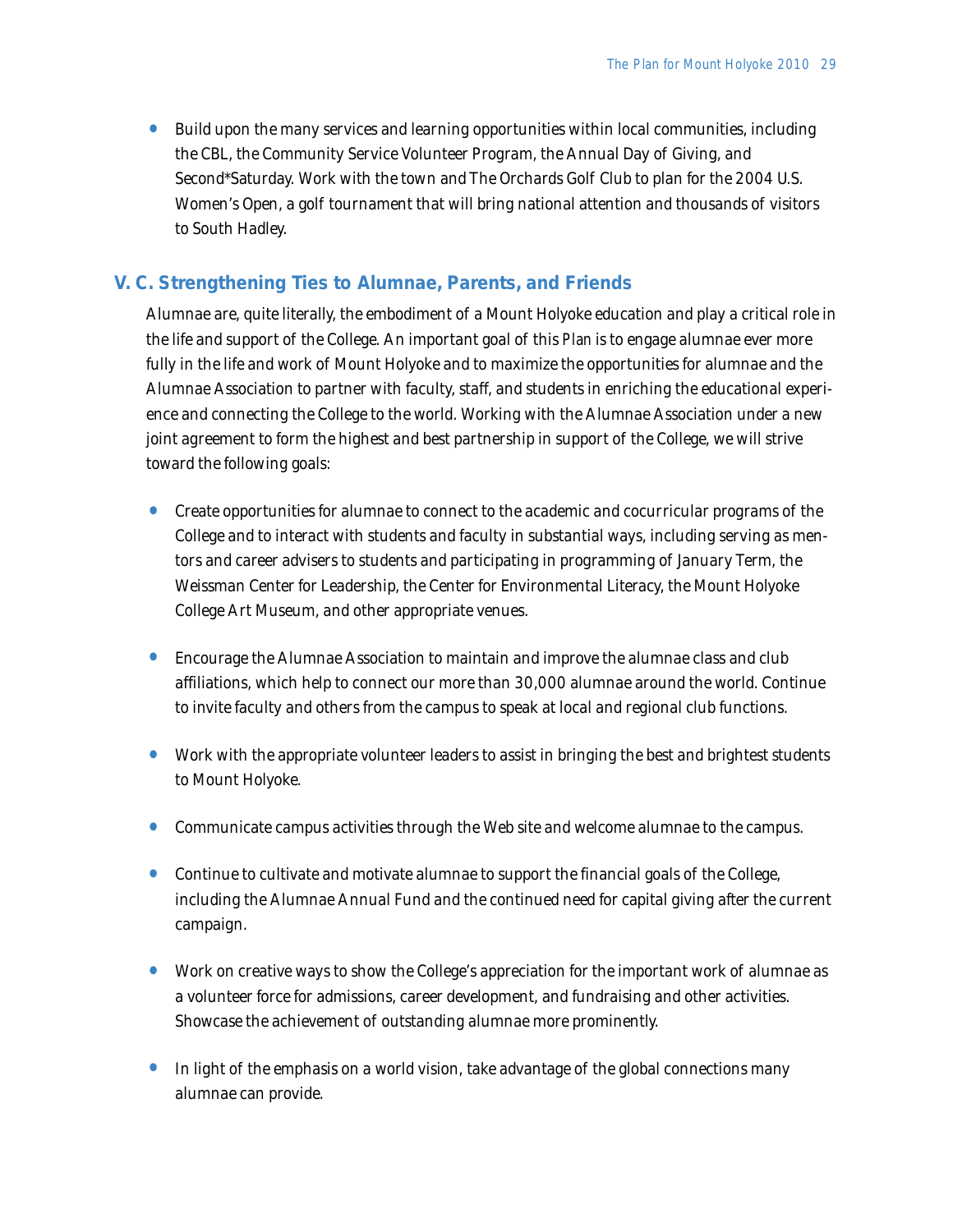We will also continue the efforts of recent years to cultivate connections with parents, including regular letters, parents' orientation, the Parents Annual Fund, parent trustees, closer links between alumnae clubs and parents, and between current parents and parents of prospective students. And we will keep friends—neighbors, spouses and friends of alumnae, former staff and faculty—informed and connected to the College.

# VI. Sustaining Strong Resources: A College for the Future

## **VI. A. Human Resources**

The most critical resource of the College, and its greatest strength, is the people who make up the Mount Holyoke community. Our goal is to make sure all constituencies—students, faculty, staff, alumnae, parents, and friends—are valued and supported, engaged fully in common cause, and committed to the excellence of the College. Support for students and faculty is the very substance of the *Plan* and is infused throughout goals and initiatives proposed in the document. So, too, do we propose that alumnae, parents, and friends be drawn even more integrally into the life and work of the College (see, in particular, V. C.).

The work of staff is fundamental and essential to institutional excellence. In order to be sure that we can attract and retain the best possible staff and that we provide the necessary ongoing support for their efforts, we have identified the following goals:

- Maintain competitive salary and benefit levels not only at the point of hire but also on an ongoing annual basis.
- Make staff training and development a priority, including supporting off-campus programs, conference and workshop attendance, intradepartmental cross-training, and opportunities to work on interdepartmental projects.
- Find more effective ways to identify and use the enormous in-house expertise of staff, including inviting staff to participate in planning processes, asking staff to create and supervise internship opportunities for students in College offices, and inviting staff into classrooms to discuss particular topics or to offer January Term courses.
- Build on projects that integrate academic and administrative goals and priorities such as the administrative internship program and the synergistic environmental education and stewardship of the campus.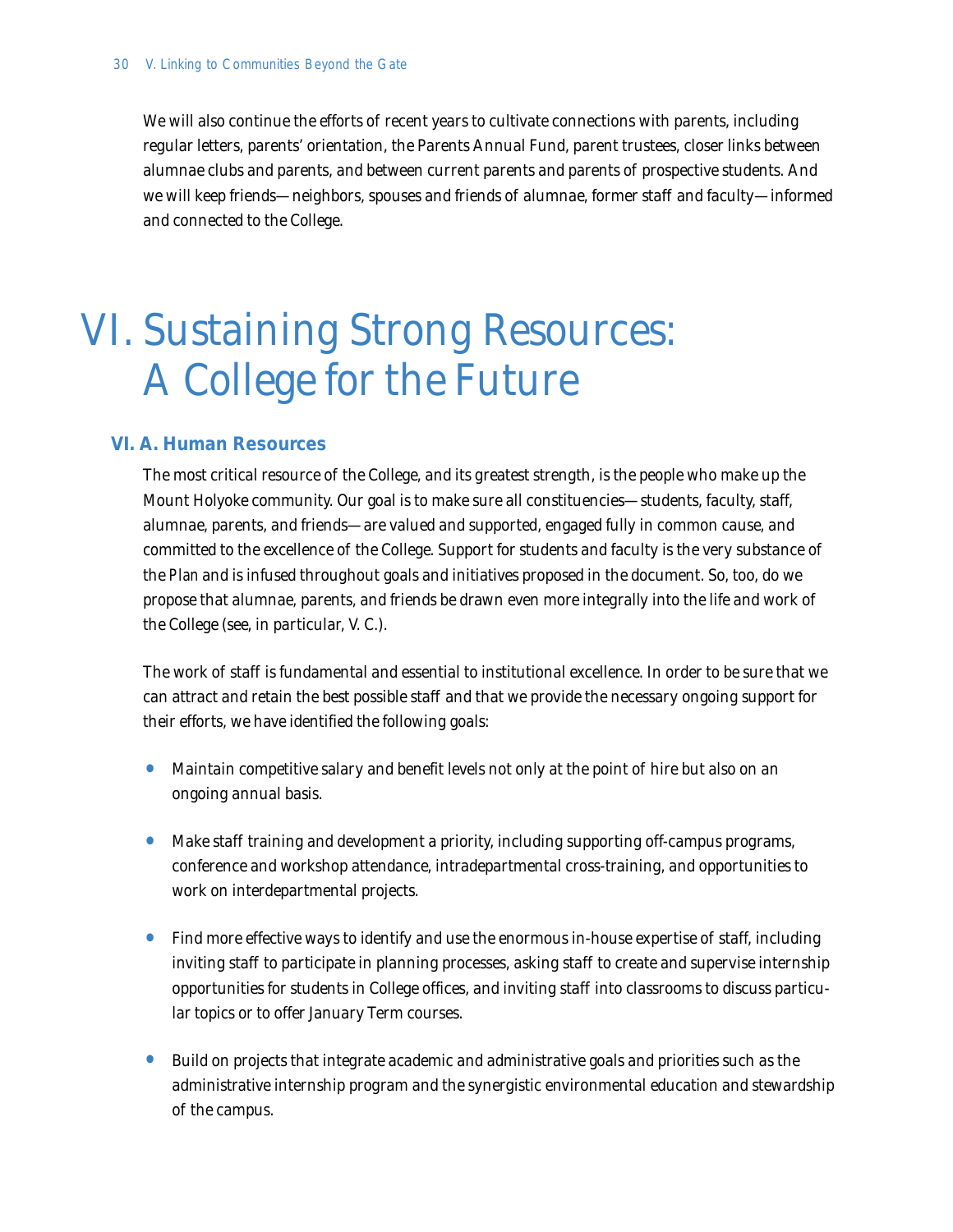- Continue intentional, long-term continuous improvement and positive change. Intensify the staff 's creative engagement in addressing and achieving the goals of heightened efficiency and effectiveness, improved systems and processes, and wise use of resources. Continue to improve interdepartmental communication to ensure that key stakeholders are consulted in the early stages of important decisions. Recognize and celebrate staff accomplishments.
- Increase efforts to promote education, awareness, and understanding of diversity including programming, outreach, and a commitment to campus accessibility.
- Build on and create more opportunities to foster community across the campus both through community-wide social occasions and through working together in common cause with faculty and students. Continue to promote successful community-building events such as the *Art@Work* staff art exhibit, community volunteer activities like the Day of Giving, and the publication of the staff newsletter.
- Develop and implement comprehensive new employee orientation programs that will provide an introduction to the College community and to the employee's department and position.
- Continue to refine the tools for and emphasize the importance of effective performance evaluation.
- Engage staff in campus conversations on issues of importance to the College community, using the Staff Council, the Operations/Policy Council, divisional/departmental staff meetings, and other forums.

## **VI. B. Financial Resources**

*The Plan for Mount Holyoke 2003* included a number of ambitious financial goals focused on returning the College to a strong and sustainable financial position. All of these goals have been met (see Appendix C). However, financial projections indicate that revenue growth is likely to be a challenge in the next two or three years. The current economic and market downturns are exerting downward pressure on all of the College's revenue streams—endowment spending, gifts, and net student charges.

## *VI. B. 1. Assumptions and Projections*

To maintain balanced budgets, we will need again to exert considerable control over expense growth in the early years of the *Plan*. Appendix D contains a set of financial projections and assumptions that illustrate one possible way of achieving the College's financial goals during the next seven years. This projection should not be mistaken for the actual operating budgets, which must be built each year based on the most current actual and projected financial information. As fiscal realities become known, we will reevaluate assumptions and make whatever adjustments are necessary to achieve the overall goal of maintaining financial equilibrium through 2010.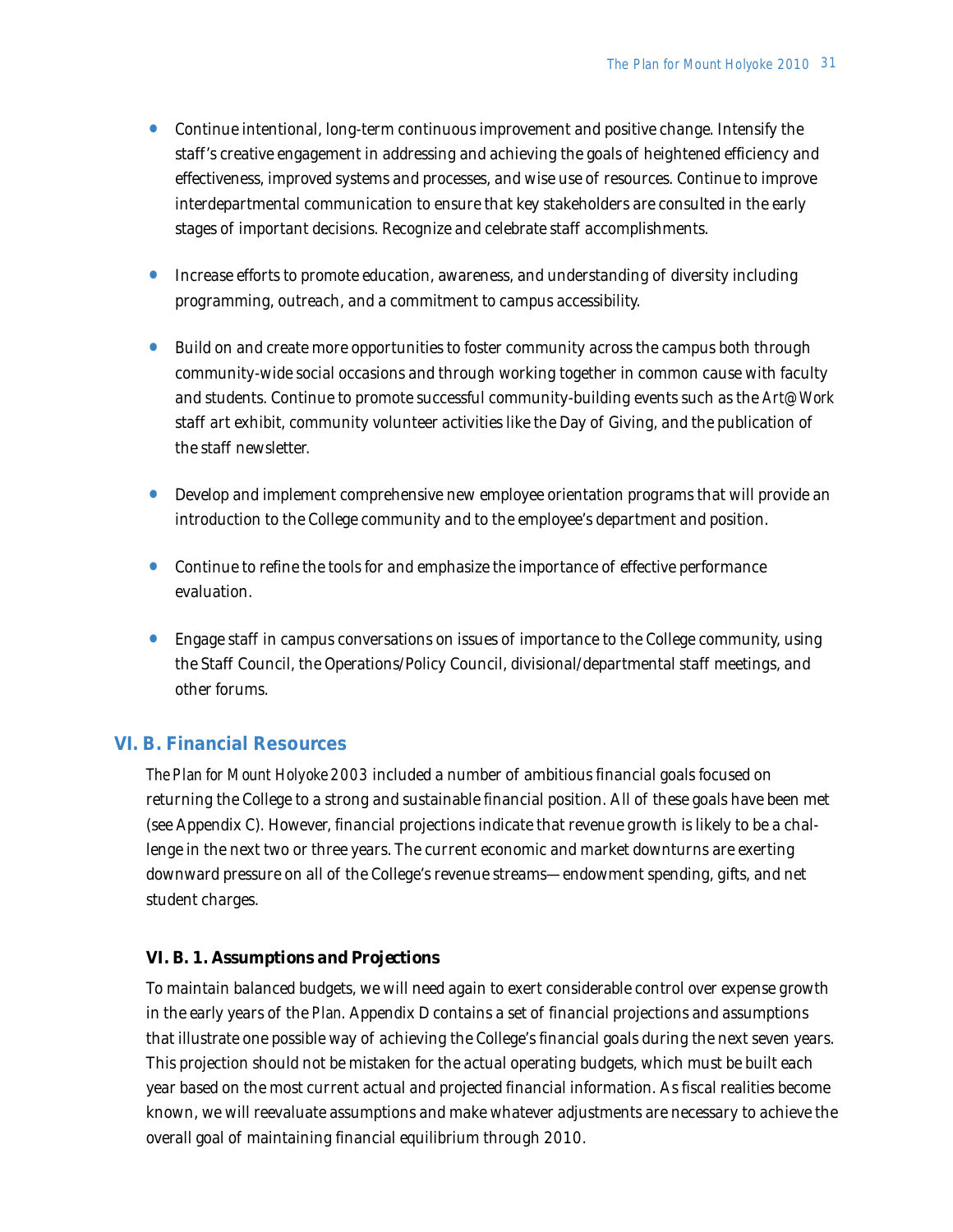To meet our aspirations, first and foremost, the College needs continued revenue growth sufficient to support moderate expense growth (at the 4–6 percent annual level). To achieve such growth, all revenue streams must continue to improve, with particular emphasis on controlling the discount rate, increasing annual gifts, and expanding the endowment market value through performance and additions to endowment.

### *VI. B. 2. Funding Priorities*

Because of Mount Holyoke's competitive position, it is very important that we stay focused and ensure that our comparatively more limited resources are used in ways that support the most important College priorities. This means that we must regularly rethink how we use resources to ensure that we are making the wisest possible choices. The Faculty Planning and Budget Committee, the Academic Priorities Committee, and the Senior Staff will together ensure that funding priorities are regularly assessed and monitored. As operating revenues increase, they should be applied primarily to the following priorities for additional investment:

- **Maintaining Competitive Salaries and Benefits for Faculty and Staff** This is a particularly important goal for Mount Holyoke, given our need to compete through working more effectively and spending fewer resources. Only excellent faculty and staff can make this happen and we need to recruit and retain the very best.
- **Increasing Moderately the Number of Tenure-Track Positions** During the past few years, the number of tenure-track faculty was reduced slightly in accordance with *The Plan for Mount Holyoke 2003* and the size of the student body increased. Although we have, and will continue to maintain, a 10-to-1 student-to-faculty ratio, the ratio of visiting faculty to continuing faculty has increased uncomfortably. Over the next several years, we need to reverse this trend by authorizing a modest addition in tenure-track positions. This shift comes at little initial cost difference, but represents a considerable additional investment over the years of the tenured faculty member's career. As a result, we will work to integrate these changes with the retirement of senior faculty to buffer the growth in costs as much as possible.
- *Establishing a 2010 Innovation Fund to Seed New Initiatives* This *Plan* identifies a number of important new studies, reviews, and initiatives that will be central to its success. Initially money from grants and discretionary sources will seed these initiatives. In the later years of the *Plan*, we hope to allocate \$500,000 from the operating budget to help support these initiatives.
- *Supporting Capital Expenditures* While our facilities expansions will be more modest than those of many of our peers, our facilities must support our programs and services and be well maintained. Reserves are currently providing \$3.1 million annually for facilities (\$1.9M) and technology equipment (\$1.2M): both need to increase. By 2010, the College should be investing \$7.5 million annually in facilities and computing equipment from operating reserves and debt, with the following components: increase facilities reserves to \$3 million annually, allocate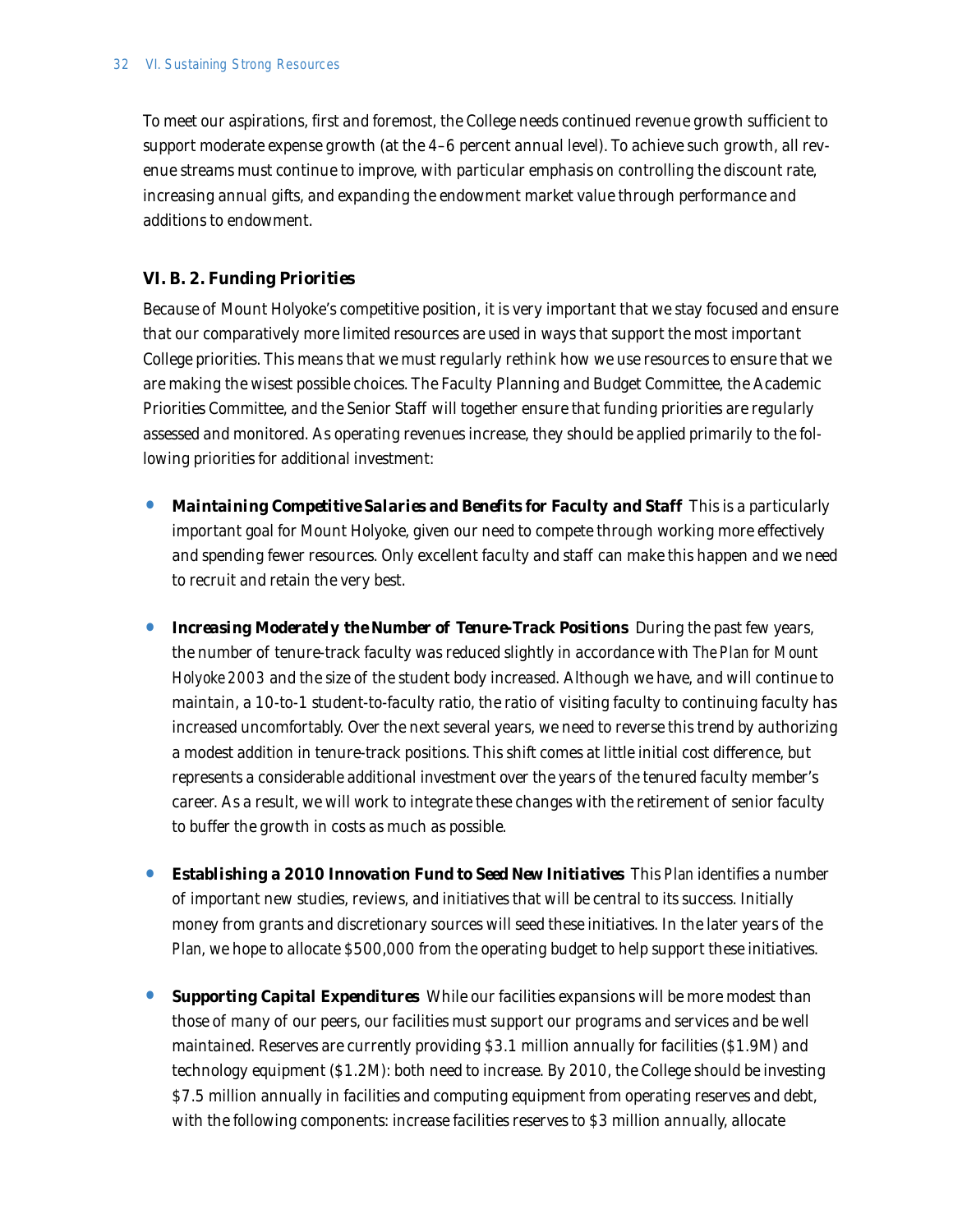\$3 million of debt annually to facilities maintenance and modernization, and increase computing equipment reserves to \$1.5 million annually. Additional debt capacity should be reserved to support new facilities and programmatic needs that are necessary but are not attractive giving opportunities.

### **VI. C. Philanthropic Resources**

The success of the Campaign for Mount Holyoke College has been critical to the success of *The Plan for Mount Holyoke 2003*. We surpassed our \$200-million goal and have set a new goal, \$250 million by December 2003. After this date, even though we will not be in an active campaign until the later years of *The Plan for Mount Holyoke 2010*, we expect the work of those who have made the campaign a success to continue.

#### *VI. C. 1. Post-Campaign Development Goals*

While fundraising in the coming years can be affected by many outside variables including the stock market, the economy, alumnae enchantment with the College, and public relations success stories or problems, our intention is to maintain the new base levels of yearly charitable gift revenue achieved during the campaign.

- *Total Yearly Charitable Giving Goals* \$25–\$30 million per year: cash gift revenues (total dollars given to the College, including planned gifts and pledge payments); \$20–\$30 million: new gifts and pledges.<sup>10</sup>
- *Annual Fund Focus* (in support of the operating budget) The *Plan* calls for increases of 5 percent per year during the post-campaign years, reaching \$10 million per annum by 2010, and to increase participation to more than 50 percent.<sup>11</sup> These ambitious goals will mean taking a new look at how we manage the Annual Fund. The development office is collecting comparative data from Mount Holyoke and 30 other top liberal arts colleges. This benchmarking will help to inform our planning. Important issues to consider going forward will include the marketing of budget-relieving restricted gifts, increased reunion giving, and the best use of volunteers for annual giving.
- *Volunteer Resources* Continue to use the extraordinary volunteer network established for the campaign. Overall responsibility for annual goals and strategies now resides in the Trustee Development Committee of the Board. We will maintain a volunteer leadership group similar to the Campaign Steering Committee and a leadership group for Annual Fund work as we have had with the ADC.

<sup>10</sup> Prior to 1997, \$20 million was the College's previous record. During the Campaign for Mount Holyoke the College, we have realized cash gift revenues of between \$25 million (2002) and \$43 million (2000).

 $11$  During the period of the Campaign, the Annual Fund has ranged from \$6.5 million to \$8.4 million.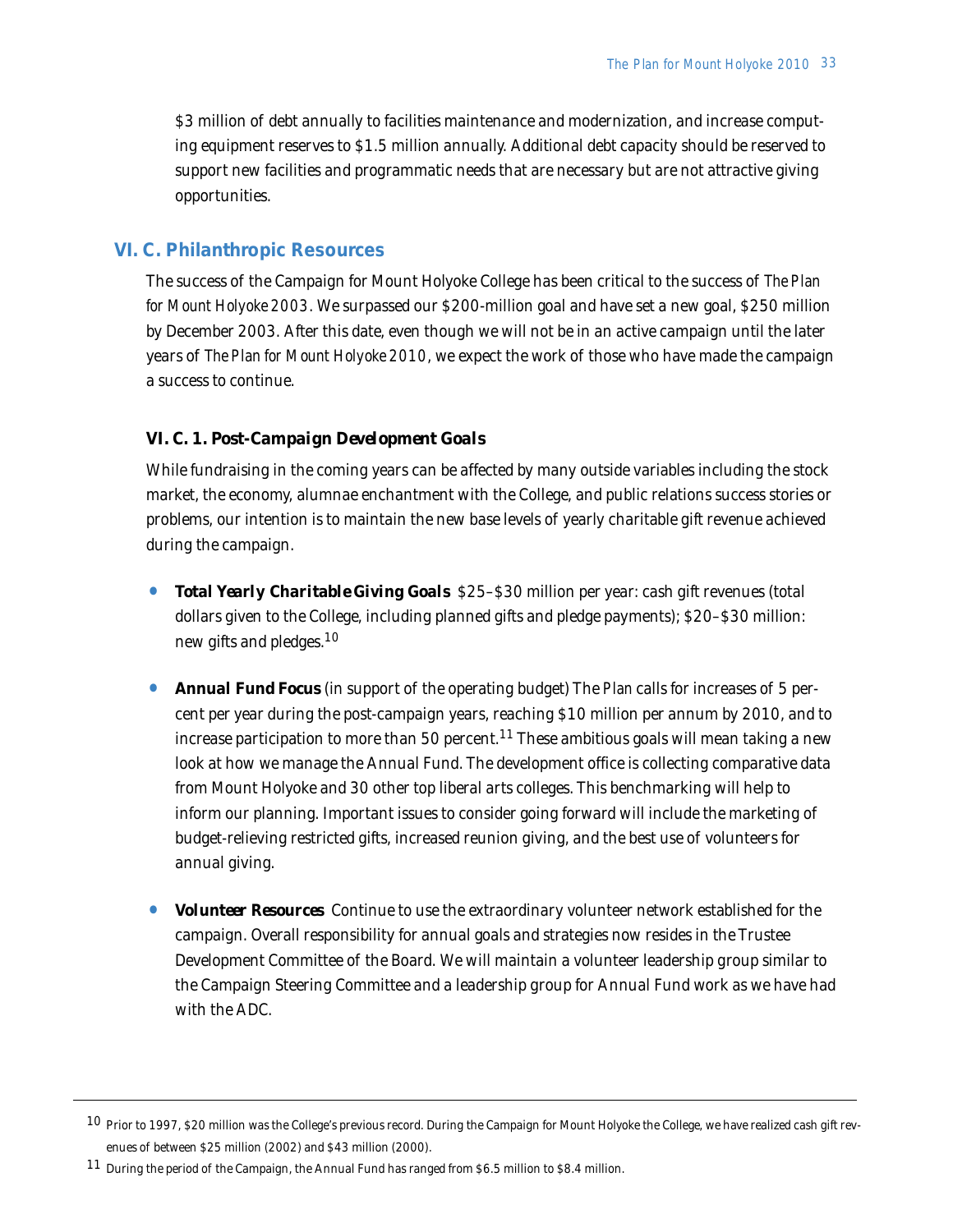## *VI. C. 2. Gift Priorities between Campaigns*

A number of initiatives identified in *The Plan for Mount Holyoke 2010* will lend themselves to either endowment or programmatic support, such as: international initiatives, faculty chairs, student scholarships and internships, technology opportunities, and presidential and dean's discretionary funds to seed new projects.

- **Endowment** Unrestricted endowment and endowment gifts for professorships, faculty support, scholarships, and other existing programs will be the focus of staff and volunteer major gift solicitations in the first years of *The Plan for Mount Holyoke 2010.*
- *Programmatic Support* We will continue strategic use of grant opportunities from foundations, corporations, and government agencies to support faculty and institutional initiatives and ongoing teaching and research activities.
- **Annual Giving** Gifts from alumnae, parents, and friends for the yearly operating budget will be even more important to the financial stability of the College than they have been in the past. The Annual Giving program will be reorganized to create opportunity for more growth over the years of the *Plan*.
- **Capital Projects** While endowment will clearly be the priority giving opportunity for the postcampaign years, it is also necessary to have a "menu" of gift opportunities for donors who have an interest in the physical infrastructure of the College. The following are current and future capital projects that could be part of such a fundraising agenda:
	- The *Campus Master Plan* has opportunities for donors to contribute to significant improvements in the College's outdoor spaces. A sample of those areas that lend themselves to naming opportunities: The "green" beside the new Blanchard, a new natural area where Rockefeller Road currently runs toward Skinner Green, a grassy dell for outside performances and activities next to Pratt, and a picnic point on the west shore of Lower Lake (see Appendix B and the Campus Master Plan for other projects).
	- *Scheduled Modernization and Maintenance*

As the College evaluates modernization of classrooms, residence halls, and academic buildings, there may be opportunities for donors to contribute to projects for which they have a particular affinity.

## *VI. C. 3. The Next Campaign*

Purpose and dollar goals for the next campaign will be determined by the Board of Trustees consistent with the activity of the timetable below. Annual giving, endowment, programmatic support, and capital projects are all likely to be part of the agenda for the next campaign. Some potential capital projects that could be priorities in the next campaign are included in Appendix B.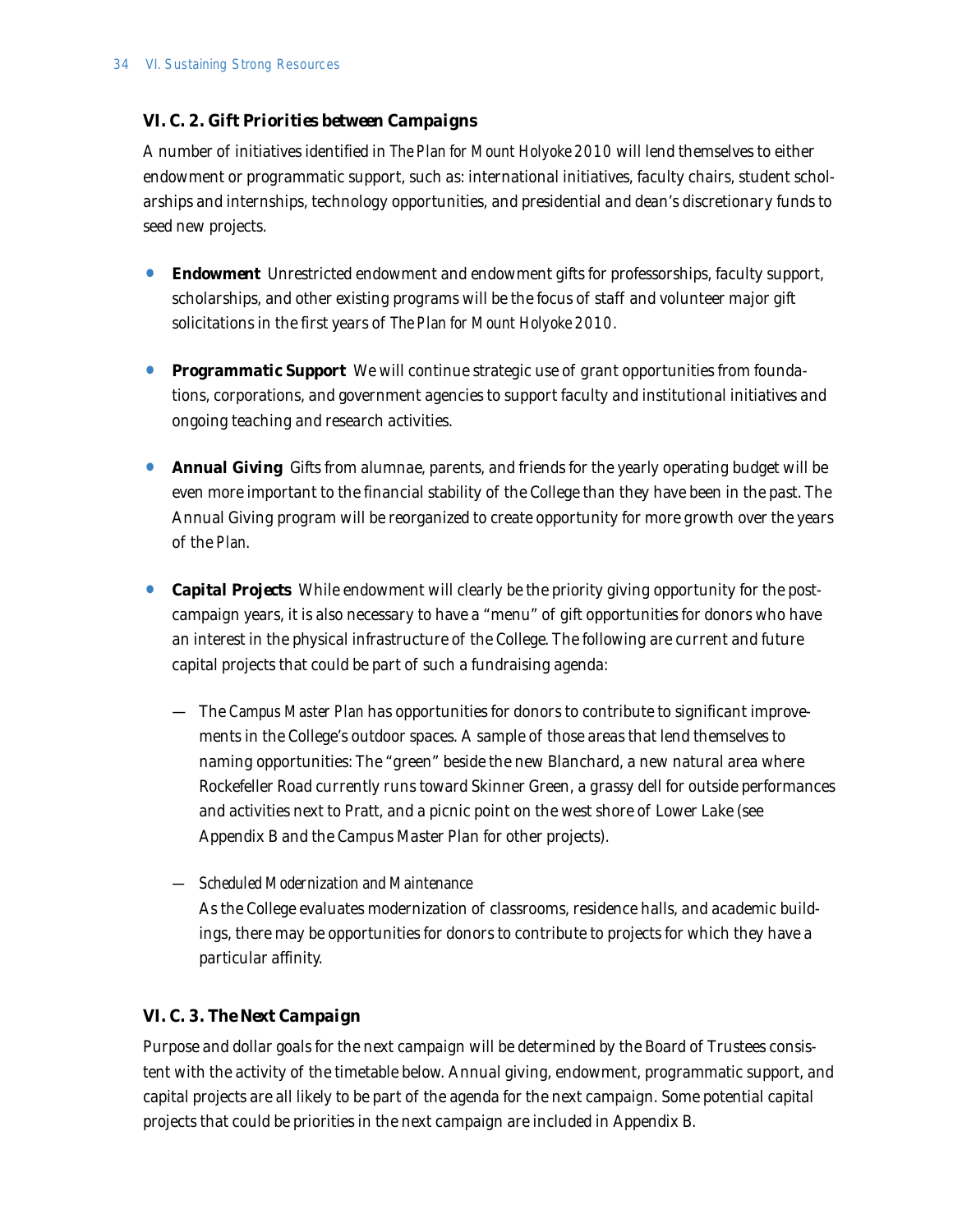We will begin the "quiet phase" of a new campaign in July 2007, with the public phase beginning in the fall of 2009. This start date would be less than four years from the end of the current campaign.

We will test the feasibility of this schedule as we go along.

- Finalize Annual Fund plan—fall 2003
- Set purpose goals for post-campaign fundraising priorities—fall 2003
- Recruit "Development Steering Committee"—spring 2004
- Begin pre-campaign planning—fall 2005
- Begin nationwide "rating and screening" program—spring 2006
- Identify and begin cultivation of top potential donors for nucleus fund solicitations—fall 2006 through 2007
- Finish "rating and screening" program—December 2006
- Recommend dollar and purpose goals to Board of Trustees—May 2007
- Begin "quiet phase"—July 2007

## Building Mount Holyoke's Visibility: VII.An Historic Leader in Women's Education

## **VII. A. Recruitment**

Because students are important resources for other students, recruitment and retention of bright, talented, diverse, and engaged students must continue to be high priorities of this *Plan*. The College has made exceptional progress in meeting and exceeding recruitment goals of *The Plan for Mount Holyoke 2003* (see Appendix E). In this period we will:

• Maintain the focus on the traditional 18- to 22-year-old student population enhanced by our Frances Perkins Scholars and other special populations; an applicant pool of 3,000 to 3,300; and an admit rate of 50 percent or less through 2010.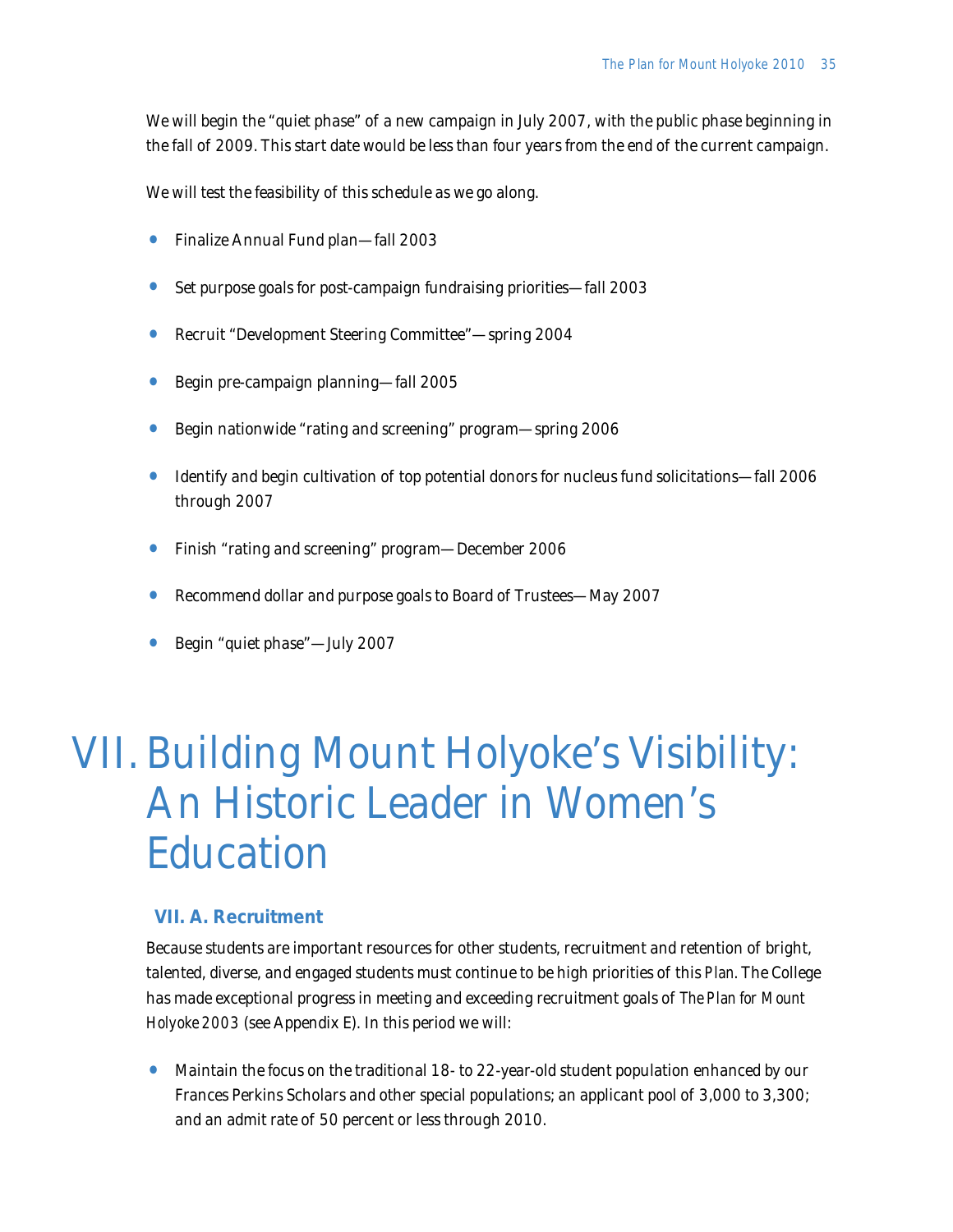- Increase and highlight the diversity of our student body across multiple dimensions—race, religion, national origin, political perspective, culture, class, sexual orientation, socioeconomic status, age, accessibility. Ideally, 30 to 40 percent of our students will be ALANA students and international students.
- Strengthen our academic profile, including talented scientists, artists, athletes, and legacies.
- Maintain our strong commitment to providing substantial financial aid.

## **VII. B. Retention**

The average five-year retention rate continues to hover around 80 percent. While this is an accomplishment by national standards, we lag behind some of our Sisters and our coed counterparts. To address this issue, we will undertake a retention study and work with vigor to support and retain our current students through to successful graduation. Throughout this *Plan* are initiatives to develop and promote curricular, cocurricular, and extracurricular programs that connect students to the institution and the wider Mount Holyoke community: their peers, faculty, staff, alumnae, the Five Colleges. We will also strengthen faculty engagement in student life, creating more informal opportunities for faculty-student interaction. And we will heighten our attention to outcomes.

## **VII. C. Outcomes**

The value of a Mount Holyoke education is reflected in the careers of our graduates. To a greater extent, we will focus on outcomes, providing substantive support and preparation for professional and graduate school and helping students connect successfully to the workplace after graduation. We will vigorously pursue the following strategies:

- Systematically collect, track, and benchmark outcome data for our graduates.
- Use successful alumnae and parents as role models and career mentors for current students; work with alumnae and parents to cultivate substantive internships, here and abroad, and to develop other professional networking opportunities.
- Strengthen advising and preparation for graduate and professional school through the collaborative efforts of the Dean of the College, the faculty, and the Career Development Center.
- In conjunction with the Weissman Center for Leadership and the Alumnae Association, the Career Development Center will design focused, intensive J-Term programs to prepare students for their transition to the world of work.
- Encourage faculty to expand the use of problem-based pedagogies such as case studies and community-based learning, which frame real situations as the context for learning and help students apply course work to life outside the classroom.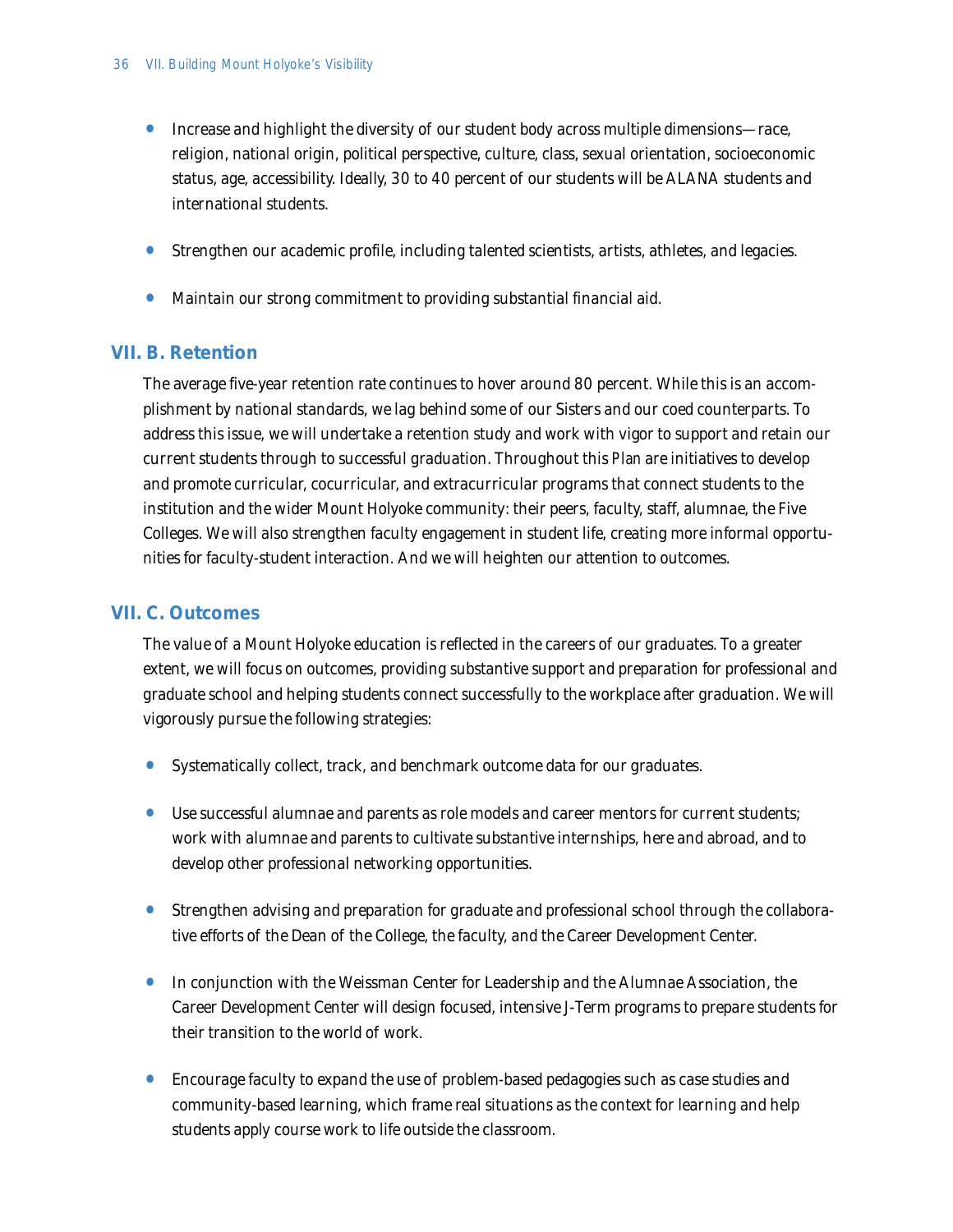• Fully develop the use of an electronic portfolio as a vehicle for students to both organize and reflect upon the totality of the academic and nonacademic aspects of their education. The electronic portfolio helps students to focus on the meaningful connections between these experiences and supports students in planning their life beyond graduation.

### **VII. D. Reputation and Visibility**

*The Plan for Mount Holyoke 2010* outlines strategies for enhancing the quality of our faculty and students, the rigor and vitality of the curriculum, the distinctiveness of our programs, the beauty of our campus and caliber of our facilities, and the lives of our alumnae. However, Mount Holyoke must not only be excellent, it also must be *perceived* to be excellent. To sustain our important historical role as an institution of national and international significance, we should continue and build upon the College's active and prominent engagement with national and international higher education and public policy issues.

Our reputation is also influenced by the groups with which we are affiliated—distinguished liberal arts colleges, the Seven Sisters, the Five Colleges, our alumnae. We must work to maximize the power of these categories. With them, we will strive to ensure that the values represented by liberal arts and women's educational institutions are voiced not only in academic forums, but also in broader public discourse. We will highlight the inspirational stories of alumnae leaders and seek to engage them in the life and work of the College. We will rededicate the College to a leadership role in advancing the importance of liberal arts education and the unfinished agenda of the twenty-first century, the education of women. We will work to build alliances and partnerships with successful national and international organizations that share Mount Holyoke's mission and values.

### **VII. E. Communication Strategies**

Initiatives implemented under *The Plan for Mount Holyoke 2003,* such as the Weissman Center for Leadership and its distinctive Speaking, Arguing, and Writing Program, our timely kosher/halal kitchen, our bold stance on the SAT, and our highly successful Take the Lead program, all resulted in national, reputation-defining press coverage and visibility. In order to enhance our reputation further, the College must continue to look for and seize such opportunities.

In addition to looking for new opportunities, we will pursue the following strategies to heighten College visibility and keep constituents informed:

- Continue to implement a comprehensive, integrated communications strategy designed to advance awareness of the excellence of Mount Holyoke College.
- Through the Weissman Center, the Center for Environmental Literacy, and the Global Studies Institute, offer high-visibility programming on compelling global and women's issues. Offerings should include regular sponsorship of programming, such as the Pontigny Symposium scheduled for 2003 and the International Conference for Women's Colleges scheduled for 2004.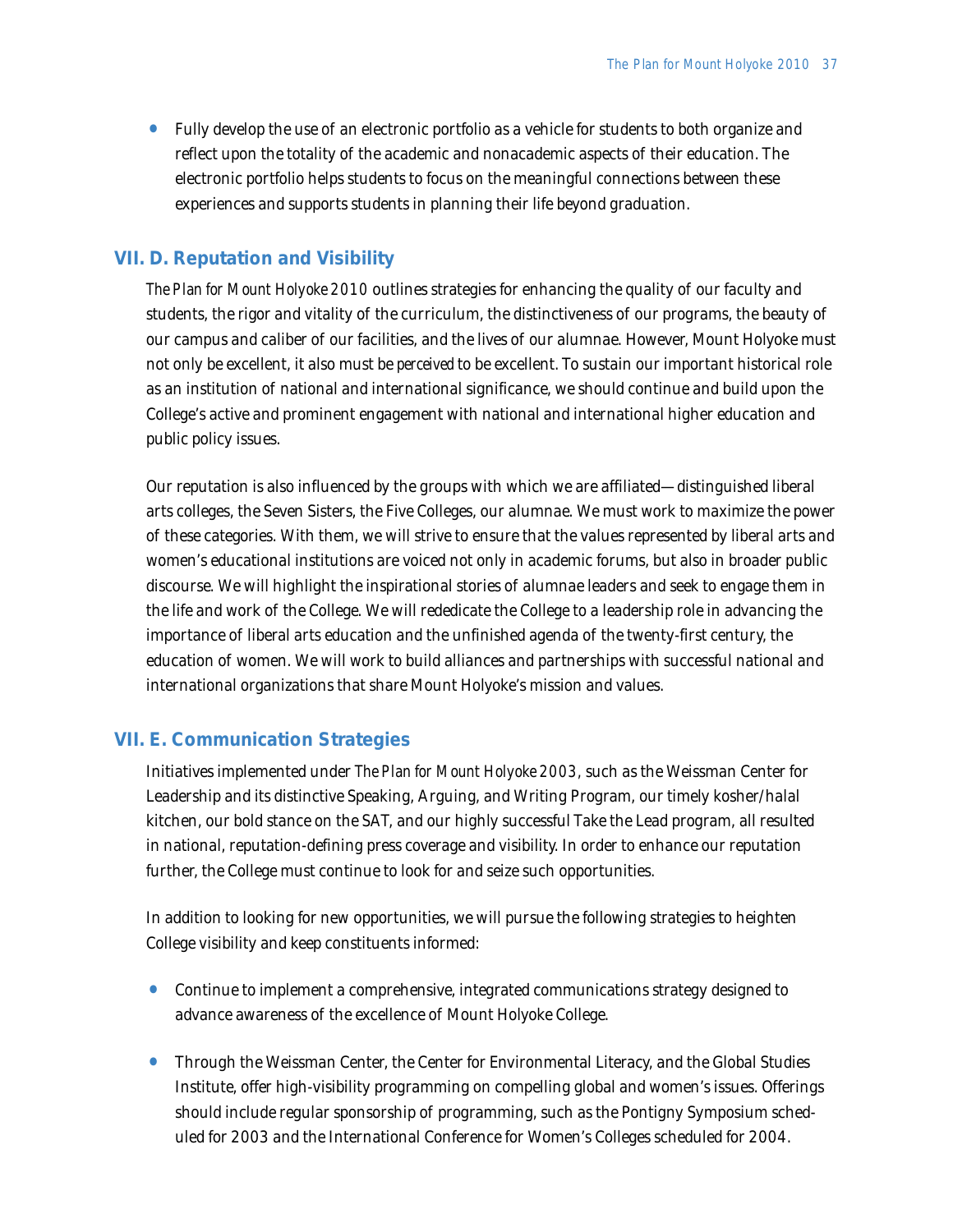- Leverage the work of the Mount Holyoke College Art Museum to gain regional and national visibility.
- Encourage faculty and administrators to participate in national organizations and to host and present at national and international conferences.
- Engage alumnae volunteers in a "communications campaign" to help spread the good word about Mount Holyoke.
- Develop regular feedback mechanisms and a more assertive communications program for parents of prospective and current students.
- Aggressively place op-ed pieces and other reputation-defining stories.
- Maximize the use of the Web in marketing the College and promoting its distinctive strengths.
- Engage members of the Board of Trustees in leveraging their connections to enhance the College's visibility.

## VIII. Assessing Our Progress: Continuous Improvement

This document outlines a program of continuous improvement across all sectors of the College. Some of what is proposed is "a plan to plan" rather than a set of specific proposals for immediate implementation. We list in Appendix F an Assessment Checklist, enumerating some outcomes measures, benchmarks, and timetables to guide assessment of our goals. In 2007 we will prepare an interim assessment report, using this checklist, as part of the decennial reaccreditation review.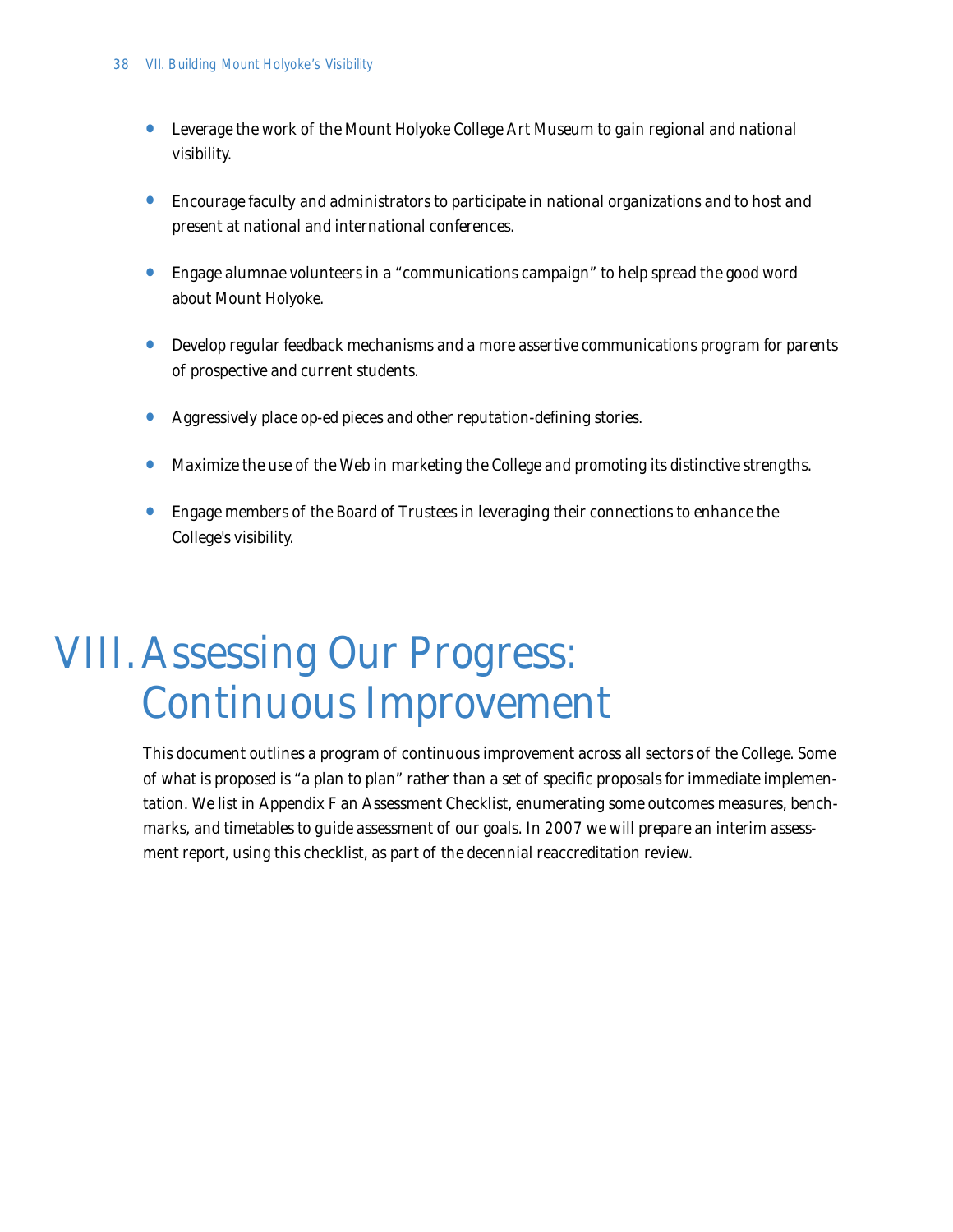## APPENDICES

## Table of Contents

| <b>APPENDIX A:</b> | Facilities Projects Undertaken during  Page 40<br>The Plan For Mount Holyoke 2003 |  |
|--------------------|-----------------------------------------------------------------------------------|--|
|                    |                                                                                   |  |
| APPENDIX C:        | Maintaining Financial Equilibrium  Page 43                                        |  |
| APPENDIX D:        | Financial Projections  Page 46                                                    |  |
| APPENDIX E:        | Student Enrollment: Progress and Challenges  Page 50                              |  |
| APPENDIX F:        |                                                                                   |  |
| APPENDIX G:        | List of Background Reports and Documents  Page 56                                 |  |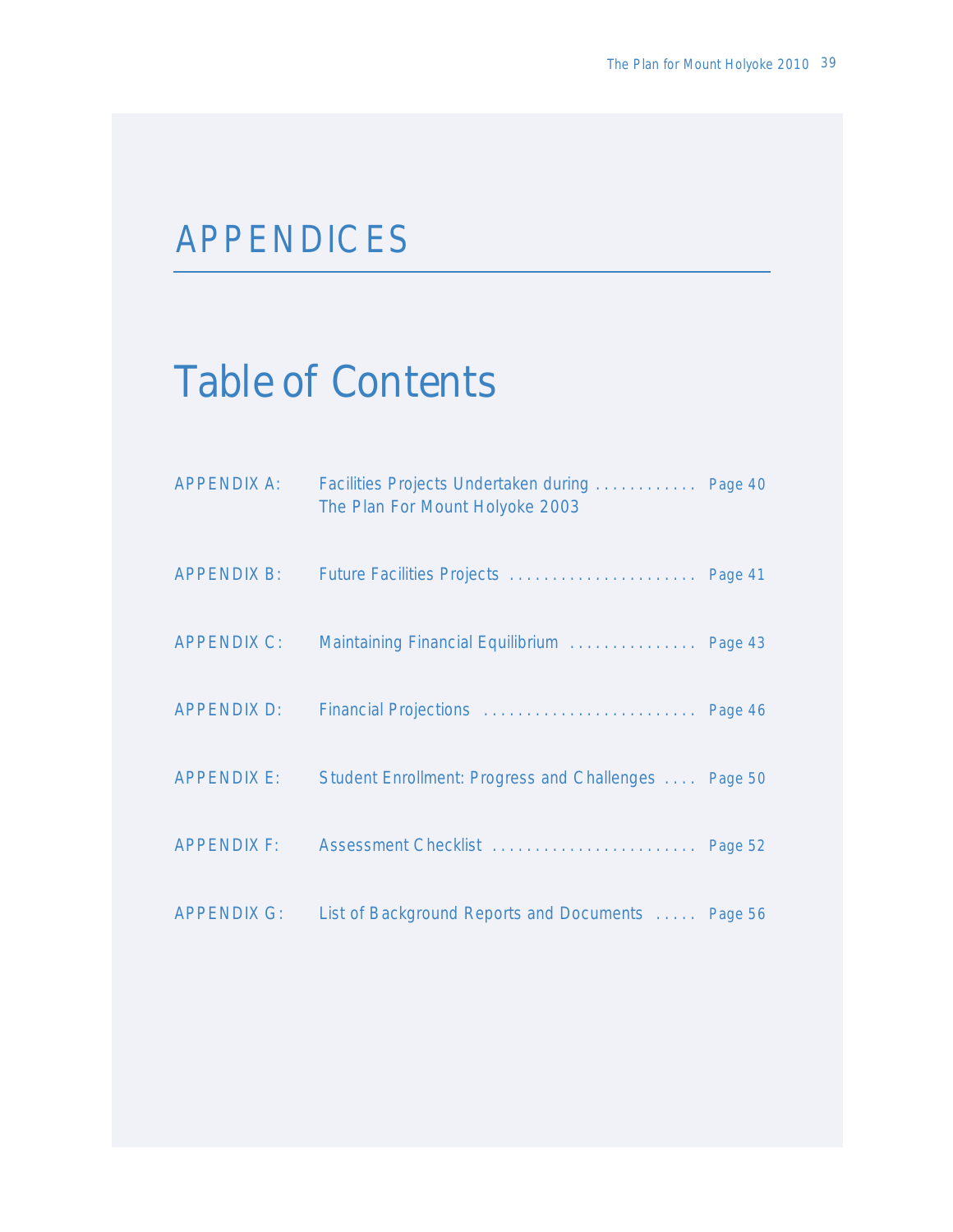## **APPENDIX A: FACILITIES PROJECTS UNDERTAKEN DURING THE PLAN FOR MOUNT HOLYOKE 2003**

*The Plan for Mount Holyoke 2003* announced our intention to protect the College's important physical assets, improve and modernize our buildings, and redress long-term issues of deferred maintenance and modernization. In the ensuing years, we have done this and much more, building a dynamic new environmentally responsible science complex, enlarging and renewing Pratt Hall and the Art Building, and now renovating and expanding Blanchard Campus Center and the surrounding grounds. To ensure that we steward our built and natural resources well, Mount Holyoke launched a campus master-planning process in 2000. Since then, we have documented the history of the campus's development since its founding in 1837 and commissioned a landscape architect and environmental-planning firm to assist us in developing a long-range plan for the preservation of campus landscapes.

The most significant facilities project undertaken during this time, our new science center, exemplifies the principles guiding our construction and renovation plan: to promote academic adjacencies and synergies and to use space to create a more energized and visible sense of community. At the time we planned the new center, our science faculty were housed in several separate and crowded buildings, conducting their research and teaching in laboratories and classrooms that were isolated from one another and had not been renovated for decades. We needed to upgrade our science facilities, but in a way that encouraged the kind of boundary-crossing work that many of our science faculty do. The resulting \$35-million green science center, anchored by the new Kendade Hall, provides up-to-date teaching and research laboratories, classrooms, and offices for biological sciences, biochemistry, chemistry, physics, and computer science in a complex that is both energy efficient and environmentally friendly.

While the exterior of Kendade Hall echoes the elegant Collegiate Gothic architecture of neighboring Clapp Laboratory and Williston Library, its interior is a modern, soaring space, a four-story atrium filled with natural light. The atrium is abuzz with the conversations of students and faculty and serves as a campus hub for both science and many other academic and social gatherings. Carr Laboratory has been renovated to provide state-of-the-art research and teaching labs for biology, chemistry, and biochemistry, which now share adjacencies that reflect the increasingly permeable boundaries among these disciplines. The building itself has been transformed from an unappealing concrete box to a bright and open modern laboratory, connected by the atrium to Kendade and the rest of the science center, while overlooking, from the eastern aspect, the wonderfully restored 1904 Garden. Shattuck Hall, the final element of the science project, is being converted from a dark, isolated, and underused building to a vital new center for humanities and social science faculty, adjoining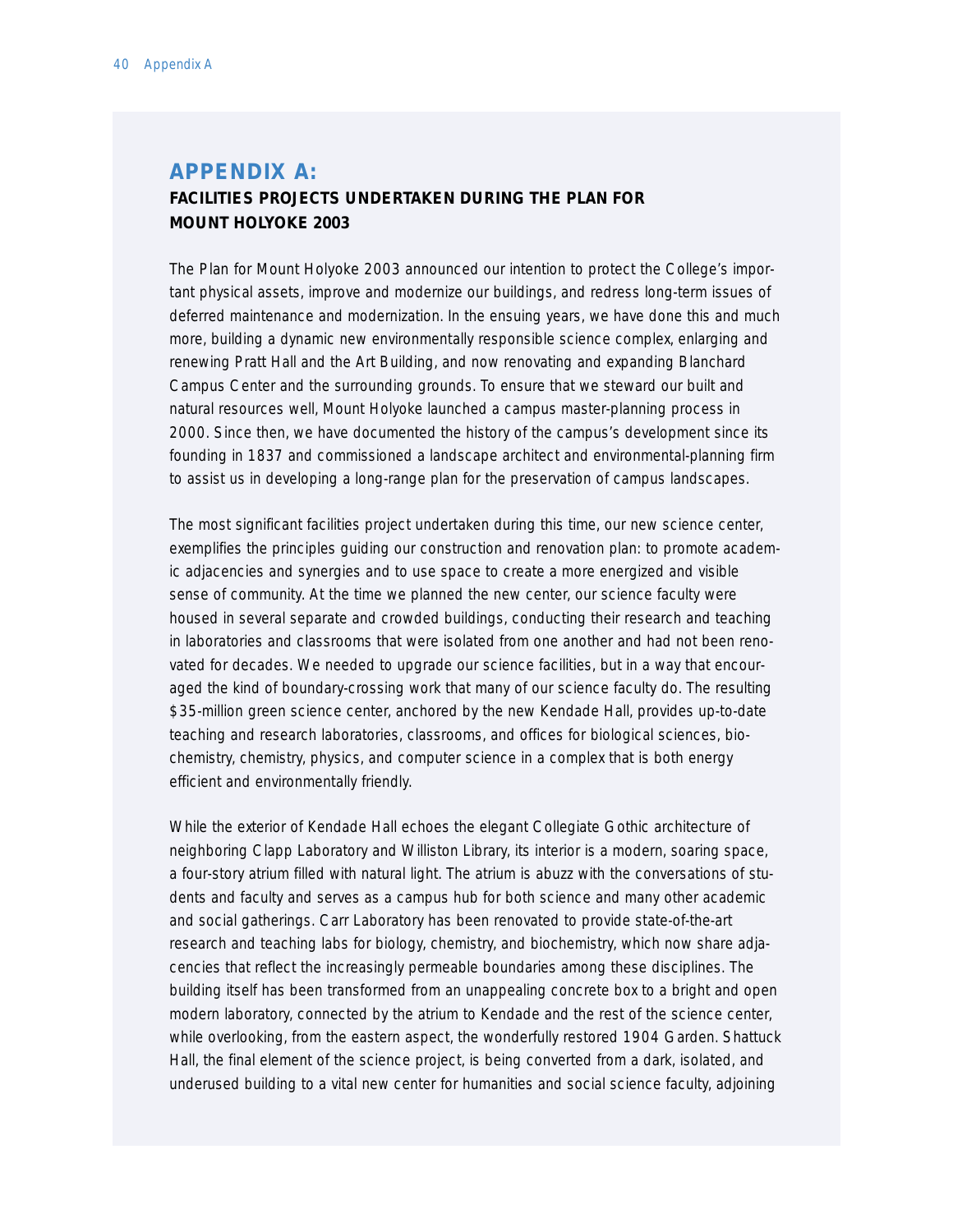Dwight Hall and the library. By completing the science project, we will have brought new unity and energy to the north end of campus, realizing in part the vision first proposed by the renowned architects Ralph Adams Cram and Arthur Shurtleff in the 1920s.

The other major building projects developed during *The Plan for Mount Holyoke 2003* the renovations and enlargements of Pratt Hall, the Art Building and the Mount Holyoke College Art Museum, and Blanchard Campus Center—reflect the same priorities: improving our facilities so they are suited to the needs of a technologically savvy modern campus, while encouraging greater integration and coordination of the College's academic, cultural, and social activities and, in the process, making these facilities more inviting to the community. Pratt Hall was modernized and expanded to accommodate vastly enhanced teaching, performance, and rehearsal spaces for music and other performing arts, while opening the building to incorporate vistas of Lower Lake. The Art Building and the museum were renovated and enlarged to provide better connections among improved studio, classroom, and gallery spaces and to display more of our outstanding collection in bright, elegant settings. Once Blanchard Campus Center is complete, we will have replaced its cavernous, clamorous interior, which too often betrayed its past as a gymnasium, with a lively, flexible, and multifaceted gathering place for the whole campus. The new Blanchard will serve as an anchor for re-centering student activities around Blanchard and Porter Hall, with improved access to Lower Lake and a more visible connection between upper and lower campus, making the residence halls north and east of the lake feel more closely linked to the central campus.

## **APPENDIX B: FUTURE FACILITIES PROJECTS**

The following projects have been identified as important longer-term facilities needs requiring substantial support from gifts. As a result, these projects will not be undertaken in the foreseeable future unless gift funding becomes available. They will be considered and prioritized as part of the facilities component of the next fundraising campaign.

- *An Arts Row* The newly renovated art and music buildings make strong statements about the importance of the arts in the liberal arts, but we could further enhance their visibility and vitality on campus if we were to move the dance department from its current location in Kendall to a location adjacent to Pratt Hall and Rooke Theatre. This would make the southeast side of campus, along Lower Lake, an "arts row," linking music, theatre, dance, and art (all proximate, as well, to the newly renovated Blanchard).
- *Clapp Laboratory* Our largest and most imposing academic building has received only piecemeal repairs and improvements since its dedication in 1923. While Clapp is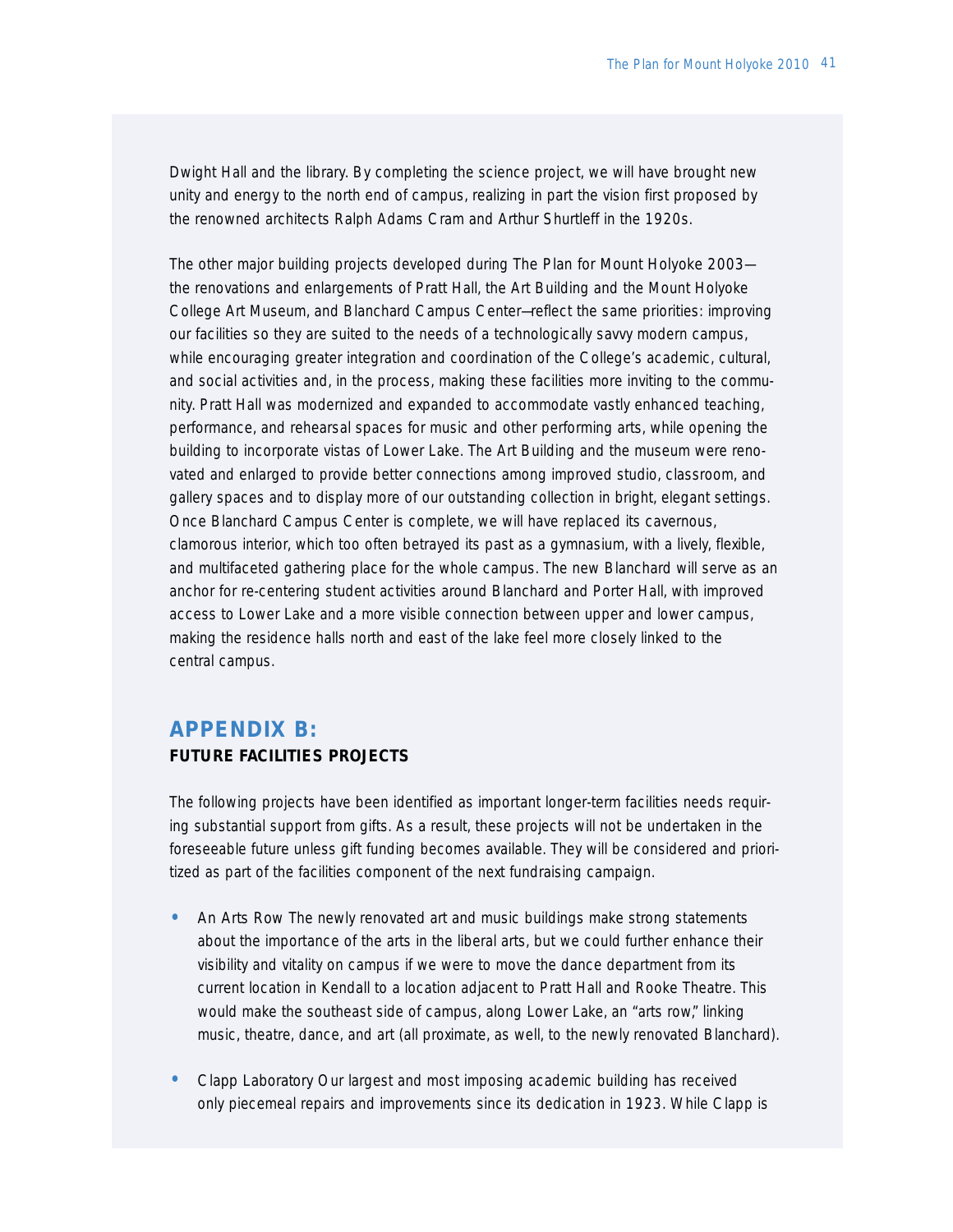in need of substantial modernization to support the science departments it houses (biology, earth and environment, and mathematics), we are determined to undertake this renovation in a way that preserves the architectural integrity of this important Arts and Crafts-style building and harmonizes with the rest of the science complex.

- *Reese Psychology and Education Building* In addition to Clapp Laboratory, Reese is the final science facility to remain unrenovated. Although some work has recently been completed in Reese, primarily to provide swing space while Kendade and Carr were renovated, significant maintenance and reconfiguration work remains.
- *Admission Office* Our current admission office, in the Newhall Center adjoining the Village Commons, is sorely inadequate to our needs. While in the long run, the admission office might be more appropriately situated in the heart of the campus, we believe that with renovation, refurbishing, and expansion to include a 50-seat meeting room, the current location can be turned into a welcoming and workable space to host prospective students and their families. Project design is under way. With gift funding, we will begin this renovation and expansion in the near future.
- *Southeast Quadrant of Campus* As part of the landscape design for the Blanchard renovation, we have already removed the obsolete tennis courts that obscured physical and visual access to the lake. When the landscaping work is complete, the area between Ciruti and Pratt and along the west shore of Lower Lake will be invitingly transformed. Future plans for this part of campus include redesigning the road from Ciruti to Park Street to enhance access to Stony Brook along the northern end of Lower Lake Road, between the Ciruti Center and the greenhouse. This will involve removing most of the parking in front of the art museum and greenhouse; adding walkways on both sides of the water; removing invasive species along the banks of the lake and brook; and redesigning the entrance to the art museum. The result will be much improved visibility for several of the most important public facilities on campus—the museum, the greenhouse, and Willits-Hallowell Center—and a better integration of upper and lower campus.
- *Removing Cars from the Central Campus* In gradually reducing vehicular traffic from the campus core, we will reestablish pedestrian priority and enhance the campus's open spaces. This will require improving pedestrian pathways, rerouting roads and vehicular circulation, and significantly increasing parking facilities on the outskirts of the main campus to accommodate the needs of students, faculty, and staff while restoring the historic beauty of the central campus. We will seek ways to do this without damaging the campus periphery as an unintended consequence; this will require careful site planning and landscape management and attention to safety and access issues with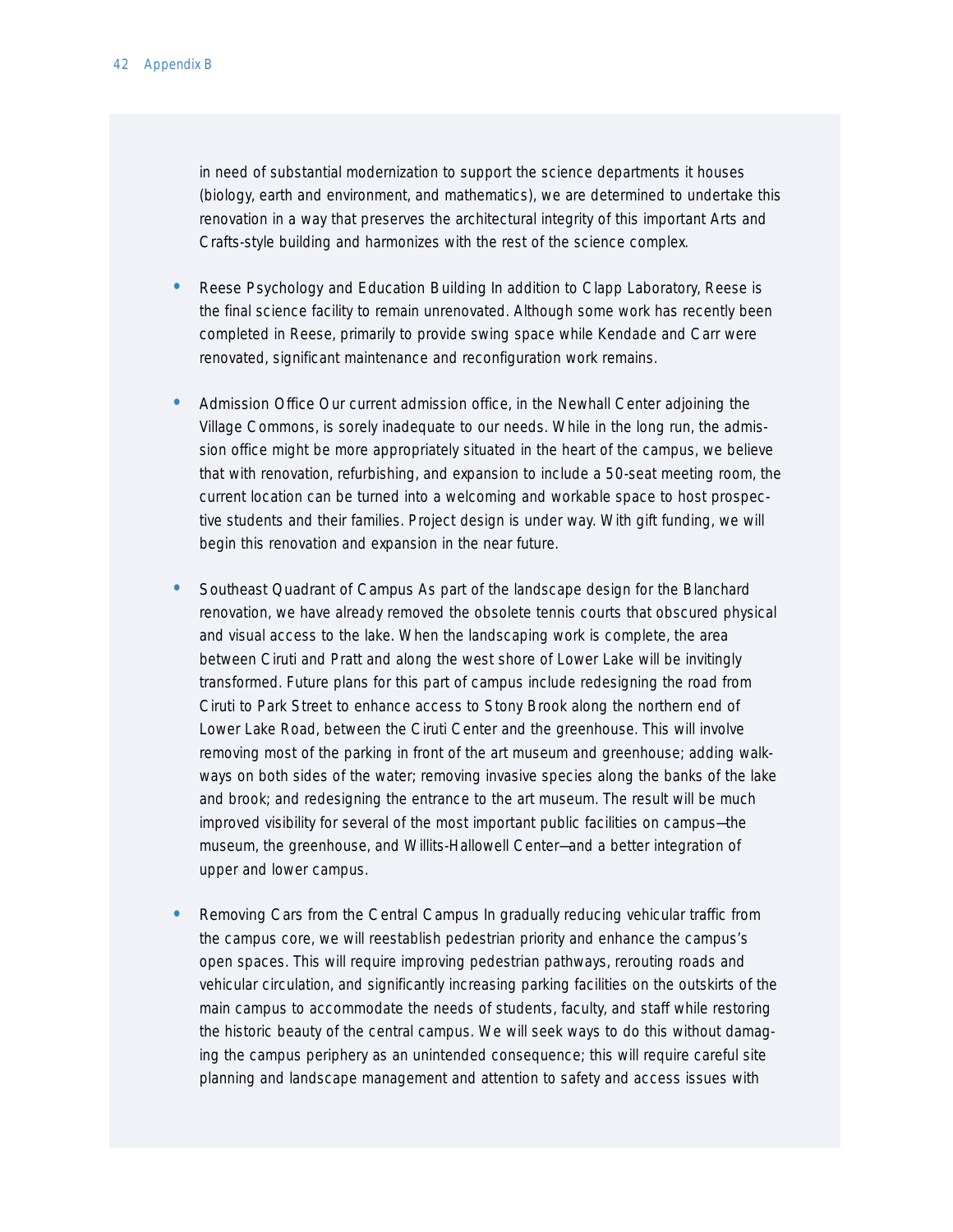regard to the peripheral parking lots. In cooperation with the town, this project may also include restoration and extension of the historic fence along College Street, so that the main facade of the College is restored to the significance it once had along increasingly busy Route 116.

## **APPENDIX C:**

### **MAINTAINING FINANCIAL EQUILIBRIUM**

The financial goals for the last planning cycle centered on a return to financial equilibrium, which was defined in the following ways:

- Annual budgets are in balance without relying on "nonoperating" income such as unrestricted bequests.
- Financial projections indicate that budgets are expected to remain balanced in future years.
- Spending from endowment is at or below 5 percent, the level that over time is expected to protect the real value (net of inflation) of the endowment.
- Reserves for physical facilities and computing equipment are at or above the level that minimizes deferred maintenance and provides appropriate functionality.

Having achieved the financial goals identified in *The Plan for Mount Holyoke 2003*, the College's current status with respect to each of these four components of financial equilibrium is as follows:

- Annual budgets are balanced without relying on unrestricted bequests or other nonoperating income, but reaching balance has become more challenging as revenue growth slows.
- Financial projections indicate that revenue growth is likely to be a challenge in the next two or three years.
- Spending from endowment is at 5 percent, the targeted level. It would be desirable to reduce spending further, allowing more to be retained in the endowment to enhance our competitive position and support future spending. However, unless other revenue streams show significantly stronger growth than expected, this will not be possible during this planning horizon.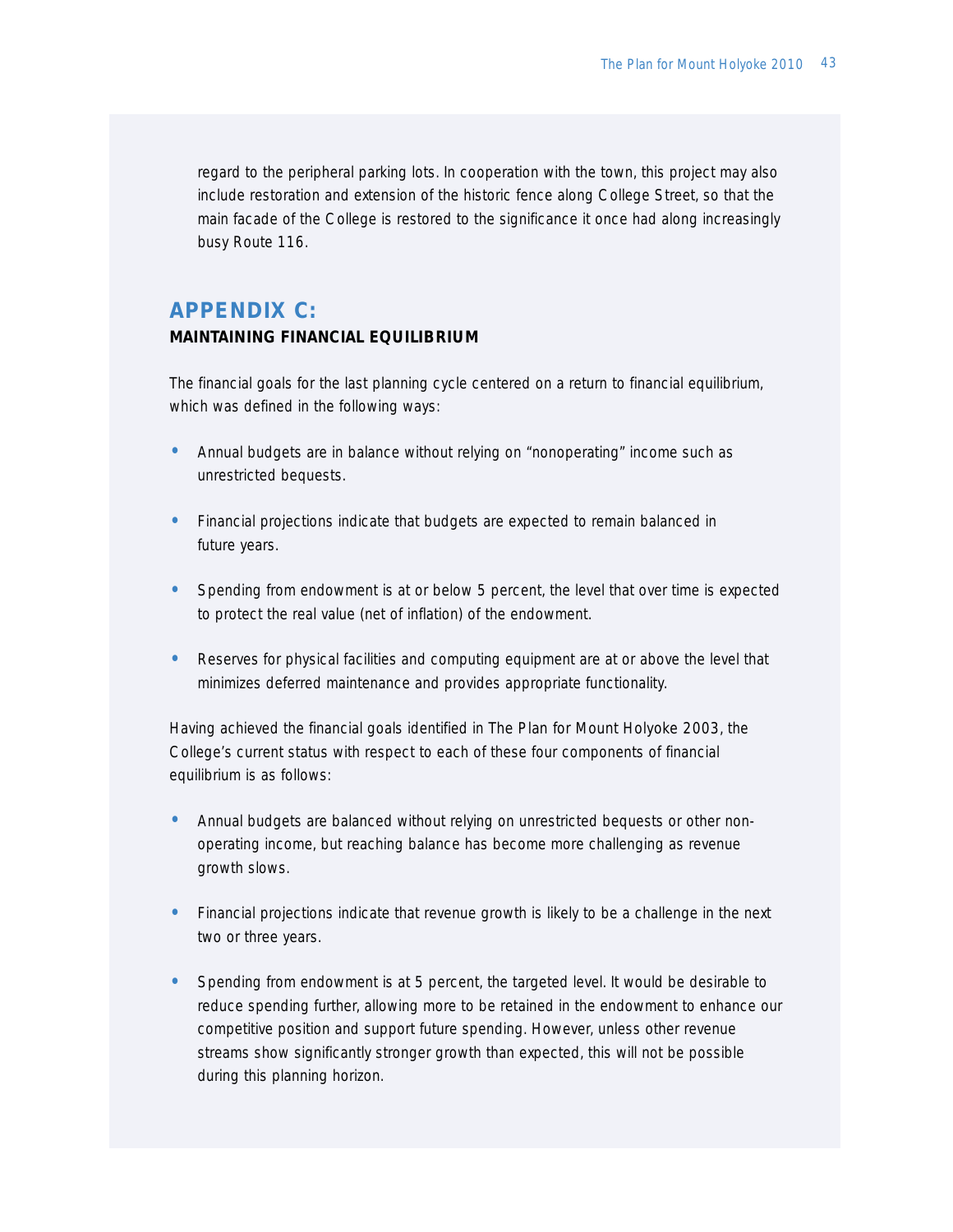• During *The Plan for Mount Holyoke 2003*, additions to reserves for facilities and computing equipment were increased by greater amounts than the 2003 goals. However, we now have better information about needs, particularly in the areas of facilities maintenance and modernization. As a result, increasing reserves remains a high priority for *The Plan for Mount Holyoke 2010.*

The single most important driver of financial success during the years of *The Plan for Mount Holyoke 2003* has been the overall growth in operating revenues, which have increased from \$57.8 million in 1996–1997 to \$80.6 million budgeted for 2002–2003, an average annual increase of 6.6 percent. On the expense side, base reductions and careful cost control in the early years of the *Plan* resulted in an average annual increase in costs of 5.6 percent, allowing the budget to return to balance and the generation of substantial surpluses in two of the *Plan* years.

However, as the following chart indicates, the annual growth of revenues is uneven, peaking in 1999–2000 and declining in more recent years. Expense growth has lagged revenue growth but has also increased, gradually absorbing the growth in revenues. Expense growth has been controlled and has been focused on the College's highest priorities, but the operating surpluses of 1999–2000 and 2000–2001 have been absorbed in the current operating budget.

Most of the years of *The Plan for Mount Holyoke 2003* were characterized by a strong economy and growing financial markets. These highly positive economic conditions resulted in the significant growth in the endowment market value that permitted a 6 percent average annual growth in the



endowment spending distribution at the same time that the spending rate was being reduced from more than 6 percent to 5 percent. They also provided an environment in which financial aid costs could be kept flat for six years, allowing net student charges revenue to grow at an average annual rate of 11.4 percent.

Since the spring of 2000, the economy has weakened and the financial markets have been in decline. This environment, which does not appear likely to improve rapidly, exerts negative pressure on all of the College's revenue streams, making financial aid likely to increase,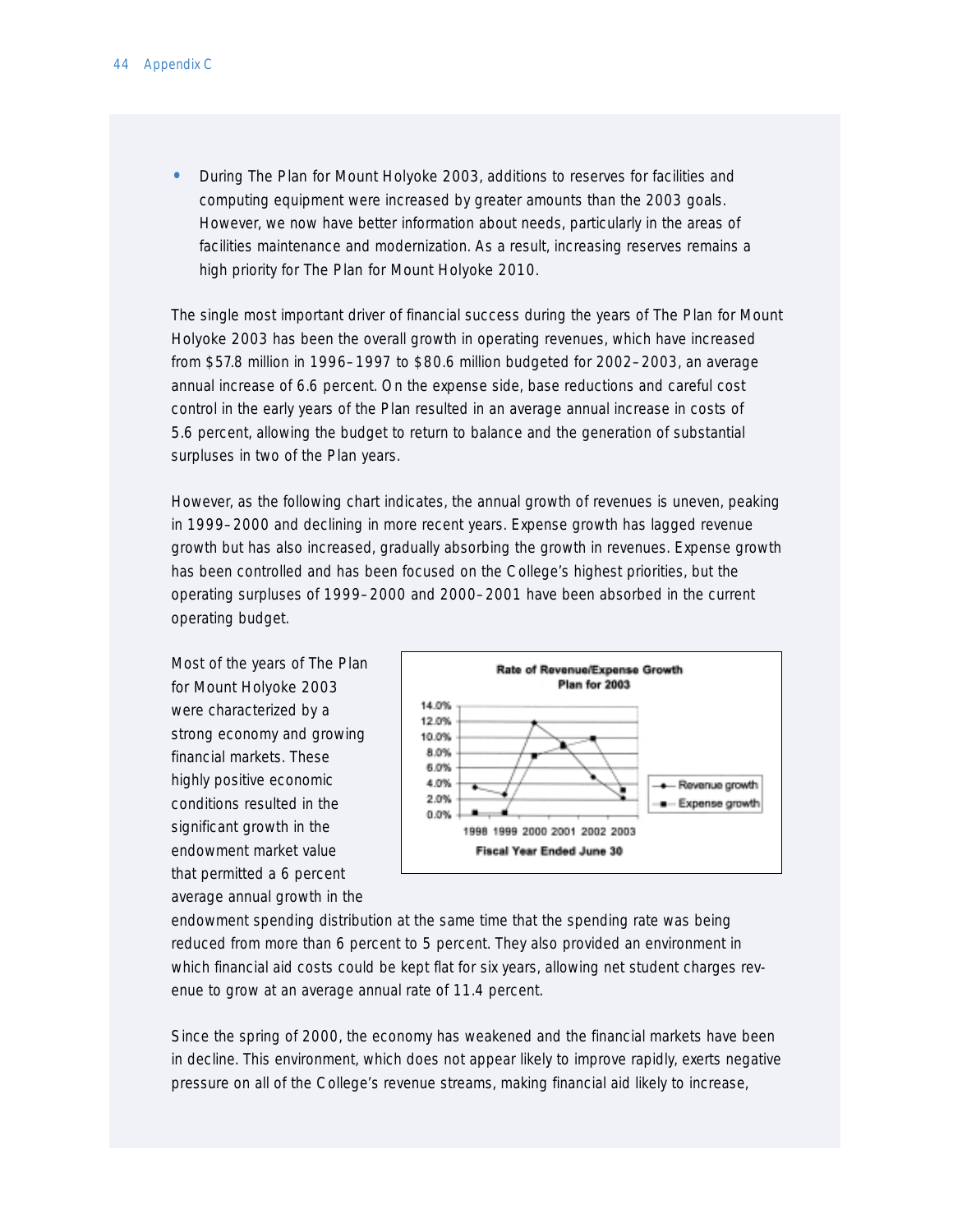making gifts more difficult to raise, and reducing the endowment market value and therefore the amount available for distribution to the operating budget. With all revenue streams under pressure, even reasonable levels of expense growth (4–6 percent) will be very difficult within a balanced budget, as we began to see in the challenging budget year of 2002–2003. In addition, we are seeing significant upward pressures on some expenses over which we have only limited control, particularly insurance and energy costs and structural increases in other areas that are part of our planned efforts, notably compensation and debt service. As a result, the early years of *The Plan for Mount Holyoke 2010* will feel very much like the early years of *The Plan for Mount Holyoke 2003*, despite the significantly improved financial situation of the College.

One might ask where we expect to find the increased revenues (at the 4–6 percent annual level) that we need. In the long term, growing the endowment continues to be absolutely critical. All components contributing to endowment growth are important and need focused attention, including competitive market performance, increasing gifts and additions to endowment, and spending at the lowest rate compatible with the support of the operating budget at reasonable levels. Gifts to endowment are an extremely high priority, both as a central component of the next fundraising campaign and during the interval between campaigns. In the shorter term, we look to improving the discount rate and annual gifts. While recognizing that considerable improvement has been achieved in the College's discount rate (financial aid as a percentage of tuition revenues), Mount Holyoke's level remains comparatively high among the COFHE (Consortium on Financing Higher Education) colleges. While sustaining our substantial commitment to financial aid, some further reduction in the discount rate is an important component of continuing to strengthen the College's revenue growth. On the development side, the success of the current fundraising campaign has kept annual giving stable or growing, even as significant funds are being raised for endowment, facilities, and programmatic uses. As we move to a period between campaigns, growing annual gifts will be an important component of building operating revenues. We also need to be alert to the possibility of finding additional revenue streams, but not at the expense of our core mission.

Debt can provide some support for capital expenditures through repayment of existing debt and the growth of debt capacity as the College's assets increase. Current debt is being repaid at about \$2 million annually. While no increase in debt capacity should be assumed in the short term due to reductions in endowment market value, as markets recover, a 5 percent annual increase in debt capacity is a reasonable assumption. Debt is also an important source of funding for new facilities needs that are not attractive gift opportunities, and some debt capacity must be reserved for these uses. Assuming a 5 percent annual increase in debt capacity, an allocation of \$3 million of debt capacity annually to facilities maintenance and modernization leaves \$2-3 million annually that might be allocated to new facilities and programmatic needs.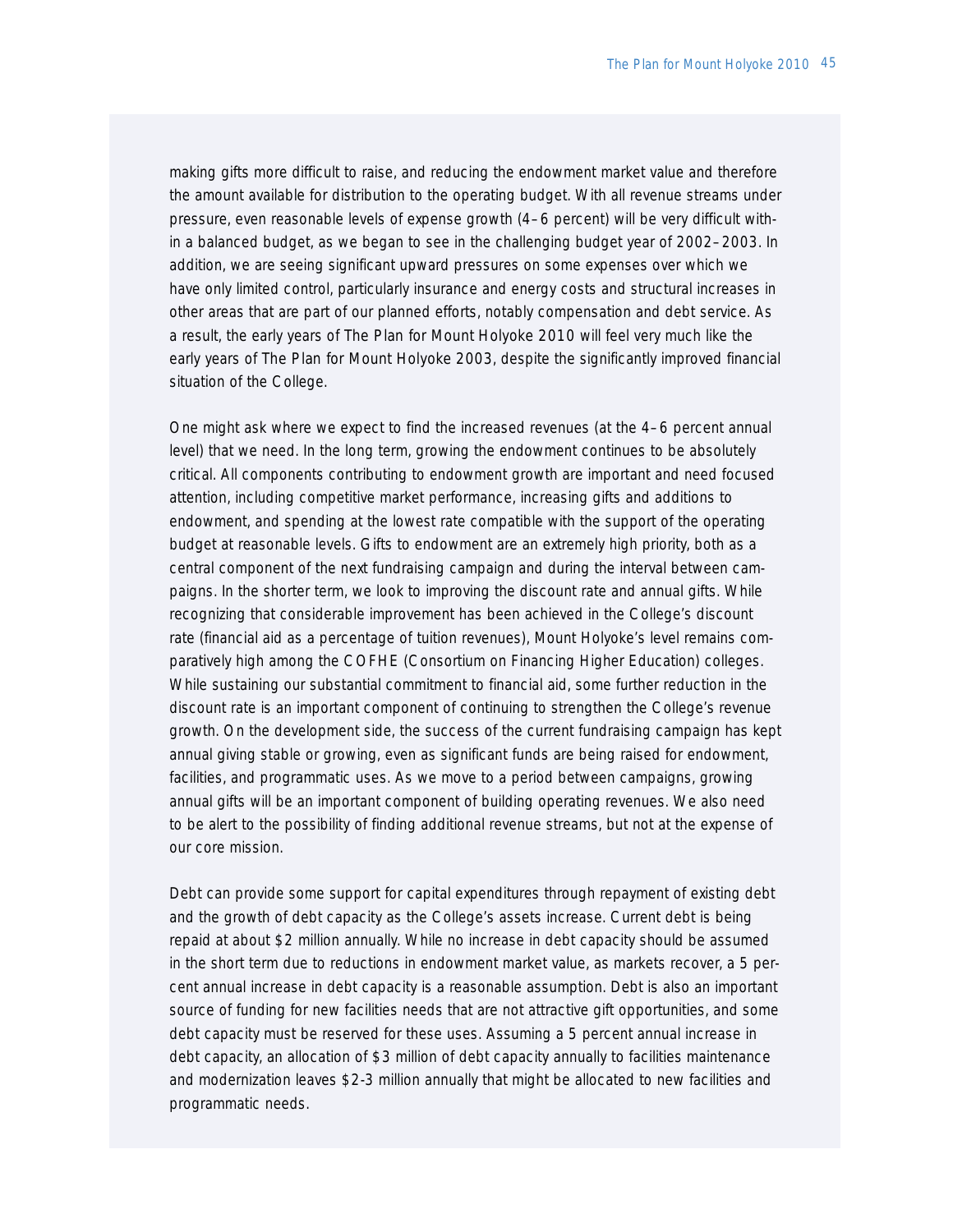*Competitive Pressures* While our peer institutions are currently facing similar financial pressures, the College competes with a peer group that is significantly more affluent, in terms of both endowment (and therefore spending from endowment) and the relative cost of financial aid. The following graph shows the differences in endowment per student between Mount Holyoke and six other selective liberal arts colleges.

This reality puts enormous pressure on Mount Holyoke both to attempt to grow revenues, particularly endowment, at faster rates than our peers and to compete with respect to programs, services, and particularly facilities while spending less money.



## **APPENDIX D: FINANCIAL PROJECTIONS**

The attached financial model projects operating results for the fiscal years 2004 through 2010, using the FY2003–2004 budget as the base from which to project. This represents one of a number of possible models that can be constructed based on varying the assumptions. The most important characteristic of the model is that it demonstrates that a group of reasonable assumptions can result in a prompt return to and then a continuation of financial equilibrium—balanced budgets, endowment spending at appropriate levels, and continued investment in physical facilities.

While this model does not and cannot explicitly incorporate the cost of all of the possible initiatives described in the body of the *Plan*, it does provide, through the interplay of the more general revenue and expense assumptions, a framework within which *Plan* initiatives must fit. It will be the work of successive annual budget processes to review progress in each area, determine the balance between existing work and new initiatives, and finally to limit what can be done and remain fiscally prudent. What this *Plan* will do, as *The Plan for Mount Holyoke 2003* did, is focus the institution on its priorities and provide a sorting mechanism for determining which of the many good ideas that emerge offer the most powerful movement toward those priorities in the most cost-effective way.

Having said that, there are some explicit links between the *Plan* and the assumptions in the model. A pool to provide funding for new initiatives is budgeted beginning in FY2007. Early support for new initiatives will be provided from grants and discretionary funds. A \$30-mil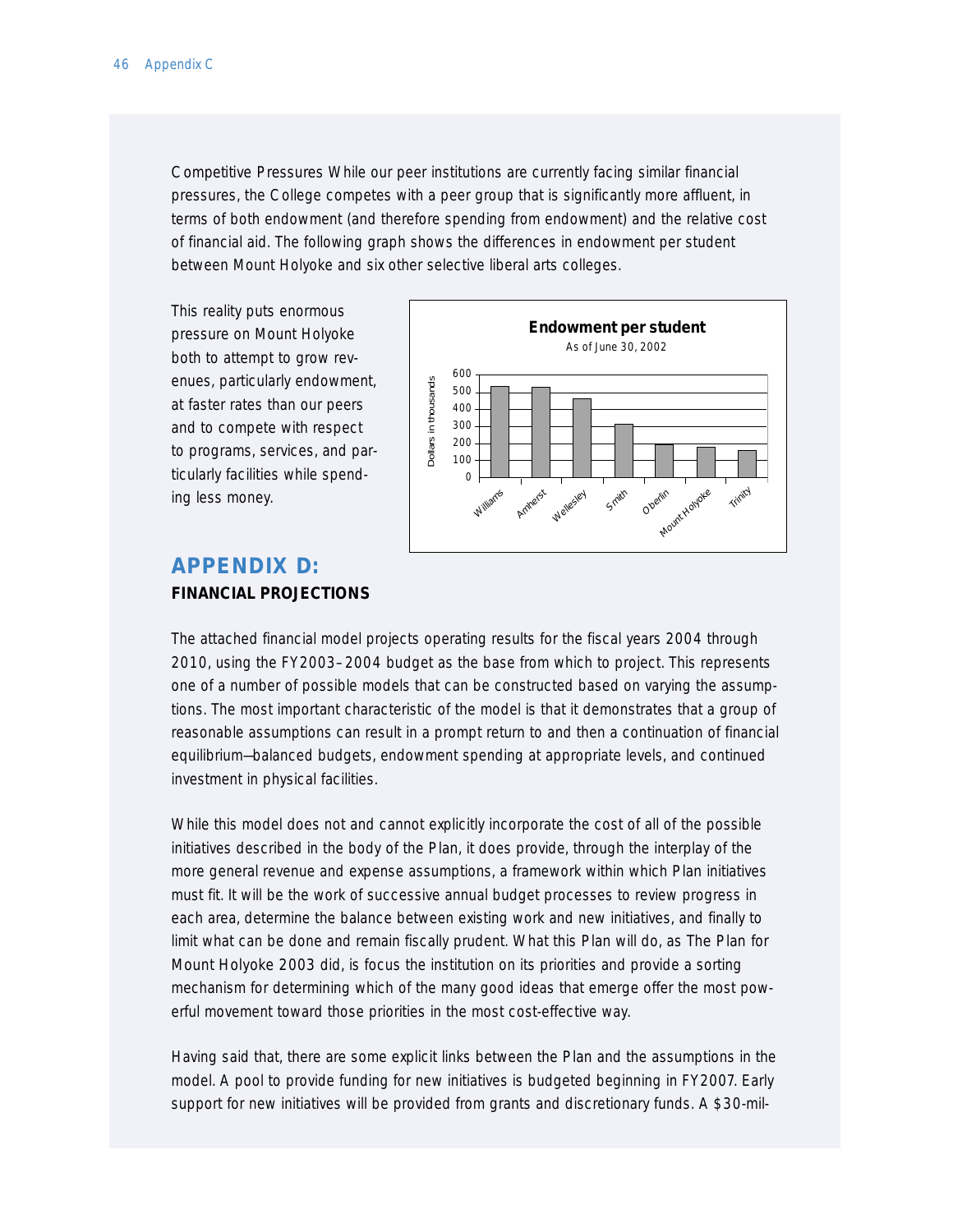lion tax-exempt borrowing is incorporated in the model in FY2006, providing funding for the proposed new residence hall, to begin work on the existing residential program, and to support ongoing capital projects. Additional support for facilities and equipment maintenance and renovation is provided through the budgeted increases in operating reserves beginning in FY2007. Compensation pool increases in the later years of the *Plan* are intended to support some modest shifting from visiting to tenure-track faculty as well as cover annual salary and benefits increases.

Some of the key assumptions contained in this model include:

- Student numbers decline from the current year's peak of 2141 and plateau around 2050.
- Tuition, room, and board increases vary between 4.5 and 5.9 percent annually.
- 47.4 percent budgeted for FY2004 to 41.0 percent by FY2010.
- The growth of the endowment market value is forecast at 5.0 percent annually. This is a net figure that includes market appreciation, gifts and other additions to the endowment, and spending from endowment.
- Unrestricted gifts are forecast to grow at 5.0 percent annually, reaching \$10 million by FY2009.
- A tax-exempt bond issue of \$30 million is projected in FY2007.
- The total pool for salary and benefits increases varies between 3.5 and 5.0 percent.
- Some reductions in spending levels will be necessary to achieve budget goals for FY2005. In addition, some use of unrestricted bequests is projected in FY2004 and FY2005.
- An increase of \$1.5 million annually by FY2010 is projected in funds reserved for facilities and equipment.
- A reserve for new initiatives is included beginning in FY2007.

This model also provides a projected capital budget for the period of the *Plan*. These numbers include expected levels of projects approved to support equipment purchases and maintenance and modernization work. The model reflects the planned growth in funding of operating reserves and the dedication of \$3 million of debt capacity annually to supporting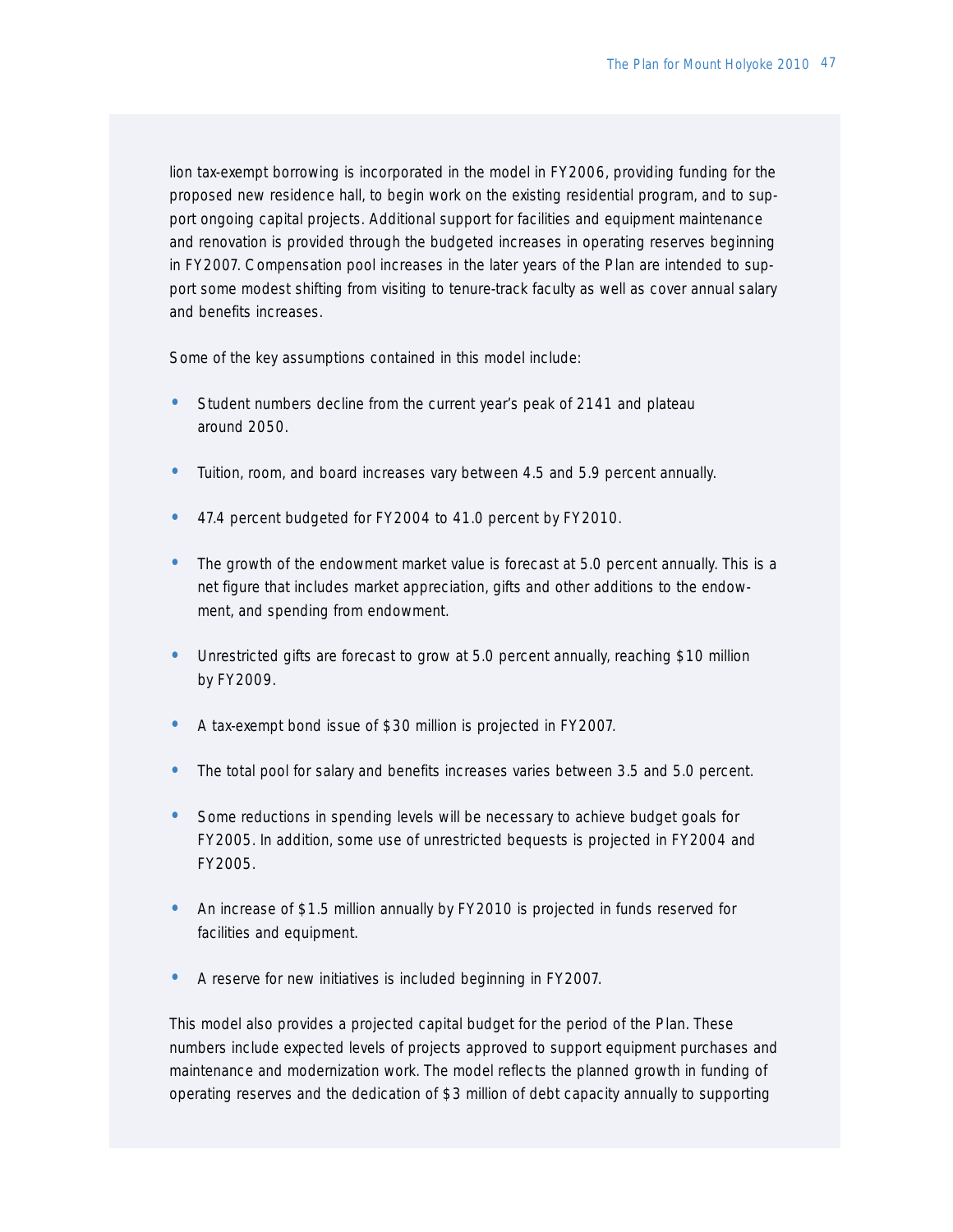|                                   | Actual      | Forecast   |            |            |            |            |            |            |            |
|-----------------------------------|-------------|------------|------------|------------|------------|------------|------------|------------|------------|
|                                   | $2001 - 02$ | 2002-03    | 2003-04    | 2004-05    | 2005-06    | 2006-07    | 2007-08    | 2008-09    | 2009-10    |
| <b>Operating Budget</b>           |             |            |            |            |            |            |            |            |            |
| Revenue                           |             |            |            |            |            |            |            |            |            |
| Tuition                           | \$52,082    | \$58,710   | \$61,499   | \$63,690   | \$68,415   | \$70,762   | \$73,941   | \$77,082   | \$80,276   |
| Room, board, and other fees       | \$14,424    | \$16,426   | \$16,362   | \$17,797   | \$19,117   | \$19,773   | \$20,662   | \$21,539   | \$22,432   |
| Student aid                       | (\$21,581)  | (\$26,446) | (\$29,126) | (\$29,934) | (\$31,129) | (\$31,135) | (\$31,795) | (\$32,374) | (\$32,913) |
| Net student charges               | \$44,925    | \$48,690   | \$48,735   | \$51,553   | \$56,404   | \$59,400   | \$62,808   | \$66,247   | \$69,794   |
| Unrestricted gifts                | \$6,658     | \$7,500    | \$7,875    | \$8,269    | \$8,682    | \$9,116    | \$9,572    | \$10,051   | \$10,553   |
| Restricted gifts used             | \$2,576     | \$2,100    | \$2,600    | \$2,665    | \$2,732    | \$2,800    | \$2,870    | \$2,942    | \$3,015    |
| Grants and contracts              | \$5,185     | \$3,885    | \$4,694    | \$4,788    | \$4,884    | \$4,981    | \$5,081    | \$5,183    | \$5,286    |
| Total gifts                       | \$14,419    | \$13,485   | \$15,169   | \$15,722   | \$16,297   | \$16,898   | \$17,523   | \$18,175   | \$18,855   |
| Endowment distribution            | \$18,275    | \$17,932   | \$16,638   | \$14,443   | \$14,206   | \$15,154   | \$15,663   | \$16,217   | \$16,816   |
| Current investment income         | \$301       | \$100      | \$200      | \$350      | \$500      | \$500      | \$500      | \$500      | \$500      |
| Total investment revenue          | \$18,576    | \$18,032   | \$16,838   | \$14,793   | \$14,706   | \$15,654   | \$16,163   | \$16,717   | \$17,316   |
| Auxiliary revenue                 | \$4,572     | \$4,015    | \$4,768    | \$4,816    | \$4,250    | \$4,450    | \$4,500    | \$4,550    | \$4,600    |
| Auxiliary expense incl. overhead  | (\$4,861)   | (\$4,345)  | (\$5,265)  | (\$5,318)  | (\$5,371)  | (\$5,425)  | (\$5,479)  | (\$5,534)  | (\$5,589)  |
| Other income                      | \$1,171     | \$1,222    | \$2,807    | \$1,750    | \$1,500    | \$1,515    | \$1,530    | \$1,545    | \$1,561    |
| Total                             | \$882       | \$892      | \$2,310    | \$1,248    | \$379      | \$540      | \$551      | \$562      | \$572      |
| Total revenue                     | \$78,802    | \$81,099   | \$83,052   | \$83,316   | \$87,787   | \$92,491   | \$97,046   | \$101,701  | \$106,537  |
| Expenses                          |             |            |            |            |            |            |            |            |            |
| Salaries and wages                | \$40,201    | \$42,830   | \$44,466   | \$45,722   | \$46,980   | \$49,094   | \$51,549   | \$54,126   | \$56,832   |
| <b>Benefits</b>                   | \$11,288    | \$11,284   | \$12,545   | \$12,984   | \$13,468   | \$14,074   | \$14,778   | \$15,517   | \$16,293   |
| Other expenses                    | \$26,591    | \$26,866   | \$26,999   | \$27,104   | \$27,311   | \$27,857   | \$28,414   | \$28,982   | \$29,562   |
| Additions to reserves             |             |            |            |            |            | \$600      | \$900      | \$1,100    | \$1,500    |
| Cost reduction                    |             |            |            | (\$1,500)  |            |            |            |            |            |
| New initiatives                   |             |            |            |            |            | \$500      | \$500      | \$500      | \$500      |
| Total expenses                    | \$78,080    | \$80,980   | \$84,010   | \$84,310   | \$87,759   | \$92,125   | \$96,141   | \$100,225  | \$104,687  |
| Surplus (deficit) from operations | \$722       | \$119      | $($ \$958) | $($ \$994) | \$28       | \$366      | \$905      | \$1,475    | \$1,850    |
| Use of unrestricted bequests      |             |            | \$958      | \$994      |            |            |            |            |            |
|                                   |             |            |            |            |            |            |            |            |            |
| Net surplus (deficit)             | \$722       | \$119      | \$0        | \$0        | \$28       | \$366      | \$905      | \$1,475    | \$1,850    |
| <b>Capital Budget</b>             |             |            |            |            |            |            |            |            |            |
| Computer equipment                | \$1,200     | \$1,200    | \$1,150    | \$1,200    | \$1,200    | \$1,300    | \$1,400    | \$1,500    | \$1,500    |
| Facilities                        |             |            |            |            |            |            |            |            |            |
| Operating reserves                | \$2,464     | \$3,200    | \$1,470    | \$1,900    | \$1,900    | \$2,400    | \$2,600    | \$2,700    | \$3,100    |
| Debt-maintenance/renovation       | \$3,970     | \$3,439    | \$3,541    | \$3,000    | \$3,000    | \$3,000    | \$3,000    | \$3,000    | \$3,000    |
| Gifts                             | \$575       | \$147      | \$917      |            |            |            |            |            |            |
| Total                             | \$7,009     | \$6,786    | \$5,928    | \$4,900    | \$4,900    | \$5,400    | \$5,600    | \$5,700    | \$6,100    |
| Total ongoing annual budget       | \$8,209     | \$7,986    | \$7,078    | \$6,100    | \$6,100    | \$6,700    | \$7,000    | \$7,200    | \$7,600    |
| Debt-new facilities/programs      |             |            |            | \$2,000    | \$3,000    | \$5,000    | \$2,500    | \$2,500    |            |
| Total capital budget              | \$8,209     | \$7,986    | \$7,078    | \$8,100    | \$9,100    | \$11,700   | \$9,500    | \$9,700    | \$7,600    |

## **Mount Holyoke College Financial Projections FY2004–2010 (dollars in thousands) 4/10/03**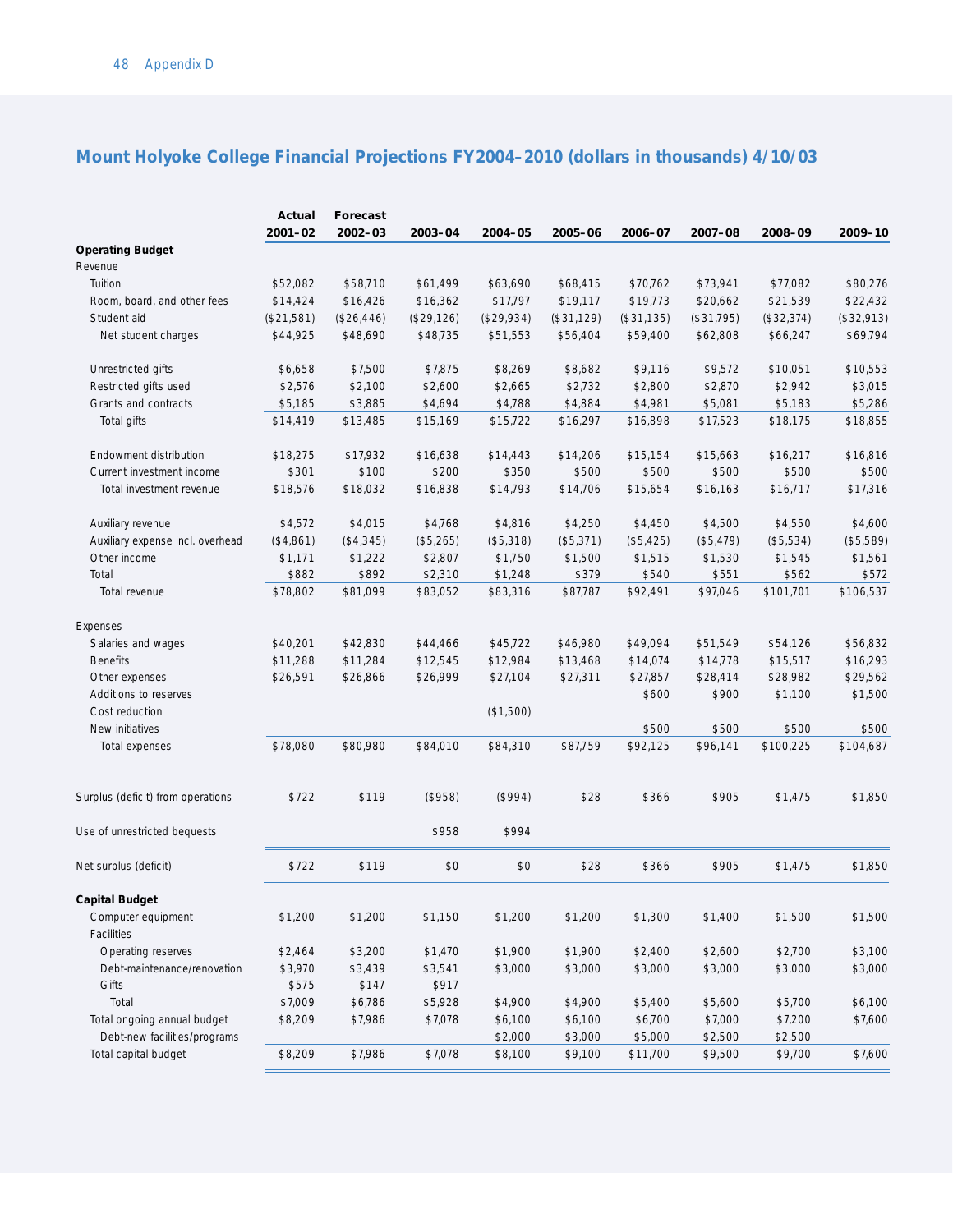## **Assumptions**

|                                                  | Actual<br>$2001 - 02$ | <b>Budget</b><br>2002-03 | 2003-04                 | 2004-05                 | 2005-06                 | 2006-07                                                                                                                                                                                                                                                                                                                                                                                                                        | 2007-08    | 2008-09                                                                                                                                                                                                                                                                                                                                                                   | 2009-10                 |
|--------------------------------------------------|-----------------------|--------------------------|-------------------------|-------------------------|-------------------------|--------------------------------------------------------------------------------------------------------------------------------------------------------------------------------------------------------------------------------------------------------------------------------------------------------------------------------------------------------------------------------------------------------------------------------|------------|---------------------------------------------------------------------------------------------------------------------------------------------------------------------------------------------------------------------------------------------------------------------------------------------------------------------------------------------------------------------------|-------------------------|
| Average total FTE students *                     | 1984                  | 2141                     | 2108                    | 2070                    | 2109                    | 2073                                                                                                                                                                                                                                                                                                                                                                                                                           | 2063       | 2053                                                                                                                                                                                                                                                                                                                                                                      | 2046                    |
| Average residential students *                   | 1786                  | 2062                     | 1979                    | 1966                    | 2004                    | 1969                                                                                                                                                                                                                                                                                                                                                                                                                           | 1960       | 1950                                                                                                                                                                                                                                                                                                                                                                      | 1944                    |
| Tuition increases                                | 4.10%                 | 4.90%                    | 5.90%                   | 5.50%                   | 5.40%                   | 5.25%                                                                                                                                                                                                                                                                                                                                                                                                                          | 5.00%      | 4.75%                                                                                                                                                                                                                                                                                                                                                                     | 4.50%                   |
| <b>Tuition level</b>                             | \$26,250              | \$27,540                 | \$29,170                | \$30,774                | \$32,436                | \$34,139                                                                                                                                                                                                                                                                                                                                                                                                                       | \$35,846   | \$37,549                                                                                                                                                                                                                                                                                                                                                                  | \$39,238                |
| Room and board increases 4.10%                   | 4.90%                 | 5.90%                    | 5.50%                   | 5.40%                   | 5.25%                   | 5.00%                                                                                                                                                                                                                                                                                                                                                                                                                          | 4.75%      | 4.50%                                                                                                                                                                                                                                                                                                                                                                     |                         |
| Room and board level                             | \$7,720               | \$8,100                  | \$8,580                 | \$9,052                 | \$9,541                 | \$10,042                                                                                                                                                                                                                                                                                                                                                                                                                       | \$10,544   | \$11,044                                                                                                                                                                                                                                                                                                                                                                  | \$11,541                |
| Financial aid (% of tuition)                     | 41.4%                 | 45.3%                    | 47.4%                   | 47.0%                   | 45.5%                   | 44.0%                                                                                                                                                                                                                                                                                                                                                                                                                          | 43.0%      | 42.0%                                                                                                                                                                                                                                                                                                                                                                     | 41.0%                   |
| Net tuition revenue                              |                       | 8.4%                     | 0.1%                    | 5.8%                    | 9.4%                    | 5.3%                                                                                                                                                                                                                                                                                                                                                                                                                           | 5.7%       | 5.5%                                                                                                                                                                                                                                                                                                                                                                      | 5.4%                    |
| Endowment distribution<br>Growth in market value |                       |                          |                         | 0.05                    | 0.05                    | 0.05                                                                                                                                                                                                                                                                                                                                                                                                                           | 0.05       | 0.05                                                                                                                                                                                                                                                                                                                                                                      | 0.05                    |
| Year 1 net market value                          |                       | \$407,218                | \$438,252               | \$387,181               | \$332,518               |                                                                                                                                                                                                                                                                                                                                                                                                                                |            |                                                                                                                                                                                                                                                                                                                                                                           | \$404,178               |
|                                                  |                       | (\$20,260)               | (\$18,635)              | (\$60,393)              | (\$58,503)              | (\$56,538)                                                                                                                                                                                                                                                                                                                                                                                                                     | (\$54,478) | (\$52,313)                                                                                                                                                                                                                                                                                                                                                                | (\$80,048)              |
|                                                  |                       | \$386,958                | \$419,617               | \$326,788               | \$274,015               | \$292,606                                                                                                                                                                                                                                                                                                                                                                                                                      | \$312,123  | \$332,618                                                                                                                                                                                                                                                                                                                                                                 | \$324,130               |
| Year 2 net market value                          |                       | \$438,252                | \$387,181               | \$332,518               | \$349,144               | \$366,601                                                                                                                                                                                                                                                                                                                                                                                                                      | \$384,931  | \$384,931<br>\$404,178<br>(\$80,048)<br>\$324,130<br>\$424,387<br>(\$78,008)<br>\$346,379<br>\$1,003,126<br>\$334,375<br>\$16,719<br>\$16,217<br>5.00%<br>5.00%<br>2.50%<br>2.50%<br>2.00%<br>2.00%<br>1.00%<br>1.00%<br>2.00%<br>2.00%<br>5.00%<br>5.00%<br>4.9%<br>4.8%<br>514<br>514<br>375<br>375<br>530<br>520<br>525<br>525<br>85<br>85<br>35<br>35<br>2063<br>2053 | \$424,387               |
|                                                  |                       | (\$18,635)               | (\$60,393)              | (\$58,503)              | (\$56,538)              |                                                                                                                                                                                                                                                                                                                                                                                                                                |            |                                                                                                                                                                                                                                                                                                                                                                           | (\$78,008)              |
|                                                  |                       | \$419,617                | \$326,788               | \$274,015               | \$292,606               |                                                                                                                                                                                                                                                                                                                                                                                                                                |            |                                                                                                                                                                                                                                                                                                                                                                           | \$346,379               |
| Year 3 net market value                          |                       | \$387,181                | \$332,518               | \$349,144               | \$366,601               | \$349,144<br>\$366,601<br>(\$54,478)<br>(\$52,313)<br>\$312,123<br>\$332,618<br>\$384,931<br>\$404,178<br>(\$52,313)<br>(\$80,048)<br>\$332,618<br>\$324,130<br>\$937,347<br>\$968,871<br>\$312,449<br>\$322,957<br>\$15,622<br>\$16,148<br>\$15,154<br>\$15,663<br>5.00%<br>2.50%<br>2.00%<br>1.00%<br>2.00%<br>4.50%<br>5.4%<br>550<br>514<br>375<br>375<br>530<br>530<br>535<br>535<br>85<br>85<br>35<br>35<br>2109<br>2073 | \$445,606  |                                                                                                                                                                                                                                                                                                                                                                           |                         |
|                                                  |                       | (\$60,393)<br>\$326,788  | (\$58,503)<br>\$274,015 | (\$56,538)<br>\$292,606 | (\$54,478)<br>\$312,123 |                                                                                                                                                                                                                                                                                                                                                                                                                                |            |                                                                                                                                                                                                                                                                                                                                                                           | (\$75,923)<br>\$369,683 |
| Total                                            |                       | \$1,133,363              | \$1,020,420             | \$893,409               | \$878,744               |                                                                                                                                                                                                                                                                                                                                                                                                                                |            |                                                                                                                                                                                                                                                                                                                                                                           | \$1,040,191             |
| Average market value                             |                       | \$377,788                | \$340,140               | \$297,803               | \$292,915               |                                                                                                                                                                                                                                                                                                                                                                                                                                |            |                                                                                                                                                                                                                                                                                                                                                                           | \$346,730               |
| Spending $@$ 5%                                  |                       | \$18,889                 | \$17,117                | \$14,890                | \$14,646                |                                                                                                                                                                                                                                                                                                                                                                                                                                |            |                                                                                                                                                                                                                                                                                                                                                                           | \$17,337                |
| Budgeted distribution @ 97%                      |                       | \$17,906                 | \$16,638                | \$14,443                | \$14,206                |                                                                                                                                                                                                                                                                                                                                                                                                                                |            |                                                                                                                                                                                                                                                                                                                                                                           | \$16,816                |
| Growth rates of:                                 |                       |                          |                         |                         |                         |                                                                                                                                                                                                                                                                                                                                                                                                                                |            |                                                                                                                                                                                                                                                                                                                                                                           |                         |
| Unrestricted gifts                               |                       |                          |                         | 5.00%                   | 5.00%                   |                                                                                                                                                                                                                                                                                                                                                                                                                                |            |                                                                                                                                                                                                                                                                                                                                                                           | 5.00%                   |
| Restricted gifts                                 |                       |                          |                         | 2.50%                   | 2.50%                   |                                                                                                                                                                                                                                                                                                                                                                                                                                |            |                                                                                                                                                                                                                                                                                                                                                                           | 2.50%                   |
| Grants and contracts                             |                       |                          |                         | 2.00%                   | 2.00%                   |                                                                                                                                                                                                                                                                                                                                                                                                                                |            |                                                                                                                                                                                                                                                                                                                                                                           | 2.00%                   |
| Other income                                     |                       |                          |                         | 1.00%                   | 1.00%                   |                                                                                                                                                                                                                                                                                                                                                                                                                                |            |                                                                                                                                                                                                                                                                                                                                                                           | 1.00%                   |
| General expenses                                 |                       |                          |                         | 1.50%                   | 1.50%                   |                                                                                                                                                                                                                                                                                                                                                                                                                                |            |                                                                                                                                                                                                                                                                                                                                                                           | 2.00%                   |
| Salary and benefits increases                    |                       |                          |                         | 3.50%                   | 4.50%                   |                                                                                                                                                                                                                                                                                                                                                                                                                                |            |                                                                                                                                                                                                                                                                                                                                                                           | 5.00%                   |
| Revenue growth                                   |                       |                          |                         | 0.3%                    | 5.4%                    |                                                                                                                                                                                                                                                                                                                                                                                                                                |            |                                                                                                                                                                                                                                                                                                                                                                           | 4.8%                    |
| <b>Notes</b>                                     |                       |                          |                         |                         |                         |                                                                                                                                                                                                                                                                                                                                                                                                                                |            |                                                                                                                                                                                                                                                                                                                                                                           |                         |
| Size of entering class                           |                       |                          |                         |                         |                         |                                                                                                                                                                                                                                                                                                                                                                                                                                |            |                                                                                                                                                                                                                                                                                                                                                                           |                         |
| Senior (96% of first-year #)                     | 456                   | 541                      | 536                     | 484                     |                         |                                                                                                                                                                                                                                                                                                                                                                                                                                |            |                                                                                                                                                                                                                                                                                                                                                                           | 514                     |
| Junior (70% of first-year #)                     | 379                   | 394                      | 353                     | 401                     |                         |                                                                                                                                                                                                                                                                                                                                                                                                                                |            |                                                                                                                                                                                                                                                                                                                                                                           | 368                     |
| Sophomore (99% of first-year #)                  | 522                   | 512                      | 577                     | 530                     |                         |                                                                                                                                                                                                                                                                                                                                                                                                                                |            |                                                                                                                                                                                                                                                                                                                                                                           | 520                     |
| First-year                                       | 504                   | 573                      | 535                     | 535                     |                         |                                                                                                                                                                                                                                                                                                                                                                                                                                |            |                                                                                                                                                                                                                                                                                                                                                                           | 525                     |
| FPs (FTE@.75)                                    | 78                    | 82                       | 85                      | 85                      |                         |                                                                                                                                                                                                                                                                                                                                                                                                                                |            |                                                                                                                                                                                                                                                                                                                                                                           | 85                      |
| Other (grad/LF/PB/exch)                          | 45                    | 39                       | 22                      | 35                      |                         |                                                                                                                                                                                                                                                                                                                                                                                                                                |            |                                                                                                                                                                                                                                                                                                                                                                           | 35                      |
| Total                                            | 1984                  | 2141                     | 2108                    | 2070                    |                         |                                                                                                                                                                                                                                                                                                                                                                                                                                |            |                                                                                                                                                                                                                                                                                                                                                                           | 2046                    |

Residential students @ 95% of total students; no change in current patterns of returning students, leaves, and change between semesters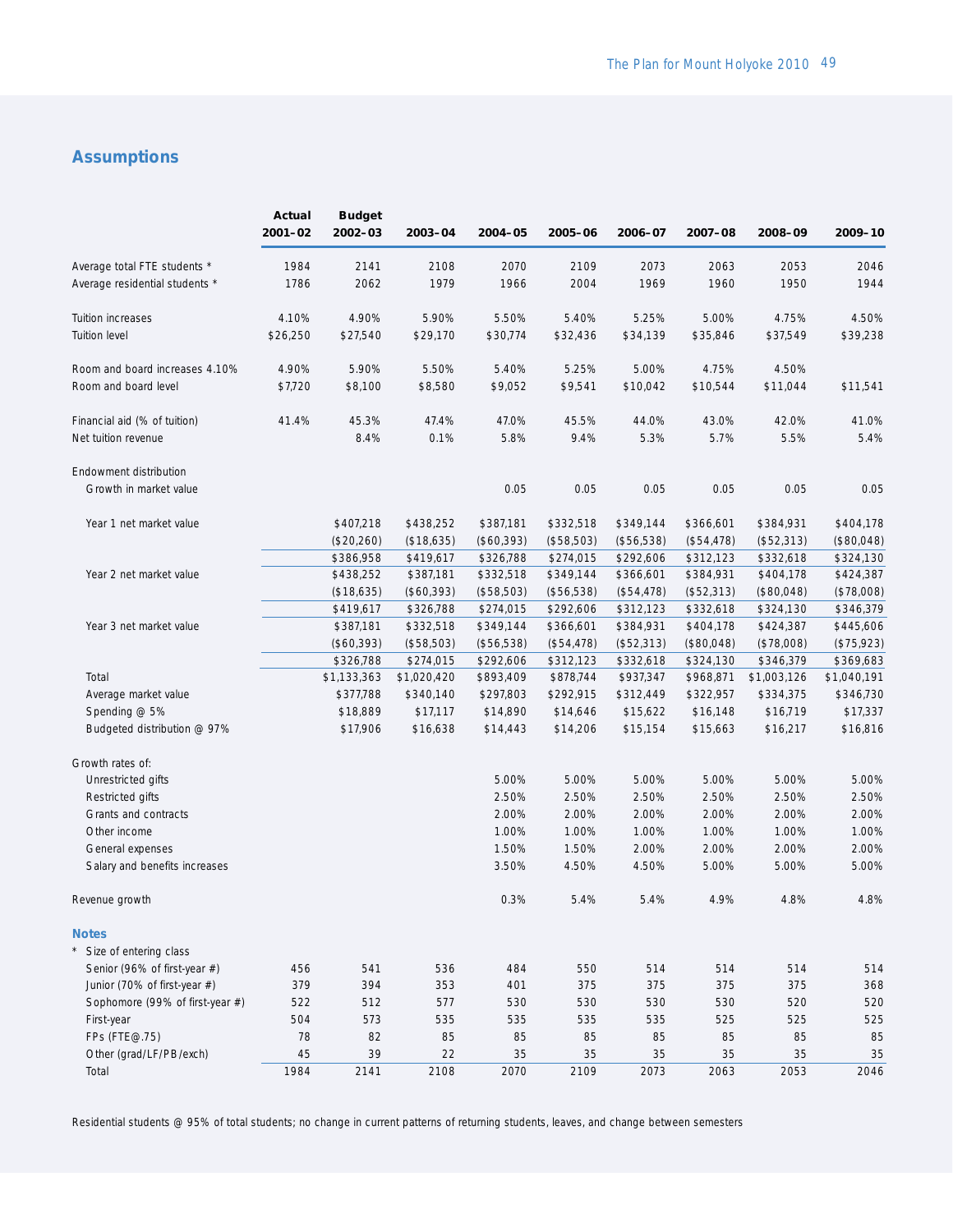maintenance and renovation projects. It also shows the use of the remainder of the planned tax-exempt borrowing for new facilities and programs.

Fundraising will continue to be an important source of support for the operating budget both directly and through gifts to endowment—and for facilities and equipment projects. The model makes some assumptions about gifts for current purposes and for gifts to endowment (incorporated as a component of the overall change in endowment market value); it does not include assumptions about gifts for capital projects or explicitly for new initiatives. To the extent that these efforts cannot be incorporated into existing funding sources, they will await gift funding.

## **APPENDIX E:**

#### **STUDENT ENROLLMENT: PROGRESS AND CHALLENGES**

The College has made exceptional progress in meeting and exceeding the enrollment goals set out in *The Plan for Mount Holyoke 2003*:

- Applications have increased 45 percent over the *Plan* baseline and 13 percent over the *Plan* goal of 2,600.
- Selectivity has increased, moving from a 65 percent accept rate in 1996 to 52 percent this year.
- Academic quality has improved. Consistently, more than 50 percent of our students rank in the top 10 percent of their high school class and the mean high school GPA is 3.6.
- Ethnic and racial diversity has increased. This year ALANA students represent 25 percent of the incoming class, and, at 16 percent, we continue to be the national liberal arts college with the largest proportion of international students.
- We have maintained our commitment to serving women of all ages and life circumstances, enrolling approximately 40 new Frances Perkins Scholars each year.
- We have enhanced additional enrollment programs—including transfer, postbaccalaureate, and international guest student programs—in order to maintain balanced enrollments and to increase tuition revenue in an environment that encourages students to study abroad.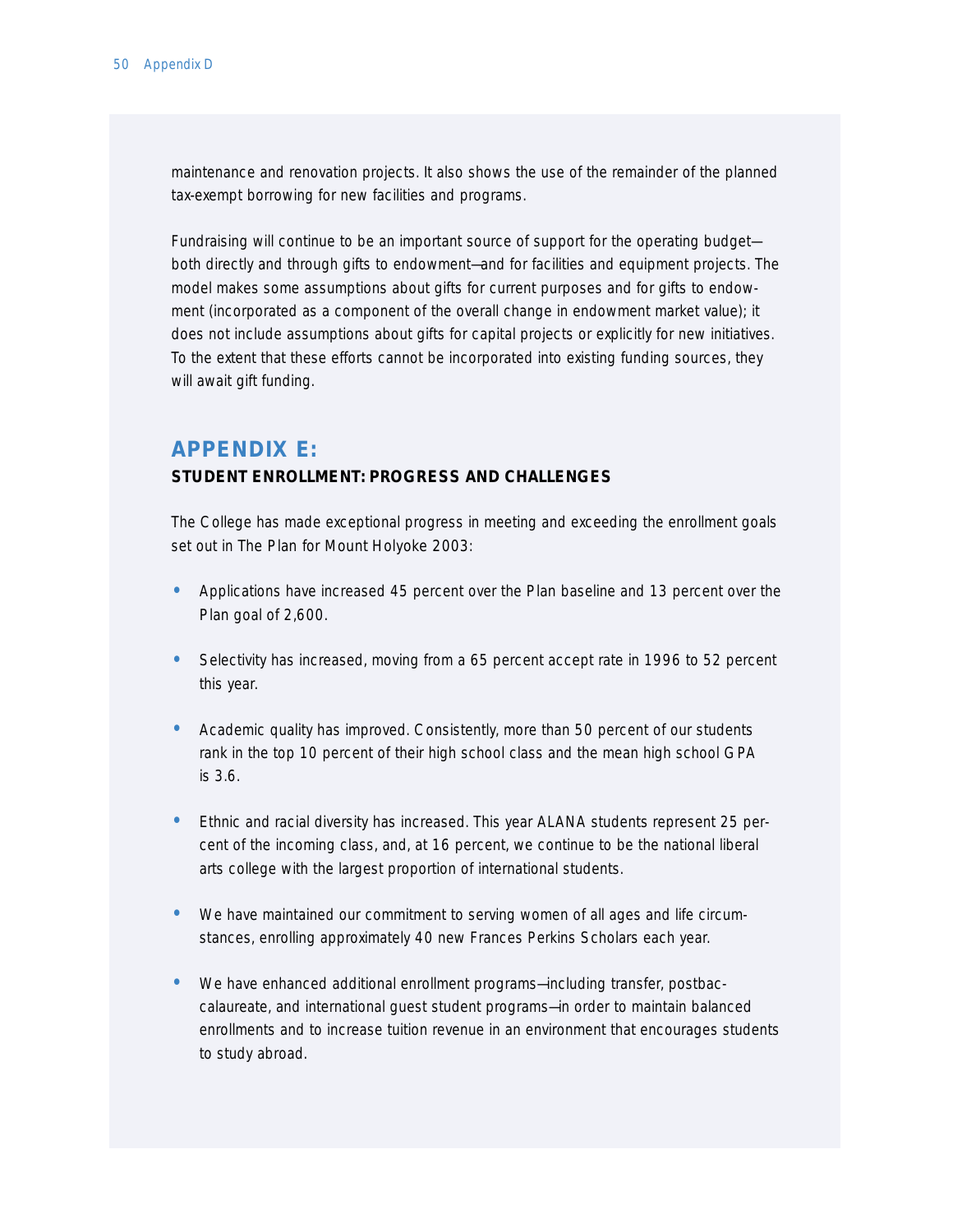The report of the Faculty Planning and Budget Subcommittee on Admissions and the Financial State of the College, presented to the faculty in 1995 and discussed at length in 1996, argued that it would be possible for Mount Holyoke to remain a women's college and restore financial equilibrium. The actual outcomes of the past several years have shown this to be true. The College outperformed both the "optimistic women's college scenario" and the goals of *The Plan for Mount Holyoke 2003* in terms of applications, revenue, and acceptance rate. Indeed, overall the COFHE women's colleges have seen a larger percentage increase in applications than the coed COFHE colleges as a group. In 2001, the average number of women applicants to the coed group was 2,667; for the women's colleges group it was 2,882. In fact, Mount Holyoke attracted more applications from young women last year than did Swarthmore, Amherst, Williams, Oberlin, Carleton, Trinity, and Pomona.

Our success in meeting our enrollment goals was achieved in a highly competitive postsecondary market with many of the trends unfavorable to small liberal arts colleges. National research and our own surveys show student interest in larger, more urban, and, increasingly, public institutions. Students and families are even more focused on the potential outcomes of their education and this is aligned with the demand for more clearly career-related curricula.

The size of our applicant pool is now commensurate with Smith's and Wellesley's, and our largest overlap continues to be with the other women's colleges, although, in fact, we compete with a range of coed schools from large public universities to small liberal arts colleges. The number of high school graduates is projected to grow 10 percent through 2008 before gradually declining about 2.2 percent through 2011; fortunately, we will not see the dramatic declines of the 1980s. Moreover, the number of women matriculants will continue to outstrip that of men. The Department of Education predicts that by 2007 the number of women enrolled in colleges will be 9.2 million compared to 6.9 million men.<sup>12</sup> The population growth will not be evenly distributed across the country, however; it will grow more substantially in the West and Southwest and counter to our primary markets, which are currently New England, the Mid-Atlantic, and overseas. Hispanic students will account for 50 percent of that growth. These students will be largely first-generation college students not likely to be headed for private, liberal arts colleges in the Northeast. In addition, the downturn in the economy, expected increases in tuition fees, and changing demographics will result in a greater demand for financial aid.

To compete successfully in this challenging environment, we should feature our identity as a women's college. We continue to benefit from the prestige of the Seven Sisters/Women's Ivy League association. Most important, our women's college status is the critical differentiating

<sup>12</sup> Thomas G. Mortenson, "Where Have All the Men Gone?" NACAC Report, October 6, 2000.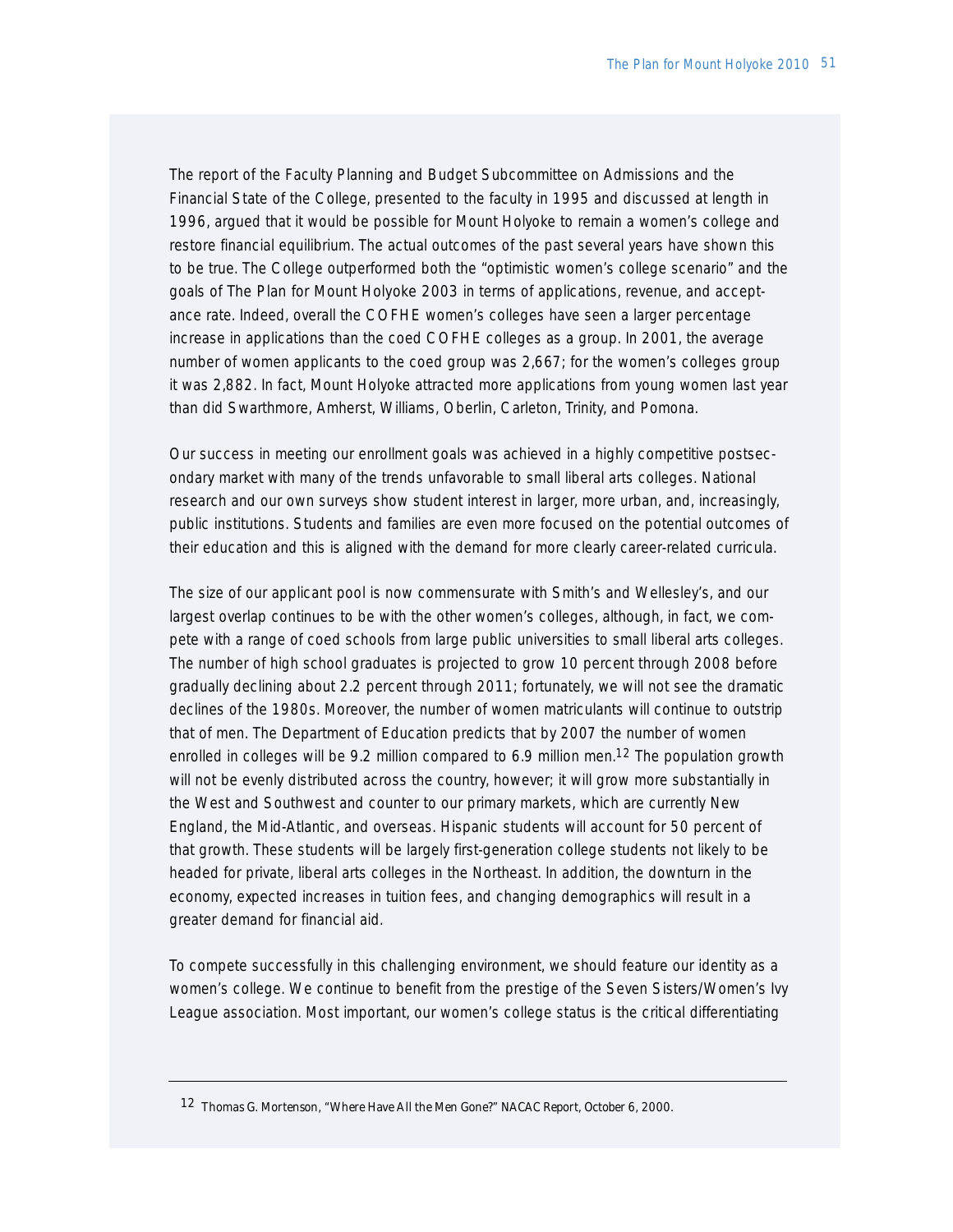characteristic in a market of undifferentiated, coeducational liberal arts colleges. In the Maguire Associates marketing study, we asked students to rate 21 various image statements on the "fit" for their first choice college/university and for MHC. Two statements were consistently rated higher (better fit) for MHC than our competitors, which included other private colleges, private universities, large publics, and other publics. One of those statements referenced the advantages of the Five Colleges. The other statement, which was rated the highest, was "This institution is distinguished in developing women leaders." It is also noteworthy that this statement was rated a "better fit" for Mount Holyoke even when other women's colleges were being rated.<sup>13</sup> As the oldest women's college, we can provide much-needed inspiration and the leadership necessary to realize the great, unfinished agenda of the twenty-first century—to provide education for women worldwide. We agree with an alumna who observed, "The world needs a strong Mount Holyoke."

To keep Mount Holyoke strong, we will need to employ highly innovative and strategic marketing and recruitment tools. Using institutional marketing research and new geo-demographic tools, we will strive to reach our target audiences more effectively. The new student information system will support sophisticated and individualized communication with prospective students; and we will look for bold organizational and programmatic opportunities such as the West Coast admission office. We will continue to broaden and enhance the work of the admission staff by engaging our volunteers—students, faculty, alumnae, and parents—even more substantively in our admission program, and we will give serious consideration to creating a part-time position for a faculty member to coordinate faculty outreach. Finally, we will continue to maximize our use of financial aid resources in creative ways in order to enroll an academically accomplished, talented, and diverse student body.

## **APPENDIX F:**

### **ASSESSMENT CHECKLIST**

In most cases existing committees should be charged with developing the assessment criteria based on the guidelines below. Suggested committees are indicated in parentheses.

#### **I. Introduction: Mission and Objectives**

- Is the *Plan* serving well as an overall blueprint?
- Are all constituencies constructively engaged?
- Is there a sense of momentum and progress?

13 Maguire Associates, *Mount Holyoke College: A Marketing Opportunity and Image Analysis,* July 2002, pp. 65-66.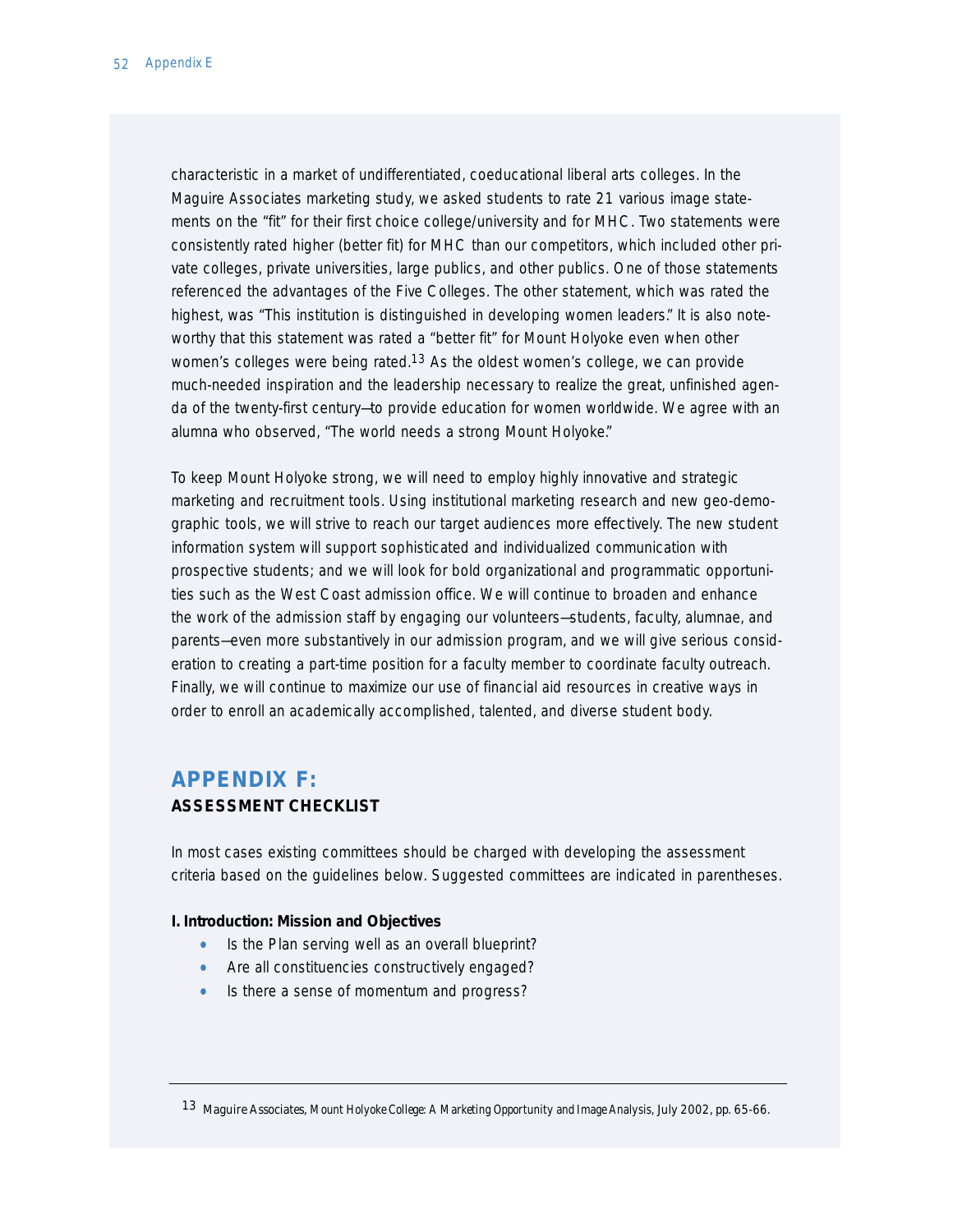**II. Focusing on the Academic Program** (Academic Policy Committee)

- *Reflecting on the liberal arts:* Has there been productive dialogue?
- *Curriculum:* By 2007–2008 complete review of curriculum and list proposed changes to requirements and degree programs.
- *Internationalizing the curriculum:* See III. A.
- *Faculty support:* Comparative data on numbers of faculty, percentage tenure track, average salary and compensation, retirements, improvements in teaching, mentoring, and research support
- *Coordination, adjacencies, efficiencies:* What improvements have been made?
- Innovation: List projects seeded by 2010 Innovation Fund and plans for implementation of new programs.

**III. Linking Curricular and Cocurricular** (Multicultural Community and College Life Committee)

- *Intentional and developmental education:* Status of electronic portfolio project; encouragement of ongoing student reflection on educational goals; growth in capstone and culminating final projects
- *Revitalized honor code:* New emphases, outcomes
- *January Term:* Growth in credit and noncredit courses and activities, enrollments
- *Internships:* Numbers, funding
- *Alumnae mentors:* Status of pilot program
- *Improved connections between Career Development Center and departments:* Evidence
- *Better tracking of graduate school preparation, admission, and employment of graduates:* Data
- *Strengthened advising:* Implementation of SIS by 2004; improvements in orientation and support; student advisers; preprofessional advising; timely information
- *Planning for new residential space:* See IV. A.
- *Campus center:* Complete by fall 2003. In 2007: status of programming to recenter and revitalize campus life.
- *Athletics:* Status of intercollegiate, club, and intermural sports programs and facilities
- *Community service and life beyond the gates:* What improvements?

#### **IV. Engaging the World: Education for Citizenship**

*A. Diverse Community and Global Citizenship* (International Board)

- *Expansion of the intergroup dialogue project and other pedagogical strategies for diverse learners:* Progress report
- *Financial aid:* Total financial aid expenditures, percentage of students on aid, comparative data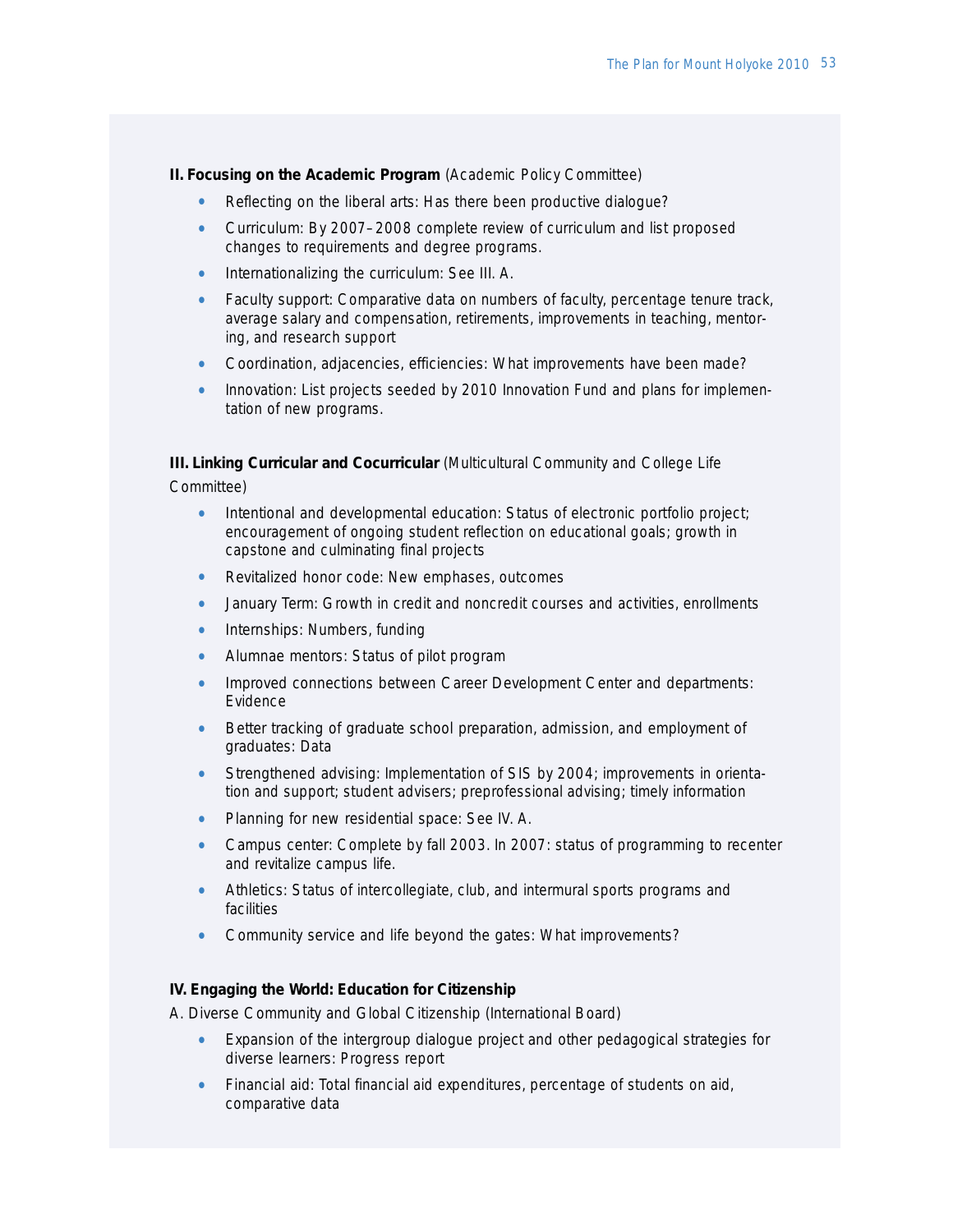- *Support for religious and cultural pluralism:* New and continuing programs
- *ADA audit and follow-up planning for campus improvements*
- *Diversity of student body, staff, and faculty:* Statistics
- *Internationalizing the curriculum:* New developments
- *Study away, internship, research initiatives, exchange programs:* Status of continuing and new programs and enrollments
- *Support for international students:* Financial, administrative, and programmatic
- *Status of proposed Global Studies Institute*

*B. Leadership and the Liberal Arts* (Ad Hoc External Review Committee)

- *Enhanced leadership development opportunities in departments and programs:* List initiatives.
- *Name change for Weissman Center*
- *Coordination between public programs and classes:* List connections.
- *Faculty and curricular development:* List seminars, participation.
- *Speaking, Arguing, and Writing:* Measure student and faculty use, evaluate effectiveness.
- *CBL, case method, and other pedagogical programs:* List new and continuing courses.
- *Student leadership and development:* Evaluate new and continuing programs.
- *Girls' and women's leadership development:* Status of Take the Lead and new summer leadership institute for adults
- *Global and local contexts:* List programming highlighting women's issues and leadership worldwide.
- *C. Environmental Education and Stewardship* (Ad Hoc External Review Committee)
	- *Center for Environmental Literacy:* New curricular materials and opportunities; research and internship opportunities; expanded environmental education across the disciplines; public programs and classroom links: Detail progress.
	- *Stewardship of the campus:* Continuation of green building design and construction; cost savings/avoidance from energy conservation projects; list of environmentally responsible projects undertaken

*D. Technological Savvy and Integrated Services* (LITS Advisory Committee) By 2007 complete an assessment survey addressing the following issues:

- *Student education and faculty development:* How well can our students evaluate and negotiate information and technology? How have our students, faculty and staff become recognized "information providers" rather than consumers?
- *Collections:* How well are our collections used? How well are our faculty and students supported in their information needs?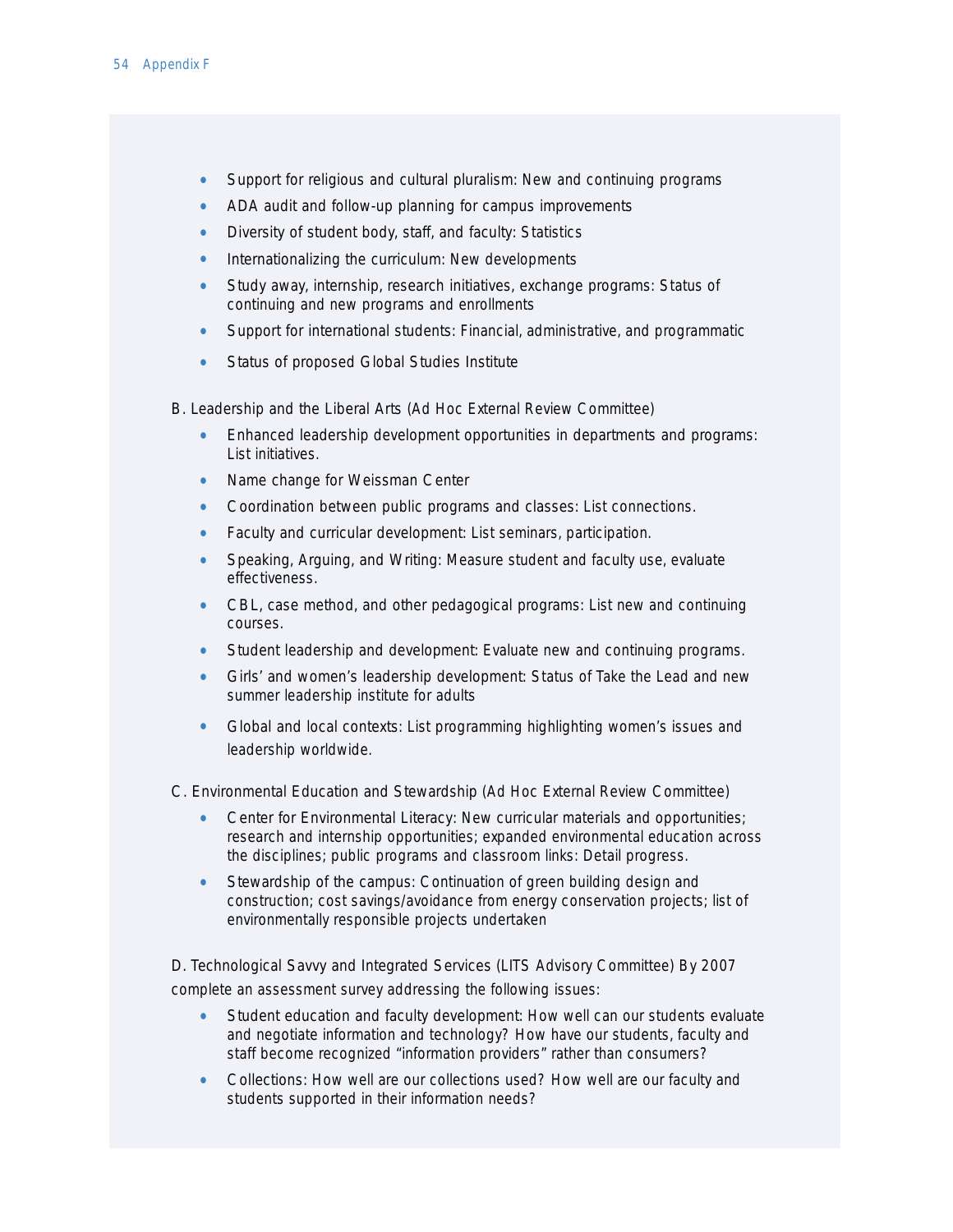- *Facilities:* How accessible are the services and materials both in and out of the library facility? How responsive and well used are the labs, study spaces, and gathering spaces in the LITS complex?
- *Web and infrastructure:* How well has the community been able to participate in the development of the College's Web presence? Does our infrastructure have the growth potential to serve our needs for the next five years?
- *Services, staff, administrative support:* How satisfied are our students, faculty, and staff with the quality and the delivery of services and materials? How has the delivery of services and support improved the functionality of the academic and administrative services?
- *Collaboration:* Evaluate Five College cooperation and status of fiber optic connection scheduled for completion by 2005.
- *How do our core services benchmark against peer organizations?*

### **V. Renewing the Campus** (Faculty Planning and Budget Committee)

#### *A. Facilities*

- *Classroom and deferred maintenance and modernization:* Progress on reducing backlog
- *Student residential housing:* Completion of planning for residence hall renovation program; successful completion (on time and on budget) of new residence hall
- *Academic facilities needs:* Completion of plan to renovate Porter Hall once new residence hall is completed and to reconfigure Ciruti Hall once Porter Hall is completed; successful completion of Porter and Ciruti projects within timeframe that is affordable
- *Longer term:* By 2007 progress on refining priorities for comprehensive campaign

### *B. Landscape*

- *Planning and implementation of successful projects as resources permit*
- *Longer term:* By 2007 progress on refining a list of funding opportunities for comprehensive campaign

#### **VI. Linking to Communities beyond the Gate** (Ad Hoc External Review Committee)

- *Five Colleges:* List curricular, cocurricular, technological, and transportation improvements of this period.
- *Local communities:* List new and continuing programs to link to South Hadley and other communities.
- *Alumnae, parents, and friends:* List new and continuing programs to build productive and strong alliances with these constituencies.

#### **VII. Sustaining Strong Resources** (Faculty Planning and Budget Committee)

• *Human resources:* Evaluate progress in meeting staff support and development goals.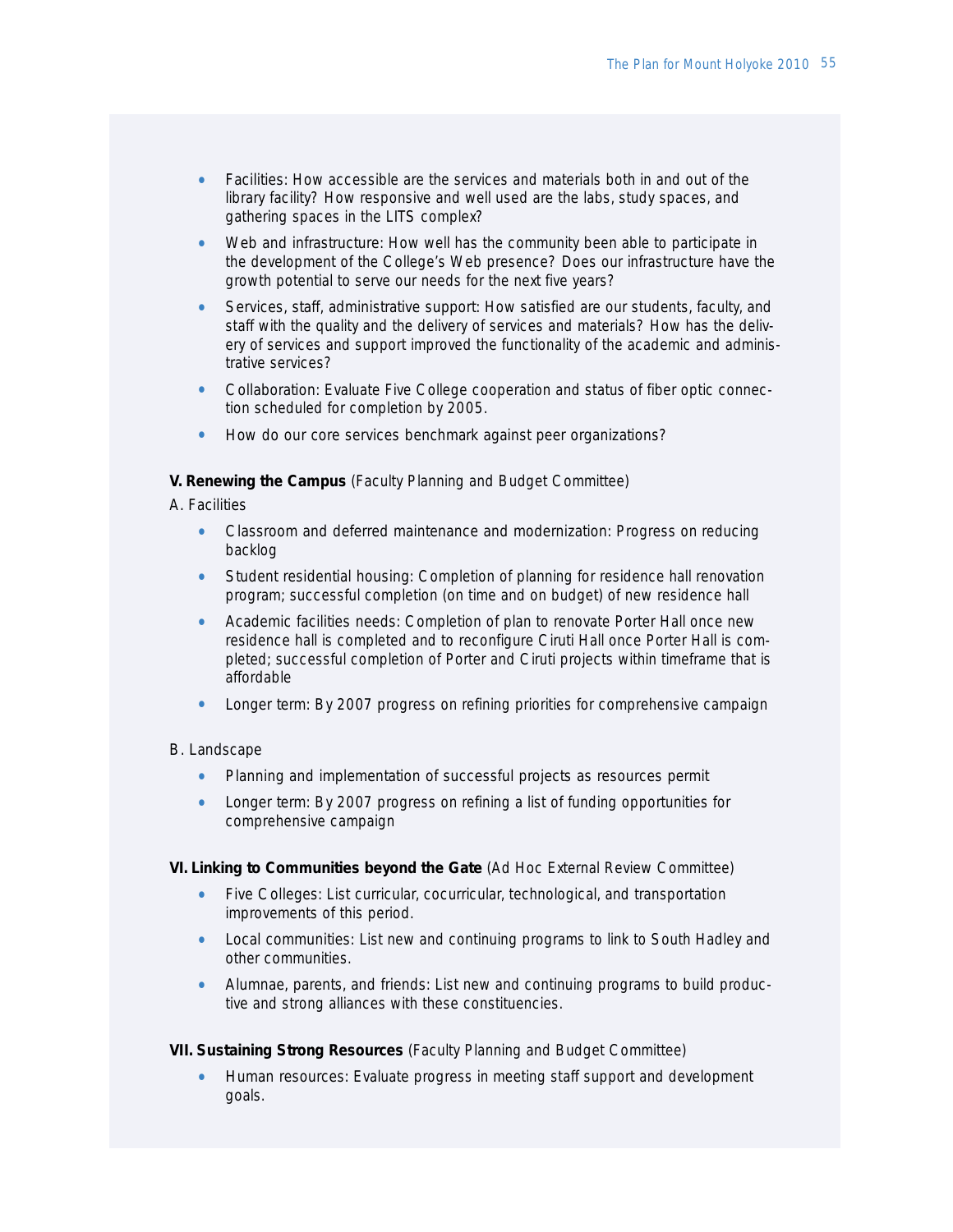- *Financial resources:* Progress in meeting financial goals and sustaining (or returning to) financial equilibrium
- *Development:* Campaign totals on December 31, 2003. Each year: charitable giving totals, annual fund. Assessment of volunteer resources. Complete planning for next comprehensive campaign by 2007.

**VIII. Building Mount Holyoke's Visibility** (Advisory Committee on Admissions and Financial Aid)

- *Recruitment and retention:* Progress in meeting enrollment goals; complete retention study and status of retention initiatives including focusing on outcomes and using alumnae mentors
- *Reputation and visibility:* Assessment of the College's visibility, reputation, and engagement in national and international issues and leadership role in advancing issues with regard to liberal arts and women's education
- *Communication strategies:* List strategies and initiatives and evaluate their effectiveness.

## **APPENDIX G:**

### **LIST OF BACKGROUND REPORTS AND DOCUMENTS**

- Faculty Planning and Budget Subcommittee Report on Admission and the Financial State of the College [May 1995].
- *The Plan for Mount Holyoke 2003* [May 1997].
- Summary of Major Research Findings [Art & Science Group, 1998].
- Report of the Study Group on Student Life Facilities [1998].
- Mount Holyoke College Recruitment Marketing Study: Recommendations for Marketing Strategies and Tactics [Art & Science Group, January 1999].
- Space Utilization Study [Parsons Consulting Group, March 1999].
- Mount Holyoke College Enrollment Plan 1999–2003 [J. Brown, April 1999].
- Master Planning Study [Parsons Consulting Group, March 2000].
- Mount Holyoke College Marketing Situation Assessment [P. VandenBerg, April 2000].
- Technology Task Force Report [September 2000].
- Integrated Assessment of Facilities Needs [Sightlines Facilities Asset Advisors, 2001].
- Report of the Task Force on International Initiatives [April 2001].
- Landscape Master Planning Recommendations [Carol R. Johnson Associates, June 2001].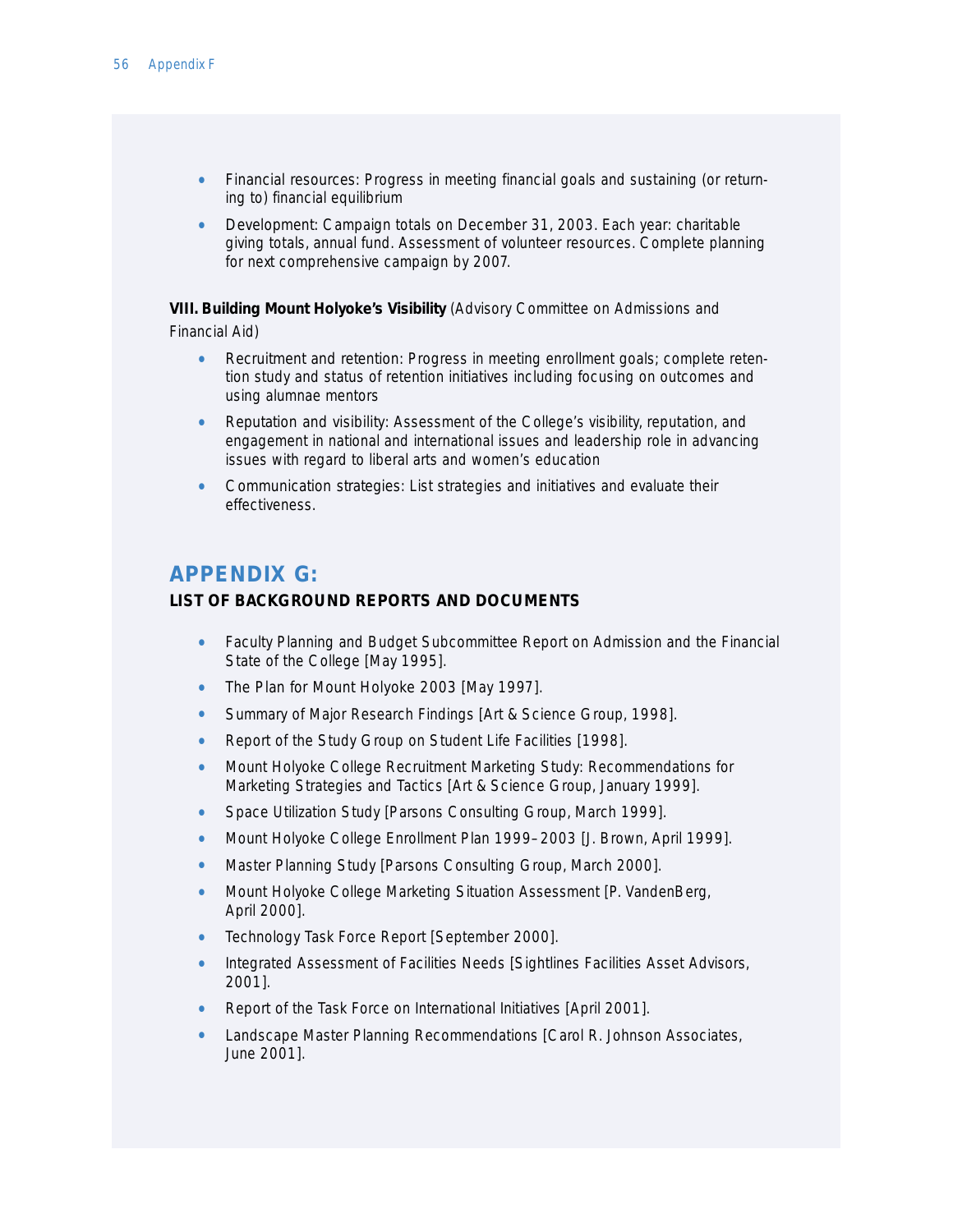- Parking, Traffic and Crosswalk Study, Hesketh Associates [spring 2002].
- Report of the Faculty Seminar on Internationalization [spring 2002].
- Mount Holyoke College: A Marketing Opportunity and Image Analysis [Maguire] Associates Inc., July 2002].
- In Their Own Words: An Analysis of the Open-Ended Questions from the Mount Holyoke College 2002 Cycles Survey [A. Donta, August 2002].
- Campus Landscape and Facilities Master Plan [Campus Master Planning Committee, September 2002].
- Self Study: Center for Environmental Literacy [fall 2002].
- Self Study: Weissman Center for Leadership [spring 2003].
- Presentation of Research Findings and Recommendations [Maguire Associates Inc., October 2002].
- Fifth Year Reaccreditation Report [New England Association of Schools and Colleges, October 2002].
- Note on Coeducation at Mount Holyoke College [M. Robinson, November 2002].
- Report of the Foreign Language Executive Board Retreat [January 2003].
- Mount Holyoke and Coeducation: Revisiting the Issue [J. Brown and P. VandenBerg, January 2003].
- Divisional Working Papers [L. Brown, C. Collette, J. Coleman, S. Decatur and E. Townsley; February 2003].
- Report of the January Term Subcommittee of the Academic Priorities Committee [March 2003].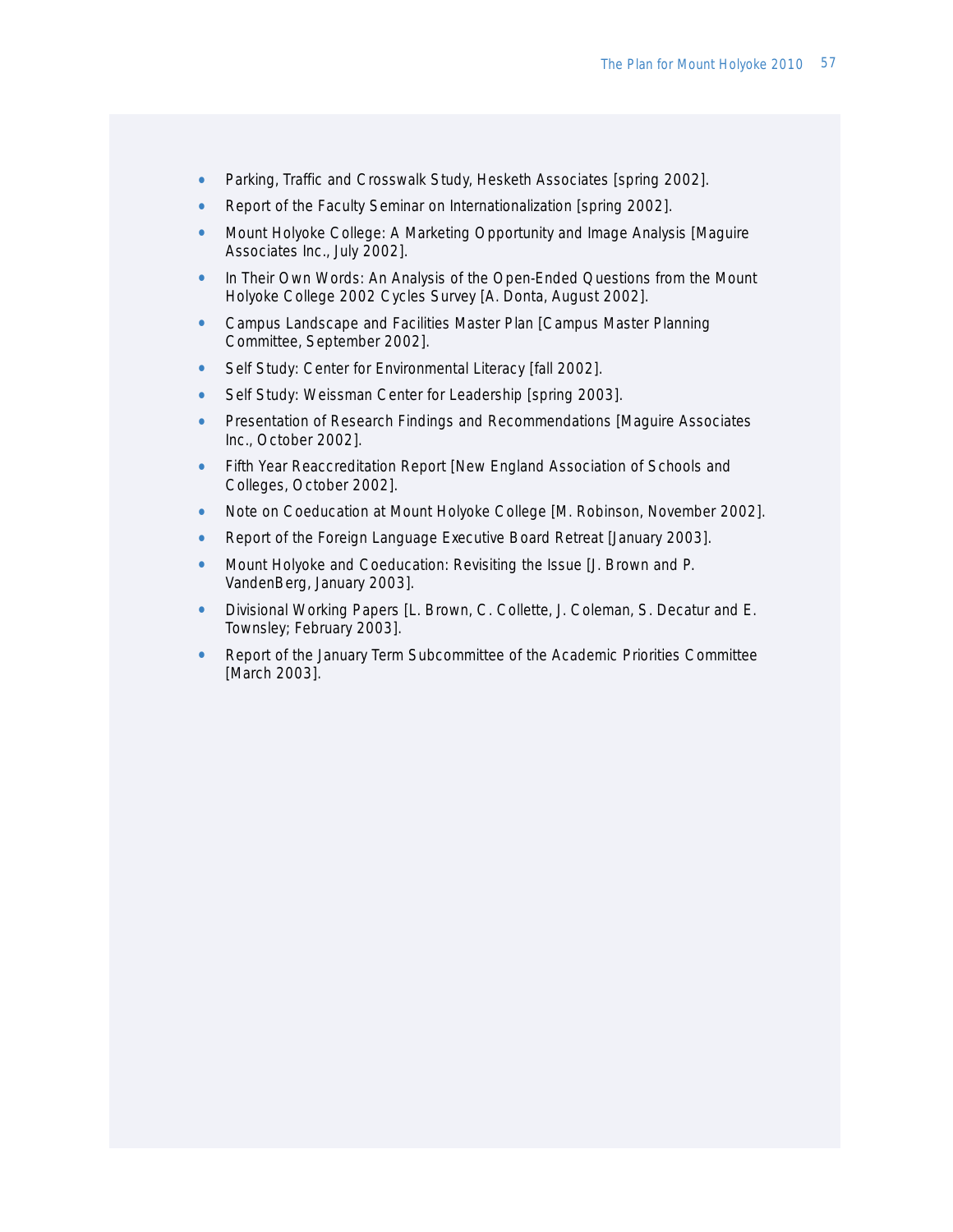## **Submitted by the Ad Hoc Committee on the Future of the College (2001–2003), April 2003**

CHAIR: Joanne V. Creighton, *President*

STAFF: Stephanie Hull, *Assistant to the President and Secretary of the College*

Patricia Albanese *Director of LITS and Chief Information Officer* 

Dan Altobello *Ex officio, Board of Trustees*

Jeanne E. Amster '77 *Ex officio, Board of Trustees*

Linda Yu Bien '75 *Ex officio, Board of Trustees*

Jane Brown *Vice President for Enrollment and College Relations*

Lois Brown *Associate Professor of English*

W. Rochelle Calhoun '83 *Acting Dean of the College*

James Coleman *Professor of Dance*

Carolyn Penney Collette '67 *Professor of English*

Sean Decatur *Associate Professor of Chemistry*

Charles Haight *Vice President for Development*

Katherine Hartwyk '03 *Student Representative*

Karen M. Hendricks '75 *Ex officio, President of the Alumnae Association*

Cynthia Fournier Legare '82 *Operations/Policy Council Representative* 

Mary Jo Maydew *Vice President for Finance and Administration*

Kevin McCaffrey *Associate Director of Communications*

Calley Ordoyne '03 *Student Representative*

Donal O'Shea *Dean of Faculty*

Shelley Richard *Staff Council Representative*

Suchi Saria '04 *Student Representative*

Eleanor Townsley *Associate Professor of Sociology*

Patricia VandenBerg *Executive Director of Communications and Strategic Initiatives* 

Harriet Levine Weissman '58 *Ex officio, Board of Trustees*